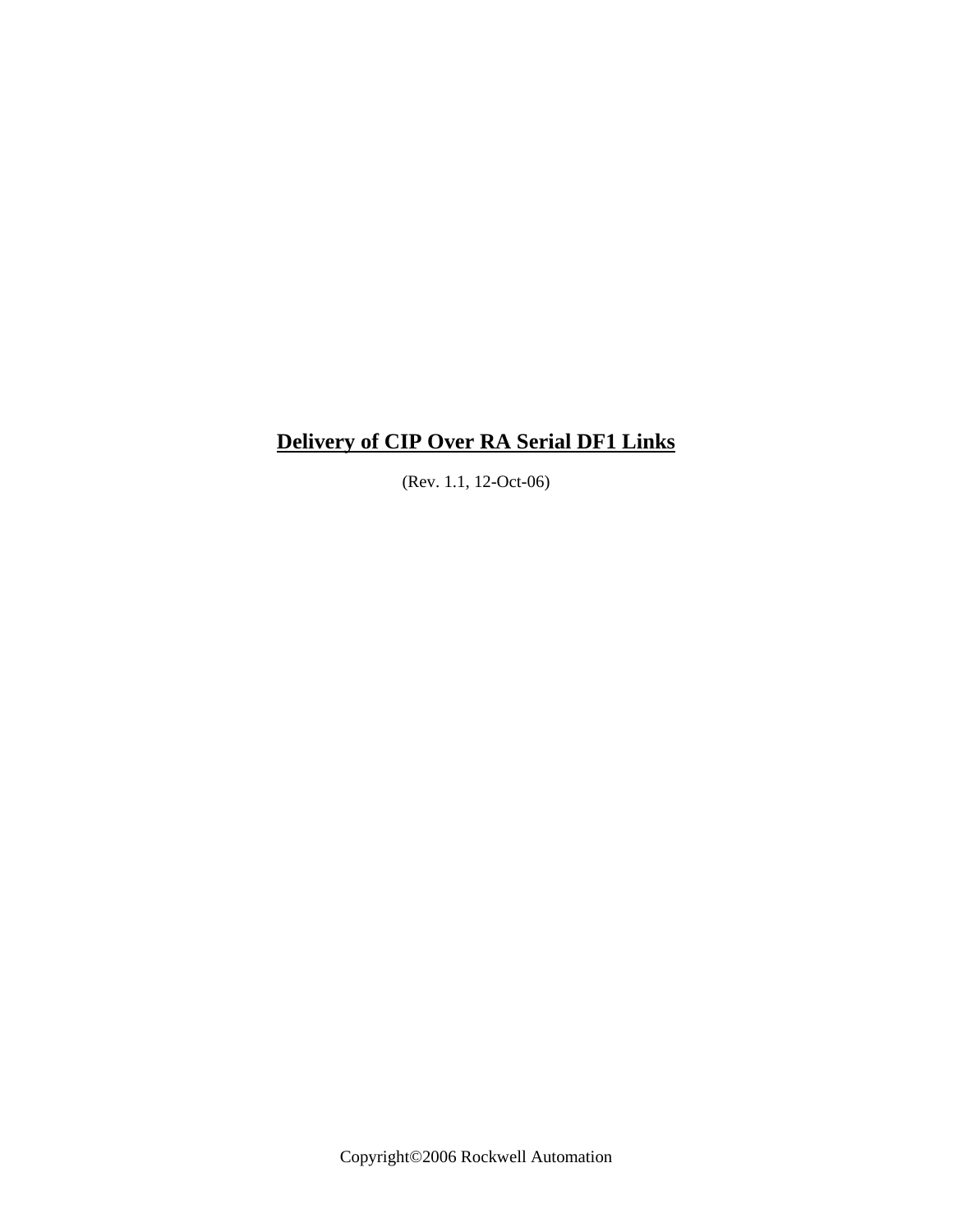# Purpose

This document describes the use of PCCC commands 0Ah and 0Bh to support CIP connected and unconnected explicit messaging over a Serial DF1 link (e.g RS-232 or RS-485). It also describes the PCCC Fragmentation protocol used to transfer messages larger than the PCCC 244 byte limit.

Note: **"CIP"** refers to the **"Common Industrial Protocol"** shared between ControlNet, DeviceNet, and EtherNet/IP, and is documented in the **"CIP Standard" (**CIP Networks Library (Volume 1: Common Industrial Protocol). Also, the term "IOI" and "EPATH" are interchangeable.

Note: **"PCCC"** refers to the **"Programmable Controller Communication Commands"** as described in the **"DF1 Protocol and Command Set Manual"**, publication 1770-6.5.16, and the **"Logix Data Access Reference Manual"**, publication 1756-RM005A-EN-E. Both are available for download from the [www.ab.com](http://www.ab.com/) website. When Rockwell Automation (RA) defined its DF1 serial protocol, it was limited to the PCCC application protocol. Therefore, when RA developed the CIP application protocol, it encapsulated this in PCCC.

# Appendices

**Appendix A: Summary of PCCC Commands 0Ah and OBh (page 14) Appendix B: Fragmentation Protocol (page 17)**

# CIP Communication Architecture

The Open System Interconnect (OSI) reference model from the International Standards Organization (ISO) is used to help structure this document. The table below shows how the layers from the model are discussed in this document.

| This OSI layer: | with this OSI name: | is discussed under: | <b>Function</b>                                     |  |
|-----------------|---------------------|---------------------|-----------------------------------------------------|--|
|                 | Application         | Messaging           | Message format and meaning                          |  |
| 6               | Presentation        |                     |                                                     |  |
|                 | <b>Session</b>      |                     | not used in CIP                                     |  |
| 4               | Transport           | Transport           | End to end data integrity                           |  |
| 3               | <b>Network</b>      | Routing             | Determining the path from originator to destination |  |
|                 | Data Link           | not discussed       | Rules for accessing a single link                   |  |
|                 | Physical            | not discussed       | Rules for encoding bits on the media                |  |

**Table 1 Open System Interconnect (OSI) Layers**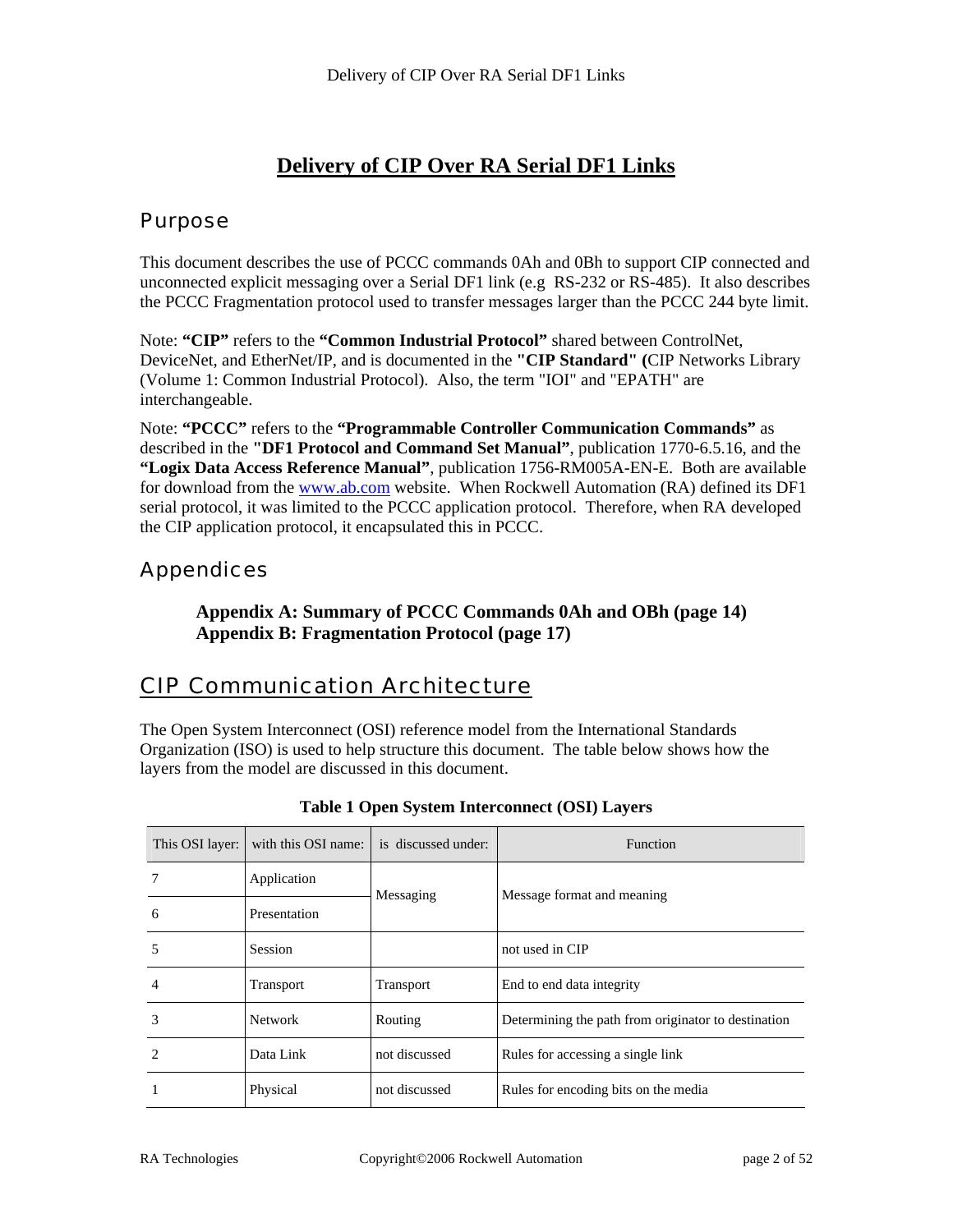The CIP networks share a common understanding of the layers above the Data Link Layer.

# Messaging

RA Logix products have two application layer (messaging) protocols. These are:

- CIP Connected Messages (refer to "Messaging"). This is the preferred messaging system for CIP products.
- PCCC. This protocol eases Logix connection to RA legacy networks (DH, DH+, Serial DF1 and DH-485) and continues as a Logix Serial DF1interface standard. The CIP extensions to PCCC are specific to Rockwell Automation and are not part of the "open" CIP Standard.

These are both request/response protocols, with exactly one response expected for each request.

# Transport

CIP defines a set of transport protocol classes. Each of these classes defines a header for the PDU and appropriate state machines. Each class provides a different capability. The application chooses which class to use for that application. Refer to CIP Standard for standard transport protocols.

# Routing

CIP generally uses connections for moving data and messages, although unconnected messages are also supported. Connected messages use a Connection ID (implicit address) and unconnected messages use an IOI (Internal Object Identifier, or EPATH) to explicitly identify the route and target object. These connections are opened by one end–point of the connection. The connection originator specifies the route the connection must take. These connections can be:

- point–to–point or multicast;
- unidirectional or bi-directional.

Interface modules, which connect to non-CIP networks, must know how to route messages from other network types. This information is presented in a "routing table". The ControlLogix chassis holds communication interfaces to each network type. Each communication module is a "half–gateway" which translates between the native network and the ControlLogix backplane protocol. This allows each communication module to have a small number of translations rather than trying to support *n* translations, one for each other network type.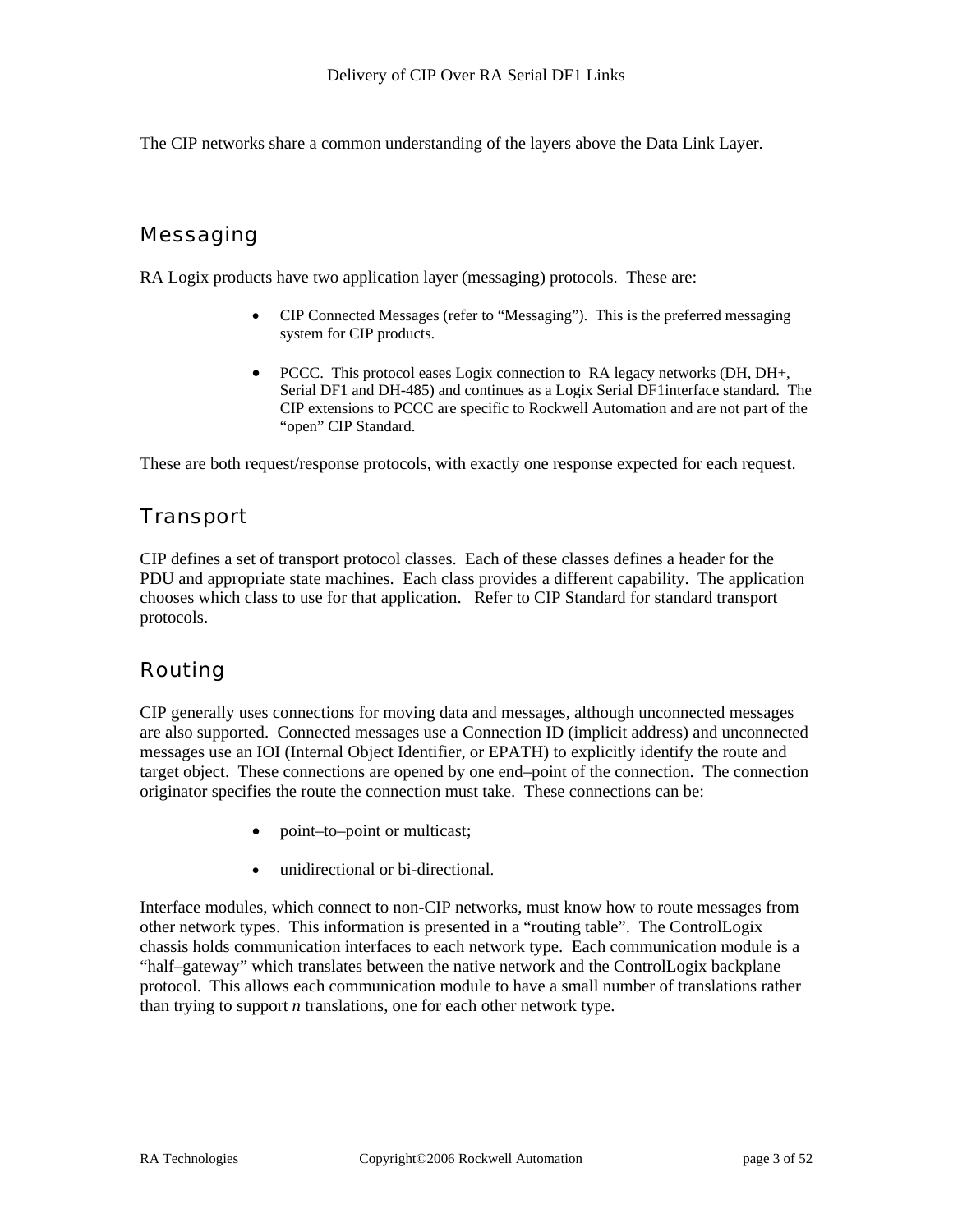# Delivery of CIP in PCCC

The delivery of CIP messages across existing PCCC-based link types encapsulates CIP information inside of PCCC messages. The PCCC messaging system is used to provide two different components of the CIP communication structure:

- UCMM The CIP UnConnected Messaging Manager
- Network Connection Pair

Connected messages have the advantage of reserving a "channel" (some buffer space) for communications, where delivery of unconnected messages may depend more on the network traffic to that node.

These are illustrated in the following diagram.







# **Connections On PCCC**

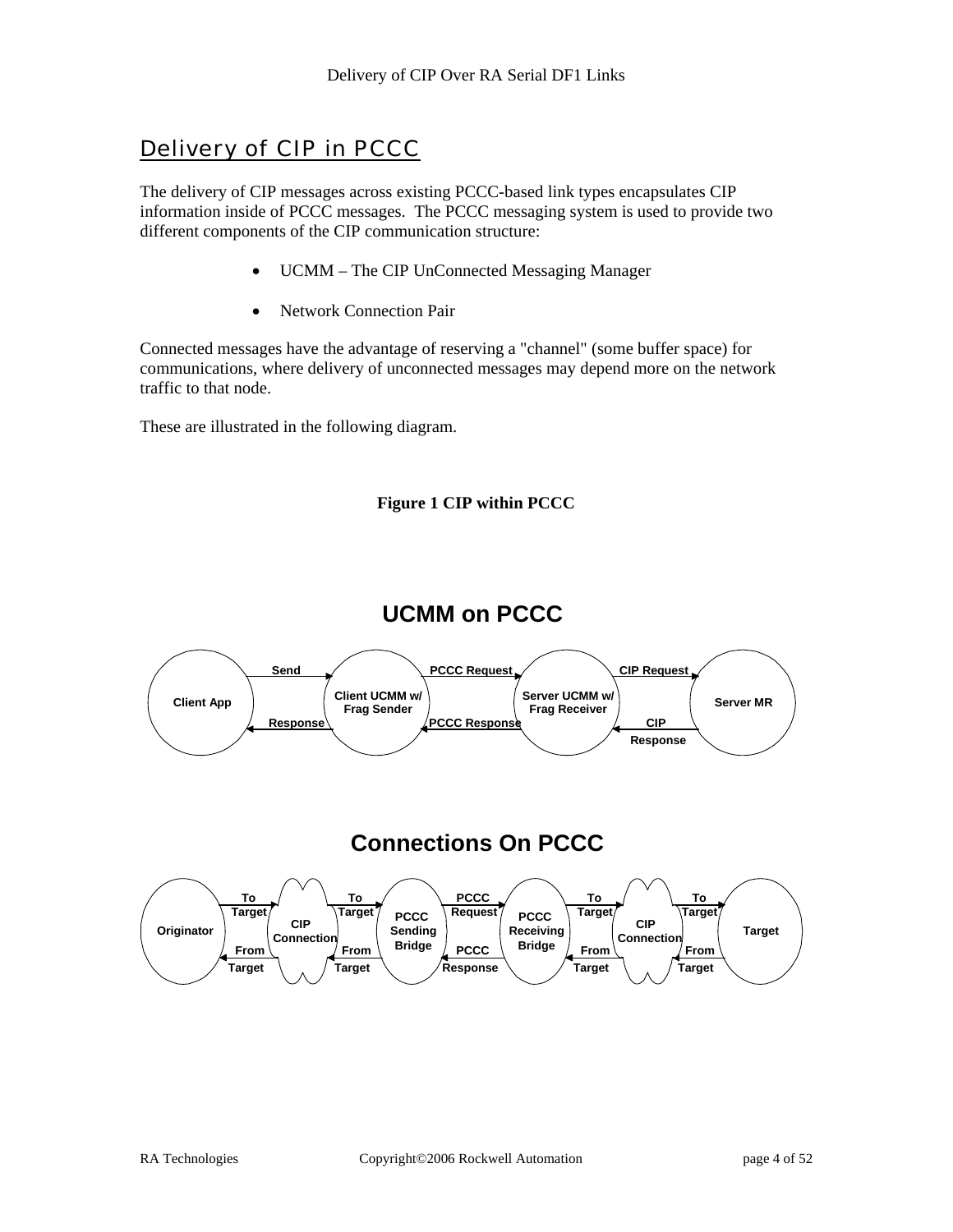# PCCC as an UnConnected Messaging Manager (UCMM)

PCCC Command Code 0Bhex provides CIP UCMM behavior. The CIP Standard defines the CIP UCMM. The UCMM is directly attached to the Message Router. Therefore, the contents of this PCCC message is a CIP Service request. The CIP Service response is returned via the UCMM, which is the PCCC response. Uses of the embedded CIP would be

- a) Unconnected native communication to a CIP device (e.g. read/write ControlLogix Data Table Tags)
- b) Make a connection request to a CIP device (for connected communication)
- c) deliver an embedded PCCC command (e.g. Type R/W of "mapped" data in ControlLogix); in this case a PCCC command contains a CIP command which in turn contains another PCCC command.

The following table defines the fields for this PCCC message:

| Name                                                                                              | Type                              | Description of Request Parameter                     | <b>Semantics of Values</b>      |  |
|---------------------------------------------------------------------------------------------------|-----------------------------------|------------------------------------------------------|---------------------------------|--|
| <b>CMD</b>                                                                                        | <b>USINT</b>                      | Command = $0B_{hex}$                                 |                                 |  |
| <b>STS</b>                                                                                        | <b>USINT</b>                      | Status (0 in request)                                |                                 |  |
| <b>TNSW</b>                                                                                       | <b>UINT</b>                       | Used to match response with<br>request               |                                 |  |
| <b>FNC</b>                                                                                        | <b>USINT</b>                      | Fragmentation protocol function                      | <u>* Fragmentation Protocol</u> |  |
| Extra                                                                                             | <b>USINT</b>                      | Additional information for<br>fragmentation protocol | <b>* Fragmentation Protocol</b> |  |
| Service*                                                                                          | <b>USINT</b>                      | <b>CIP</b> Service Code                              | Refer to CIP Standard           |  |
| Size of IOI*<br>(EPATH)                                                                           | <b>USINT</b>                      | Number of UINT's in IOI                              | Refer to CIP Standard           |  |
| IOI* (EPATH)                                                                                      | Array of UINT                     | Internal Object Identifier or Path                   | Refer to CIP Standard           |  |
| Parameters                                                                                        | Object and<br>Service<br>specific | Parameters for this service for this<br>object       | Refer to CIP Standard           |  |
| * These only appear in the First_Req., First_Response and Only messages of Fragmentation Protocol |                                   |                                                      |                                 |  |

#### **Table 2 PCCC Command 0B Structure**

The size of the message, from the FNC to the Parameters, inclusive, is limited by the PCCC specification and must be less than or equal to 244 bytes. This is enforced by the UCMM implementation. If an application tries to send a message over the UCMM larger than 244 bytes, an error is returned to the local application.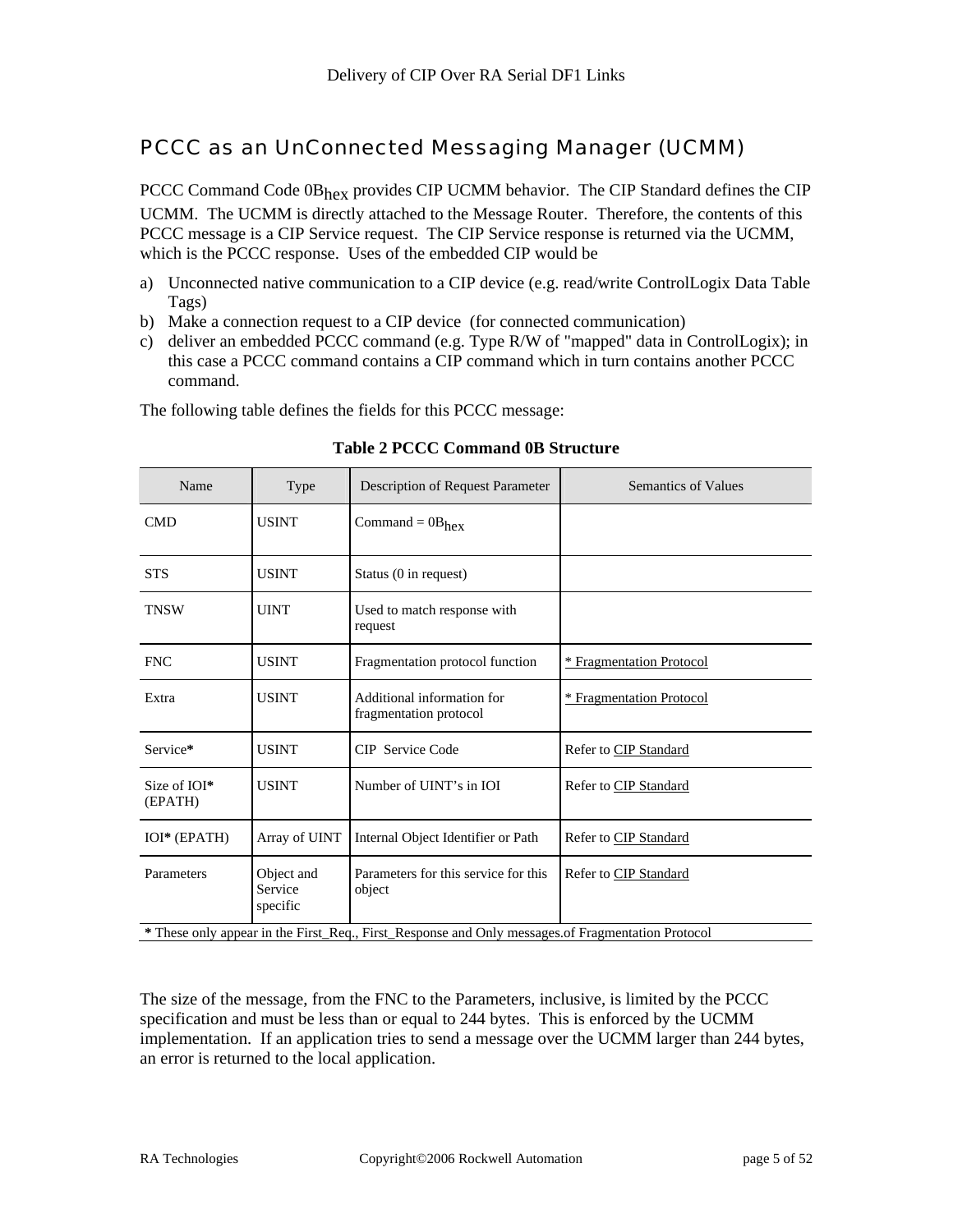The UCMM requires definition of the following items:

- Retry Time
- Transaction ID
- Request/Response
- Datagram/ReqRsp
- Priority

These are specified in the PCCC implementation as follows:

- **Retry Time** This is provided by the PCCC delivery subsystem.
- **Transaction ID** This is provided by the PCCC TNSW.
- **Request/Response** This is provided by bit 6 of the CMD field of the PCCC message.
- **Datagram/ReqRsp** This is **not** provided by this PCCC implementation. This UCMM always provides Request/Response messaging.
- **Priority** This is provided by bit 5 of the CMD field of the PCCC message.

See "Formal model", unconnected sender and unconnected receiver, for the formal specification of the fragmentation protocol provided for CMD 0Bhex.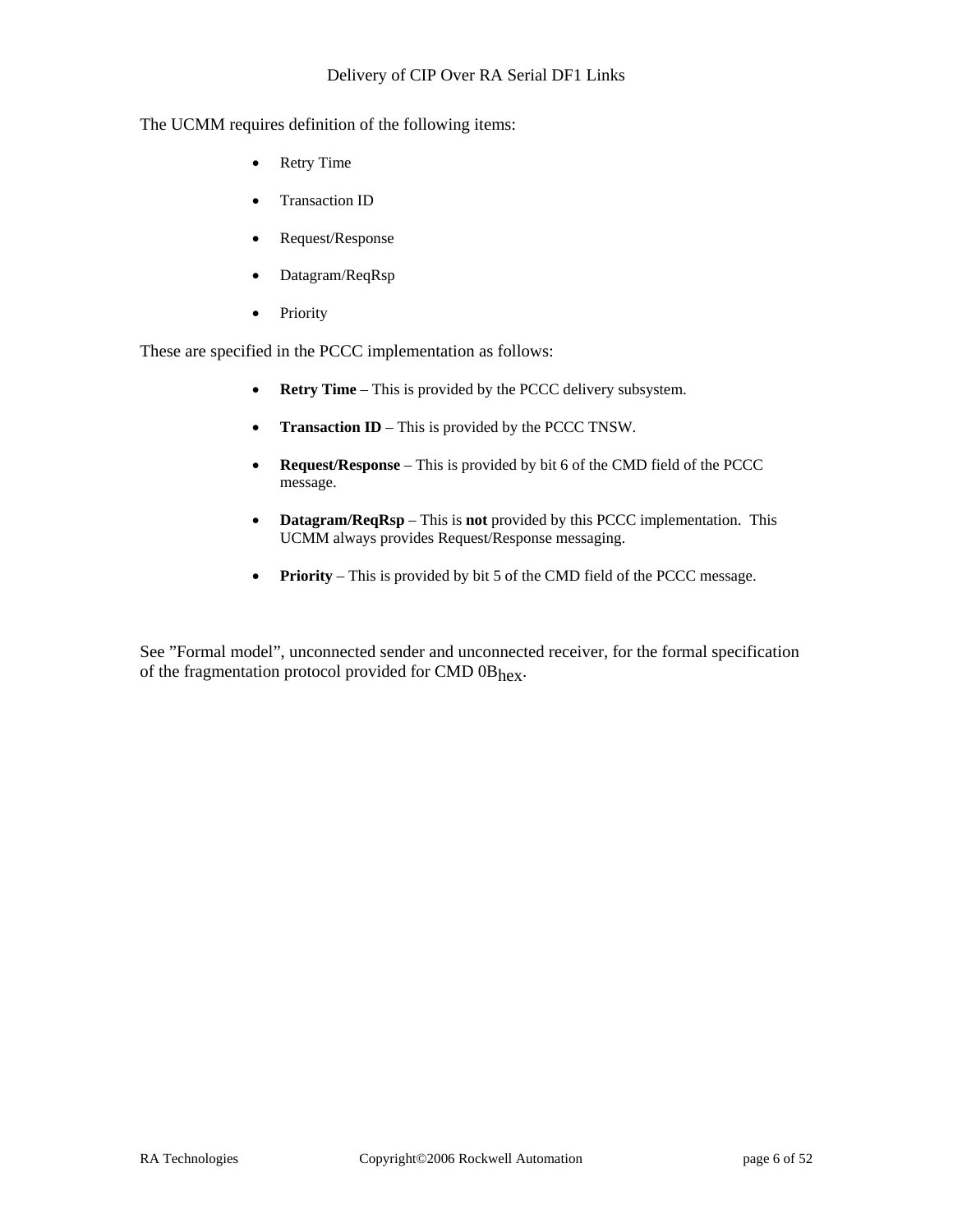# PCCC as Network Connection Pair

PCCC Command Code 0A<sub>hex</sub> provides CIP Network Connection behavior. See "Network Connections" for the definition of CIP Network Connections. A CIP Network Connection provides data movement in one direction across a link. Connection would be established by sending the 0B command first. In many cases, a pair of Network Connections is opened via the Connection Manager with one OPEN request. The PCCC request and response provides this pair of Network Connections. The following table shows the fields used:

| Name                                                                    | Type                        | Description of Request Parameter                     | <b>Semantics of Values</b> |  |
|-------------------------------------------------------------------------|-----------------------------|------------------------------------------------------|----------------------------|--|
| <b>CMD</b>                                                              | <b>USINT</b>                | Command = $0A_{hex}$                                 | See DF1 publication        |  |
| <b>STS</b>                                                              | <b>USINT</b>                | Status (0 in request)                                | See DF1 publication        |  |
| <b>TNSW</b>                                                             | <b>UINT</b>                 | Transaction sequence number                          | See DF1 publication        |  |
| <b>FNC</b>                                                              | <b>USINT</b>                | Fragmentation protocol function                      | * Fragmentation Protocol   |  |
| Extra                                                                   | <b>USINT</b>                | Additional information for<br>fragmentation protocol | * Fragmentation Protocol   |  |
| $CID*$                                                                  | <b>UINT</b>                 | Connection ID                                        | Refer to CIP Standard      |  |
| Trans.<br>Header*                                                       | Transport<br>Class Specific | <b>Transport Header</b>                              | Refer to CIP Standard      |  |
| Data                                                                    | ARRAY of<br><b>USINT</b>    | Data transferred via this connection                 | Refer to CIP Standard      |  |
| *These only appear in the First_req., First_response, and Only messages |                             |                                                      |                            |  |

#### **Table 3 PCCC Command 0A Structure**

This Connection ID may have a different value than the Connection ID of a different segment along the path taken by the connection. The Connection ID is the same for **all** messages over this CIP Network Connection. The contents of the data field are defined by the object, which is the target of the connection.

The target application of this protocol is to support Transport Class 3 connections to the CIP Message router. It is improbable that the defined protocol will work for other transport classes, since PCCC has a strict single request to single response mapping. Therefore, those transport classes that do not have exactly one response for each request cannot be supported. The PCCC "Request" will be used to deliver data from the Client side to the Server side of the connection, and the PCCC "Response" will be used to deliver data from the Server side to the Client side of the connection.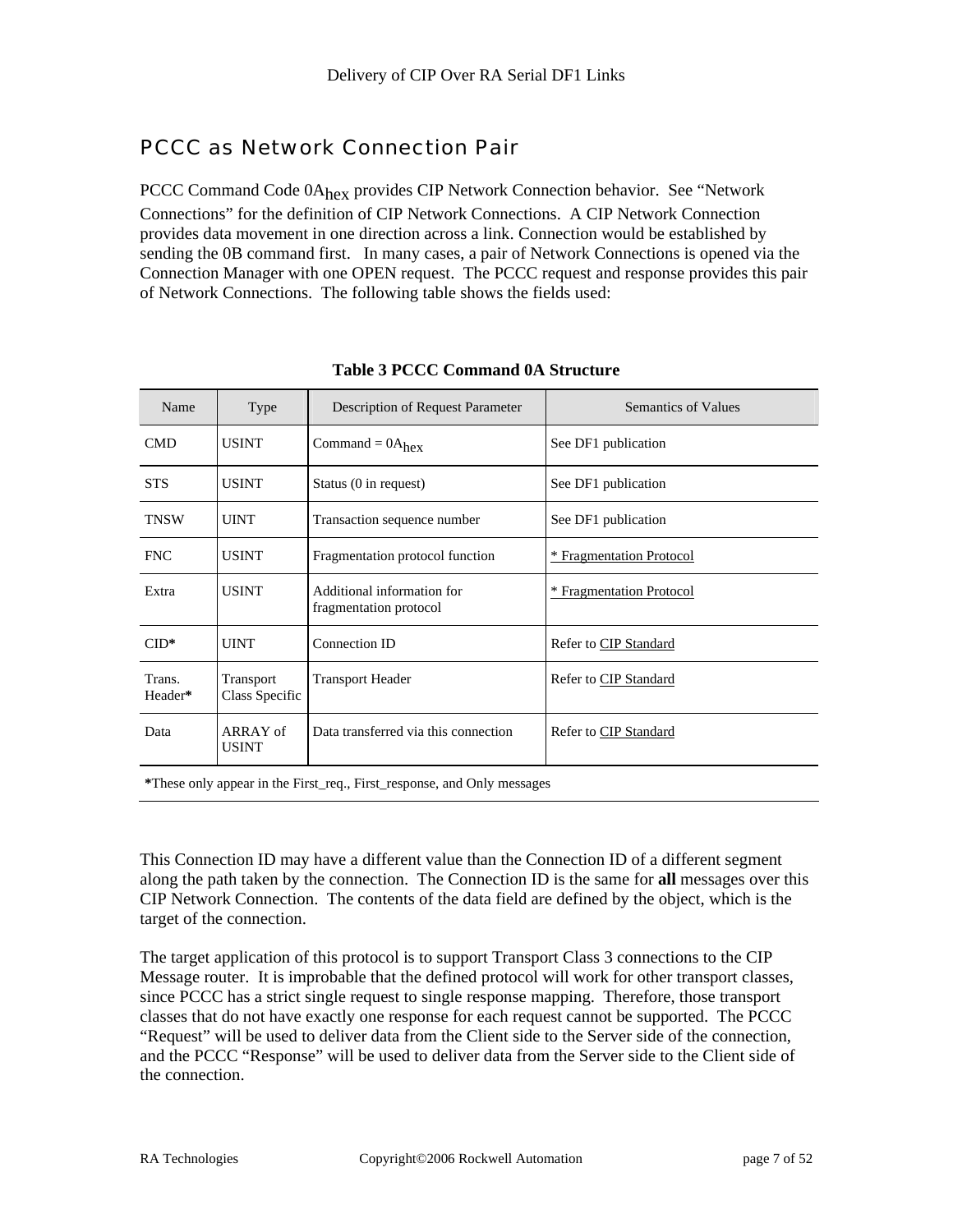The PCCC status in the PCCC response indicates the success or failure of the PCCC system to deliver the data across the PCCC link. It does **not** indicate the success or failure of the CIP service that might have been requested. The data field will contain the CIP service status.

The following three diagrams review how CIP connection segments are used and the structure of Originators and Targets.

# Keeping a Connection Alive

"Keep-alive" messages are sent over a connection to keep it from timing out during idle periods. If an originator has sporadic use of a connection, it should send "keep-alive" messages if it wants the connection to stay alive during the time when it does want to use it. Normally this involves re-sending the last message sent with the **same** sequence count. This is a "less expensive" use of CPU cycles, since the target will not reprocess the whole message; it just resends the same response already sent (it looks to the responder like a retry due to a lost response). The connection timeout should be short enough that recovery from noise or a temporary disconnect is relatively quick. It is better to scale the timeout to something reasonable for noise recovery (20 seconds?) and then use keep-alive messages.



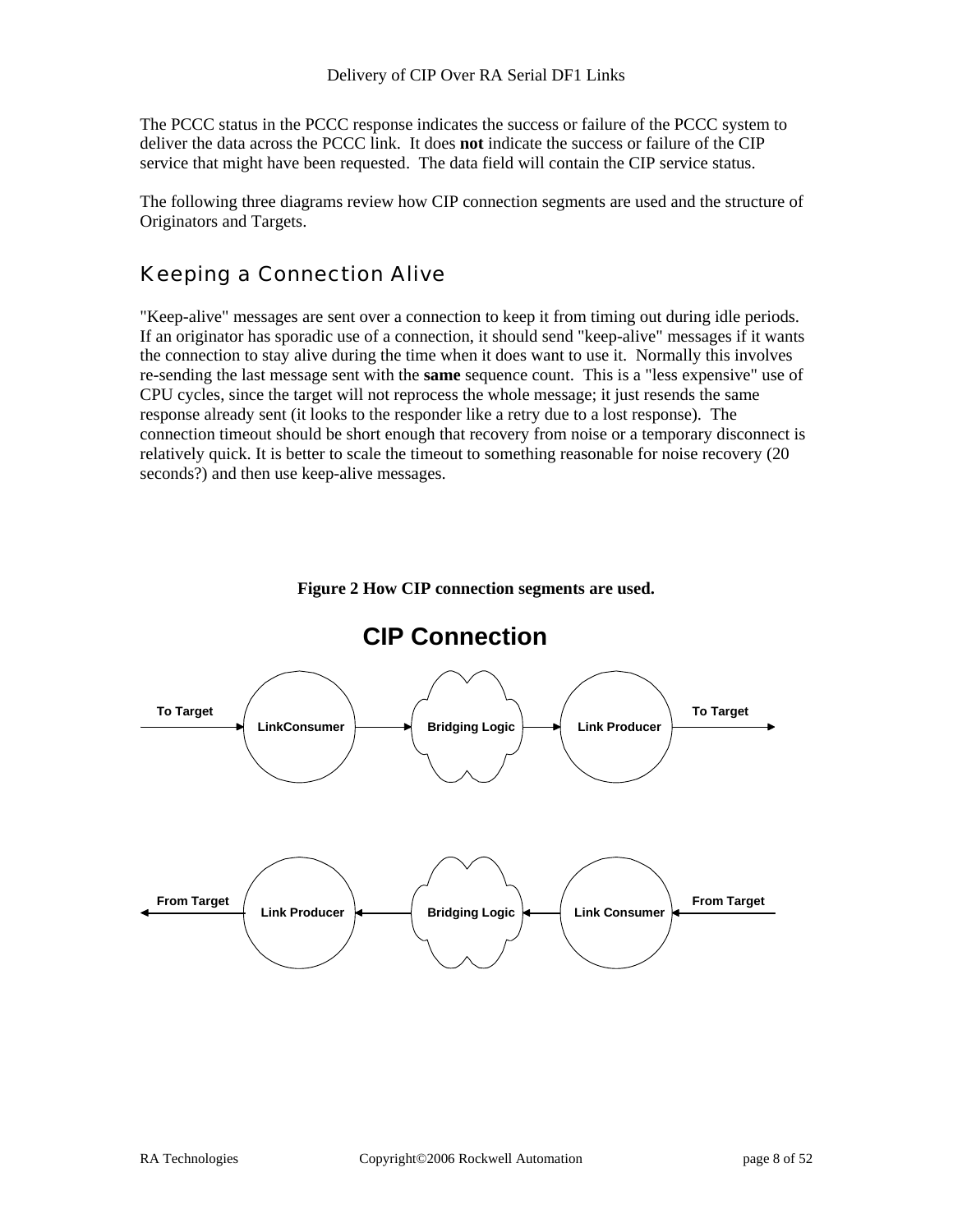**Figure 3 Structure of Originator** 





The next two diagrams show the structure of a CIP Bridge that has a PCCC link attached to it. In particular note where the fragmentation state machines fit the structure of a bridge; they are between the CIP "link" components (Producer and Consumer) and the PCCC link. This allows the bridge logic to follow the normal CIP behavior, and localizes the impact of the PCCC link specifics to the link components.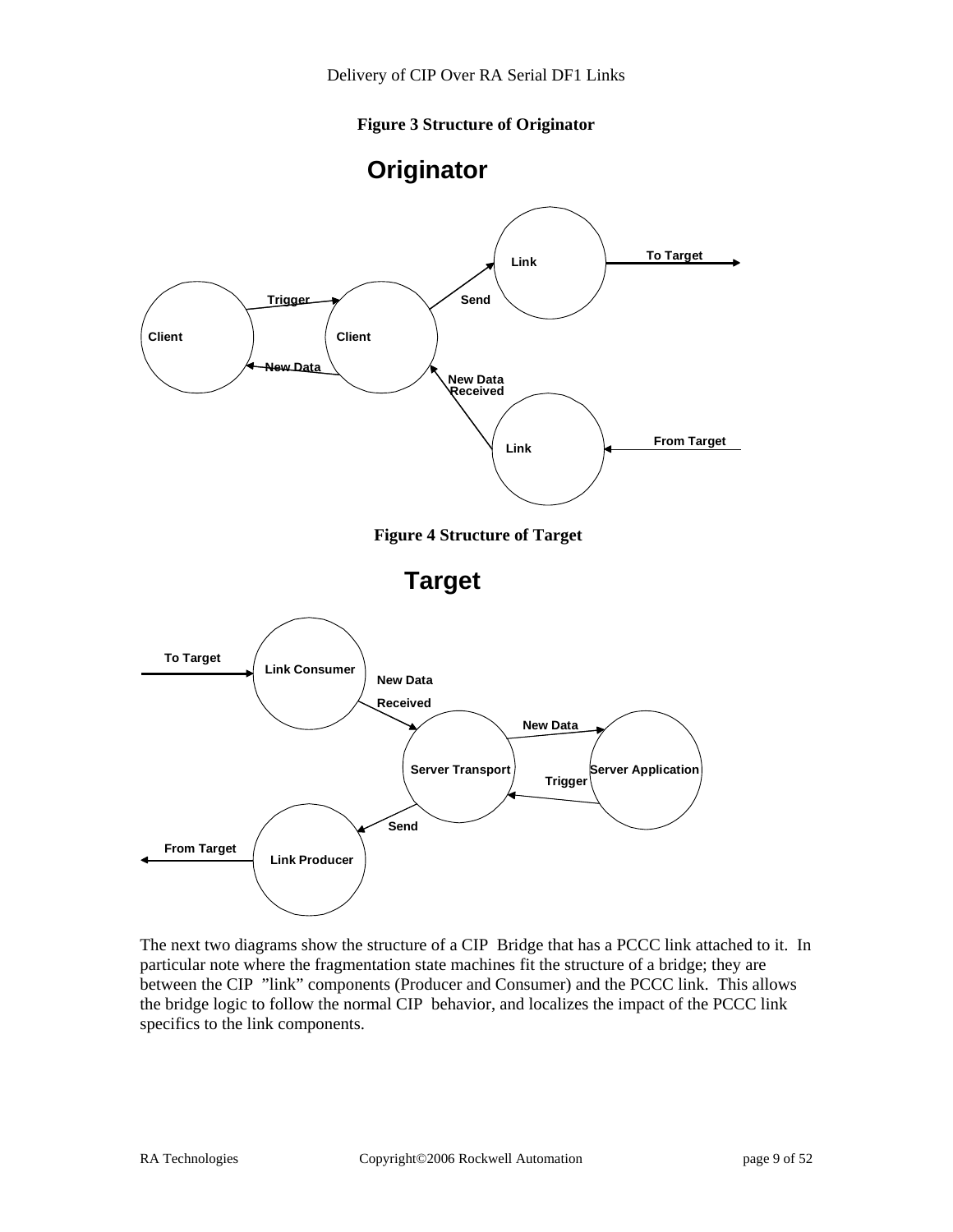

**Figure 5 Structure of CIP Sending Bridge with a PCCC link attached** 

**Figure 6 Structure of CIP Receiving Bridge with a PCCC link attached.** 

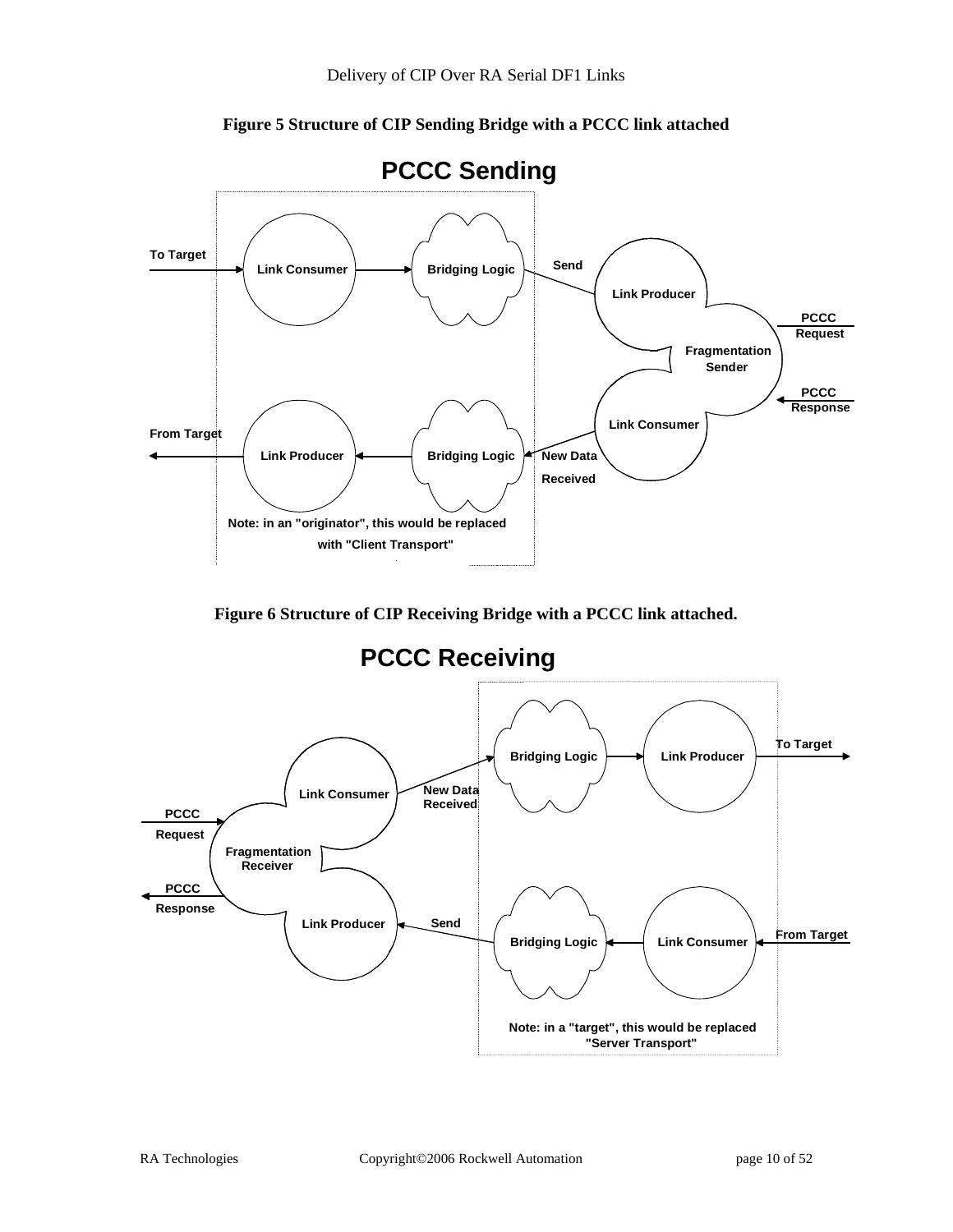The following is an example of the fields for a CIP Messaging connection using a Class 3 Transport encapsulated in PCCC using Serial DF1 Full Duplex:

| <b>Name</b>            | <b>Type</b>                       | <b>Description of Request Parameter</b>                    | <b>Semantics of Values</b>    |
|------------------------|-----------------------------------|------------------------------------------------------------|-------------------------------|
| <b>DLE</b>             | <b>USINT</b>                      | ASCII escape character                                     | See DF1 Publication           |
| <b>STX</b>             | <b>USINT</b>                      | "Start of message"                                         | See DF1 Publication           |
| <b>DST</b>             | <b>USINT</b>                      | Address of destination                                     | See DF1 Publication           |
| <b>SRC</b>             | <b>USINT</b>                      | Address of source                                          | See DF1 Publication           |
| <b>CMD</b>             | <b>USINT</b>                      | Command = $0A_{hex}$<br>(CIP Connected message)            | See DF1 Publication           |
| <b>STS</b>             | <b>USINT</b>                      | Status (0 in request)                                      | See DF1 Publication           |
| <b>TNSW</b>            | <b>UINT</b>                       | Transaction sequence number                                | See DF1 Publication           |
| <b>FNC</b>             | <b>USINT</b>                      | Fragmentation protocol function                            | <b>Fragmentation Protocol</b> |
| Extra                  | <b>USINT</b>                      | Additional information for fragmentation<br>protocol       | <b>Fragmentation Protocol</b> |
| <b>CID</b>             | <b>UINT</b>                       | Connection ID for delivering CIP<br>Responses              | See CIP Standard              |
| Trans. Header          | <b>UINT</b>                       | Class 3 Transport Header: 16 bit Sequence<br>Count         | See CIP Standard              |
| Service                | <b>USINT</b>                      | <b>CIPService Code</b>                                     | See CIP Standard              |
| Size of IOI<br>(EPATH) | <b>USINT</b>                      | Number of USINT's in IOI                                   | See CIP Standard              |
| IOI (EPATH)            | Array of<br><b>USINT</b>          | Internal Object Identifier or Path                         | See CIP Standard              |
| Parameters             | Object and<br>Service<br>specific | Parameters for this service for this object                | See CIP Standard              |
| DLE                    | <b>USINT</b>                      | ASCII escape character                                     | See DF1 Publication           |
| <b>ETX</b>             | <b>USINT</b>                      | "End of message"                                           | See DF1 Publication           |
| <b>BCC</b> or CRC      | <b>USINT</b> or<br><b>UINT</b>    | <b>Block Check Character or</b><br>Cyclic Redundancy Check | See DF1 Publication           |

## **Table 4 Example of CIP in PCCC on DF 1**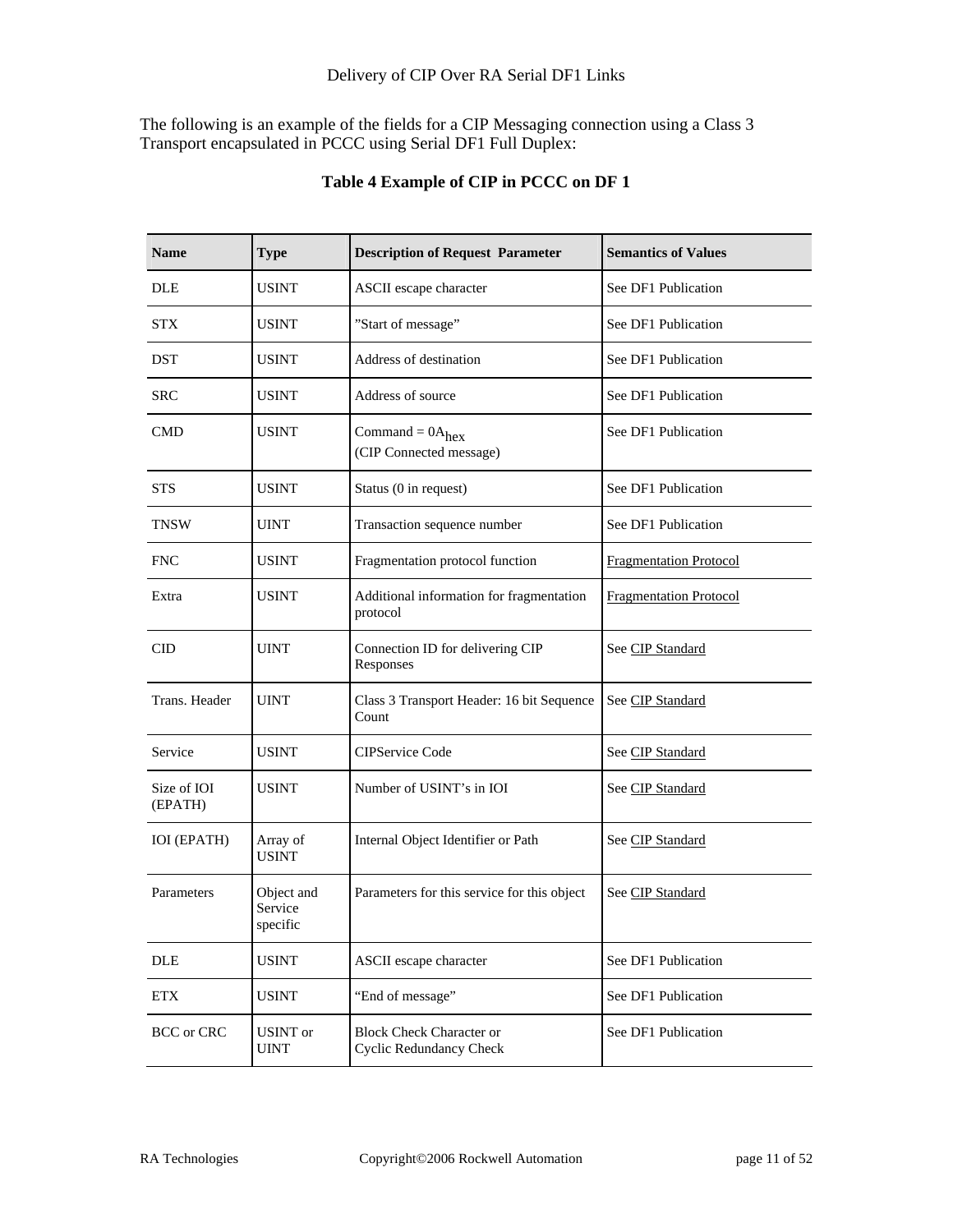# Delivery of PCCC in CIP

It's also possible for the PCCC messaging protocol to be delivered across the CIP system by establishing a connection to the Message Router object and using an IOI to specify the PCCC object (67h). The PCCC command is processed by the "Execute PCCC" (4Bh) service.

 $\mathcal{L}$ 

|  | <b>Table 5 PCCC Object Services</b> |
|--|-------------------------------------|
|--|-------------------------------------|

| <b>Size</b>                       | <b>Function</b>                       |
|-----------------------------------|---------------------------------------|
| Variable (typically 8 or 9 bytes) | Requestor Identification              |
| 4 to 248 bytes                    | PCCC command (starting with CMD byte) |

The following table shows the structure of the Requestor Identification for the Execute PCCC service:

| Name          | Type           | Description of Request Parameter                   | Semantics of Values                                         |
|---------------|----------------|----------------------------------------------------|-------------------------------------------------------------|
| Length        | <b>USINT</b>   | Length of Requestor Identification                 | In USINT's, includes Length,<br>Vendor, Ser. No., and Other |
| Vendor        | <b>UINT</b>    | Vendor number of requestor                         | See CIP Standard                                            |
| Serial Number | <b>UDINT</b>   | CIP Serial number of requestor                     | See CIP Standard                                            |
| Other         | ARRAY of USINT | Identifier of user, task, etc. on the<br>requestor | Requestor specific, typically 2<br>USINT's                  |

| <b>Table 6 Requestor ID for Execute PCCC Service</b> |  |  |  |  |
|------------------------------------------------------|--|--|--|--|
|------------------------------------------------------|--|--|--|--|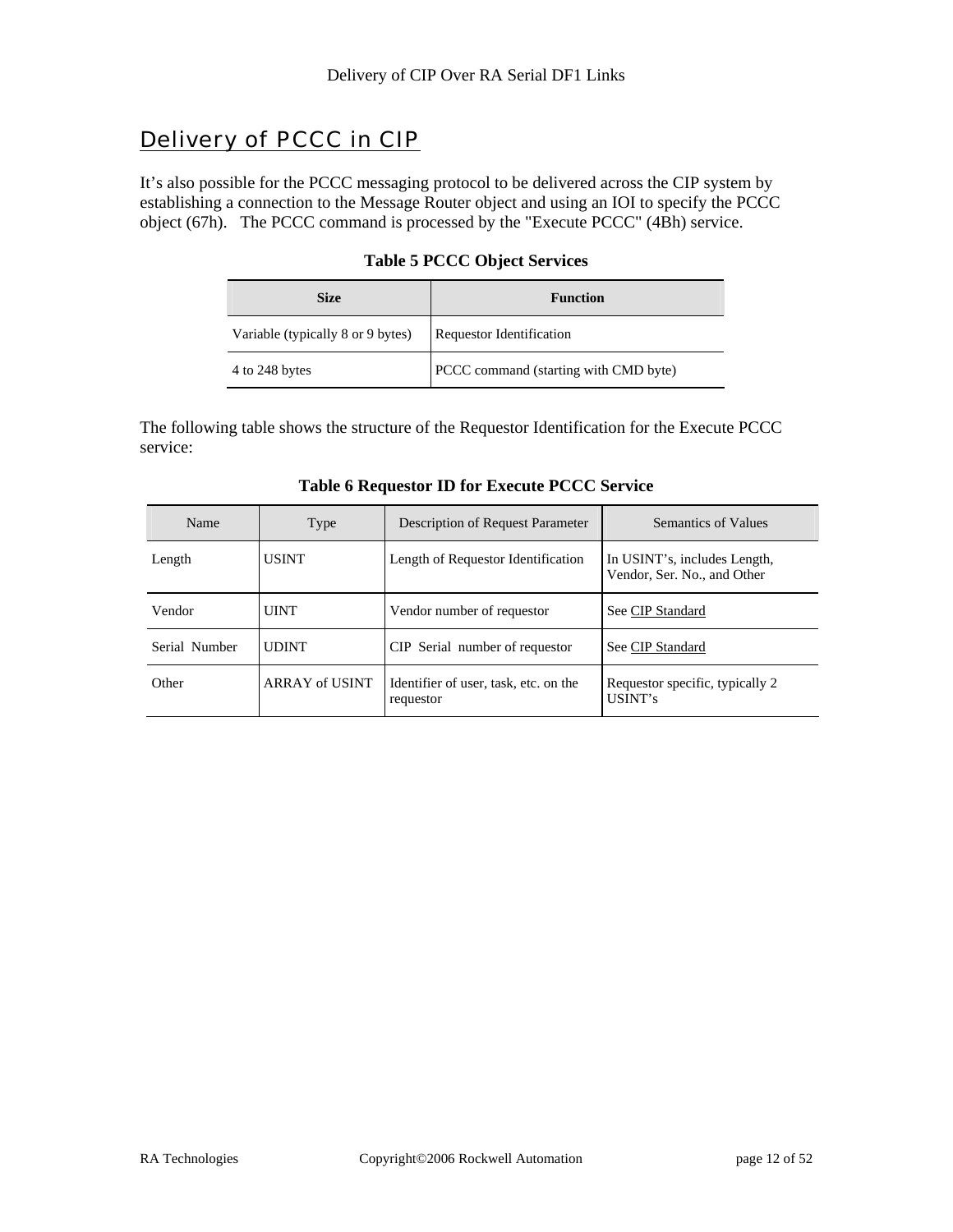## **Example: Execute\_PCCC service over CIP Class 3 Transport**

Following is an example of the bytes for the Execute\_PCCC service request over (within) a CIP Class 3 transport. It does not include the link layer bytes, since they vary from one link type to another.

| Name                   | Type                  | Description of Request Parameter                                             | Semantics of Values                                          |
|------------------------|-----------------------|------------------------------------------------------------------------------|--------------------------------------------------------------|
| Trans. Header          | <b>UINT</b>           | Class 3 Transport Header: 16 bit<br>Sequence Count                           | See CIP Standard                                             |
| Service                | <b>USINT</b>          | CIP Service Code for<br>Execute_PCCC service                                 | 4 <sub>Bh</sub>                                              |
| Size of IOI<br>(EPATH) | <b>USINT</b>          | Number of UINT's in IOI                                                      | See Identity object specification in<br>CIP Standard         |
| <b>IOI</b> (EPATH)     | Array of USINT        | Internal Object Identifier:<br>$Class = PCCC Object (67h)$<br>Instance $= 1$ | See Identity object specification in<br><b>CIP</b> Standard  |
| Length                 | <b>USINT</b>          | Length of Requestor Identification                                           | In USINT's, includes Length,<br>Vendor, Ser. No., and Other  |
| Vendor                 | <b>UINT</b>           | Vendor number of requestor                                                   | See Identity object specification in<br>CIP Standard.        |
| Serial Number          | <b>UDINT</b>          | CIP Serial number of requestor                                               | See Identity object specification, in<br><b>CIP</b> Standard |
| Other                  | <b>ARRAY of USINT</b> | Identifier of user, task, etc. on the<br>requestor                           | Requestor specific, typically 2<br>USINT's                   |
| CMD                    | <b>USINT</b>          | Command code                                                                 | See DF1 publication                                          |
| <b>STS</b>             | <b>USINT</b>          | Status (0 in request)                                                        | See DF1 publication                                          |
| <b>TNSW</b>            | <b>UINT</b>           | <b>Transaction</b> word                                                      | See DF1 publication                                          |
| <b>PCCC</b> Data       | <b>ARRAY of USINT</b> | Parameters for this service                                                  | See DF1 publication                                          |

**Table 7 Execute PCCC Over Class 3 Transport**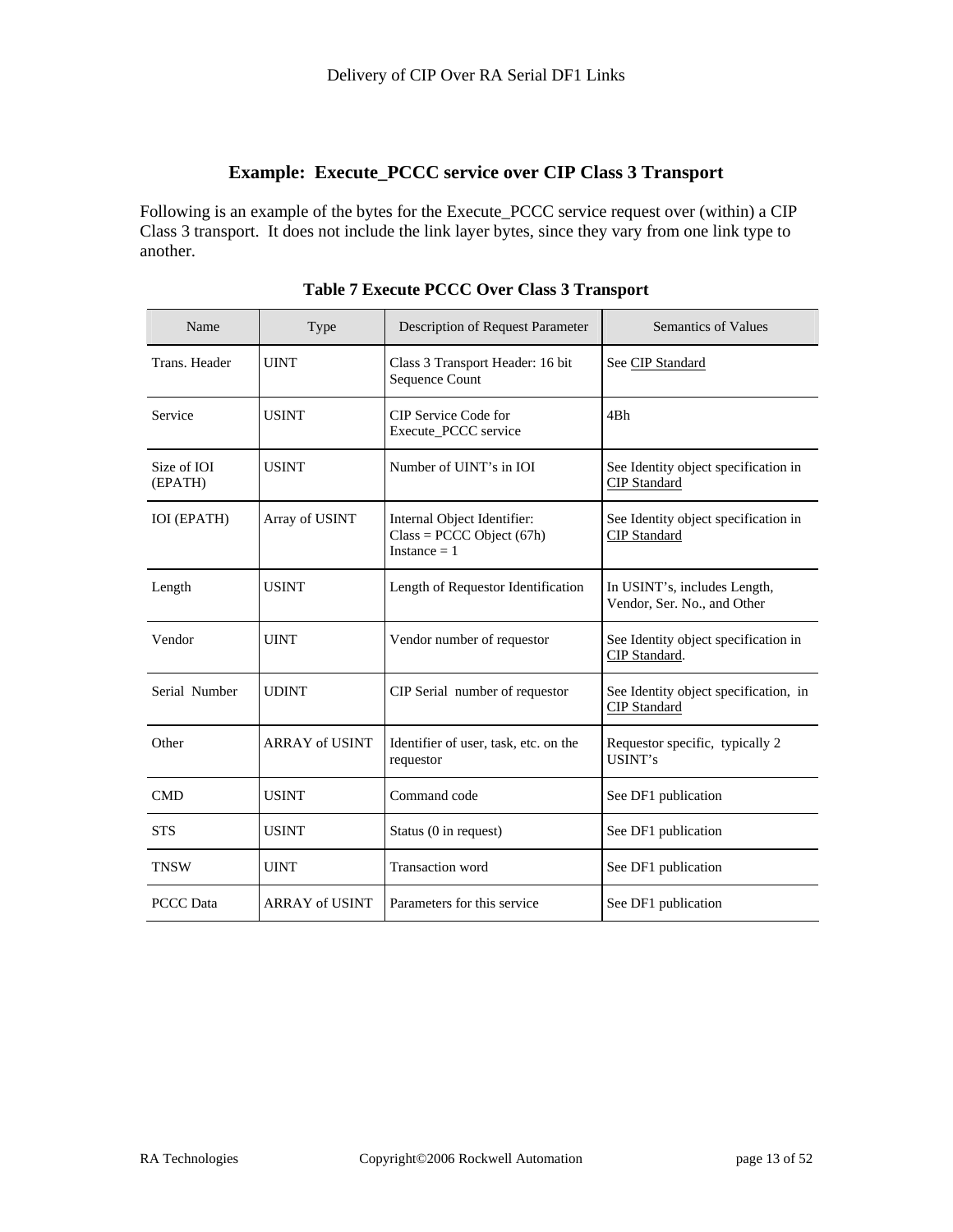## **Appendix A: Summary of PCCC Commands 0Ah and OBh.**

#### **CIP Connected Message (PCCC CMD 0Ah)**

- CMD Byte 0Ah
- Command Parameters
	- Fragmentation Header Two bytes, Function first, "extra" second
	- Connection ID Two bytes, low byte first
	- Transport Header <size depends on transport class>

For Transport classes 0-3, this is a two byte sequence count, low byte first.

- Data <variable size>
- Possible Responses
	- $STS = 00H$  Success, with the following:
		- Fragmentation Header Two bytes, Function first, "extra" second
		- Connection ID Two bytes, low byte first
		- Transport Header <size depends on transport class>

For Transport classes 0-3, this is a two byte sequence count, low byte first.

- Response data <variable size>
- NOTE: Only STS is supported; there is NOT any EXT STS for this command.
- Operation -

This command is used to provide CIP Network Connection behavior. A CIP Network Connection provides data movement in one direction across a series of links. In many cases, a pair of Network Connections are opened via the Connection Manager with one OPEN request. The PCCC request and response provides this pair of Network Connections.

• Command format diagram

COMMAND BLOCK RESPONSE BLOCK

| Frag Function Code      | Frag Function Code      |
|-------------------------|-------------------------|
| "Extra" depends on func | "Extra" depends on func |
| Connection ID (low)     | Connection ID (low)     |
| Connection ID (high)    | Connection ID $(high)$  |
| Transport Header (1st)  | Transport Header (1st)  |
|                         |                         |
| Transport Header (last) | Transport Header (last) |
| Connection Data (1st)   | Connection Data (1st)   |
|                         |                         |
| Connection Data (last)  | Connection Data (last)  |
|                         |                         |

| Frag Function Code      | Frag Function Code      |
|-------------------------|-------------------------|
| "Extra" depends on func | "Extra" depends on func |
| Connection ID (low)     | Connection ID (low)     |
| Connection ID (high)    | Connection ID (high)    |
| Transport Header (1st)  | Transport Header (1st)  |
|                         |                         |
| Transport Header (last) | Transport Header (last) |
| Connection Data (1st)   | Connection Data (1st)   |
|                         |                         |
| Connection Data (last)  | Connection Data (last)  |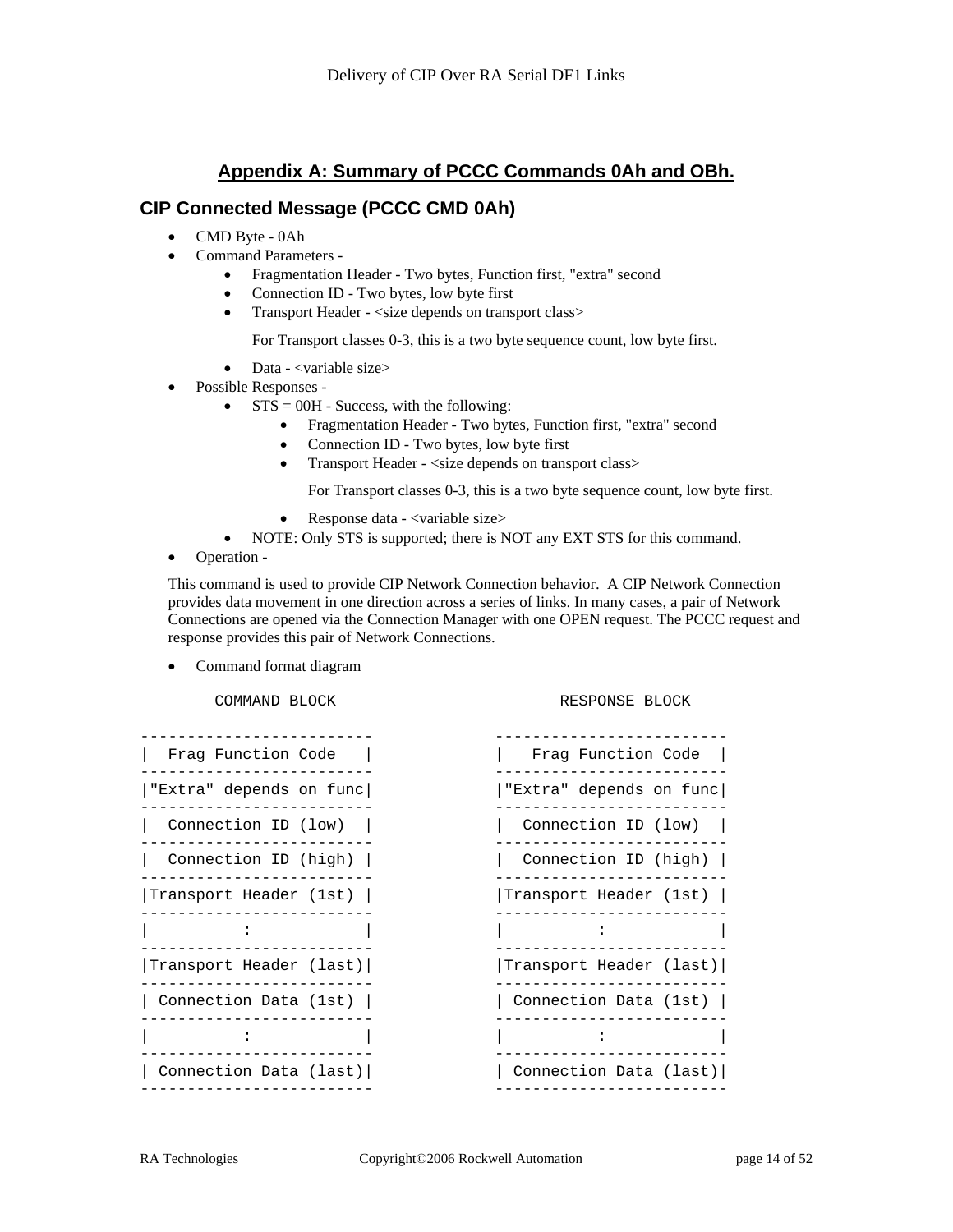Example using a class 3 Transport connection to the CIP Message Router.

------------------------- ------------------------- | 00 (means "Only") | | 00 (means "Only") | ------------------------- ------------------------- | 00 (Only has no extra)| | 00 (Only has no extra)| | Connection ID (low) | | Connection ID (low) | | Connection ID (high) | | Connection ID (high) | | Trans Seq Count (low) | | | | | | | | Trans Seq Count (low) | | Trans Seq Count (hi) | | Trans Seq Count (hi) | ------------------------- ------------------------- | Service | | Service w/Reply bit | ------------------------- ------------------------- Size of IOI | | | 0 | IOI (1st Byte) | | CIP Status | ------------------------- ------------------------- ------------------------- ------------------------- | Parameters (1st byte) | | : | ------------------------- ------------------------- ------------------------- ------------------------- | Parameters (last byte)| | Response Data (1st) | ------------------------- -------------------------

COMMAND BLOCK **RESPONSE BLOCK** ------------------------- ------------------------- ------------------------- ------------------------- ------------------------- ------------------------- ------------------------- ------------------------- ------------------------- ------------------------- | : | | Size of CIP Ext status| | IOI (Last Byte) | | CIP Ext status (1st) | ------------------------- ------------------------- | CIP Ext status (last)  $|$  | : | ------------------------- | Response Data (last) | -------------------------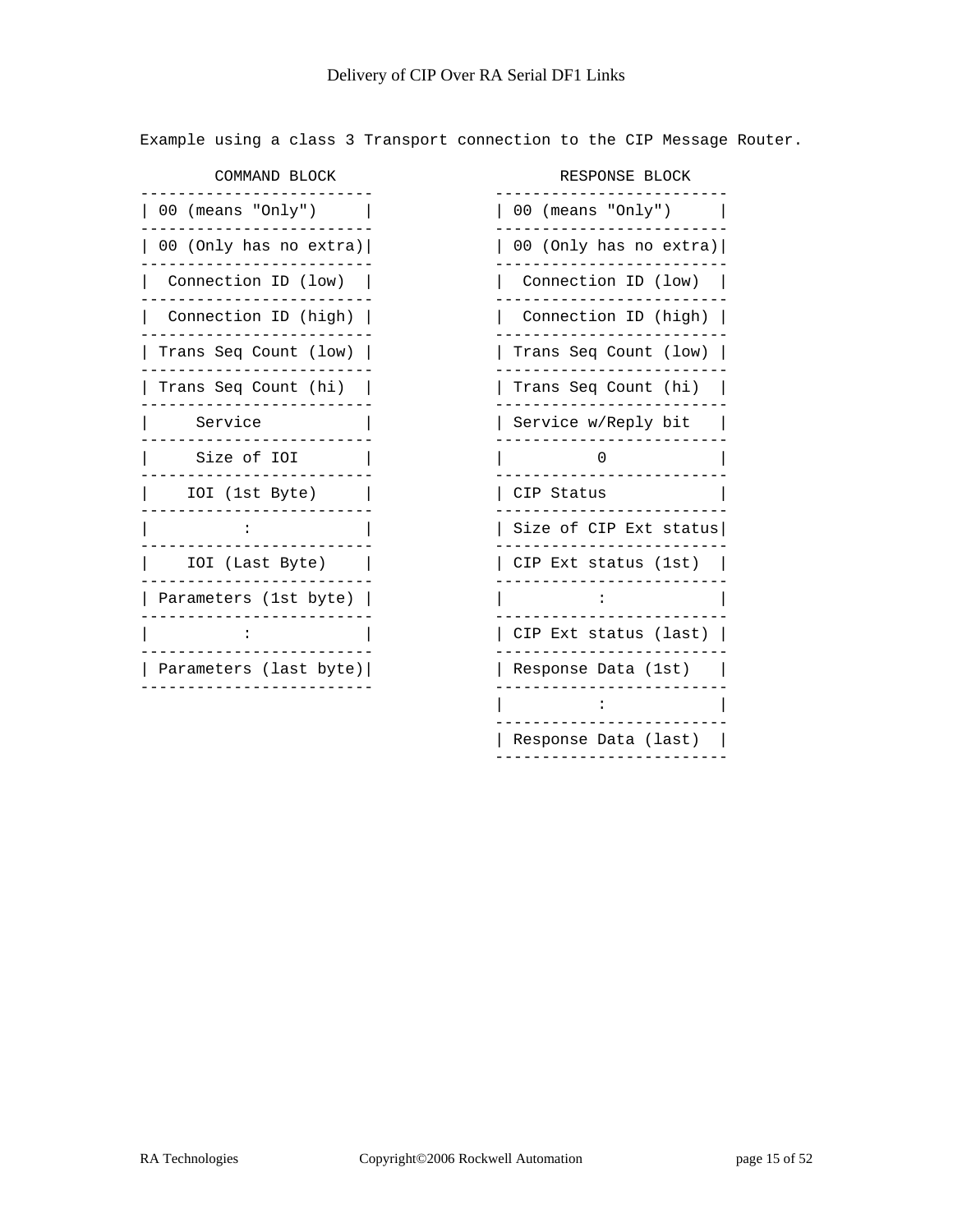## **CIP Unconnected Message (PCCC CMD 0BH)**

- CMD Byte 0BH
- Command Parameters
	- Fragmentation Header Two bytes, Function first, "extra" second
	- Service one byte
	- Size of IOI in words, one byte
	- IOI an even number of words; zero words is valid.
	- CIP Service Parameters as defined by the object/service
- Possible Responses
	- $STS = 00H Success$ , with the following:
		- Fragmentation Header Two bytes, Function first, "extra" second
		- Service one byte, with "response" bit now set
		- CIP Status one byte
		- Pad byte one byte,
		- Size of extended status one byte, in words
		- Extended status "size of extended status" number of words
		- CIP response data
		- NOTE: Only STS is supported; there is NOT any EXT STS for this command.
- Operation -

This command is used to provide CIP Unconnected Message Manager (UCMM) behavior. (See the CIP Standard for a definition of the UCMM.) The CIP UCMM is directly attached to the Message Router Object. Therefore, the content of this PCCC message is a CIP Service request. The CIP Service response is returned via the UCMM (which is the PCCC response).

• Command format diagram

COMMAND BLOCK RESPONSE BLOCK



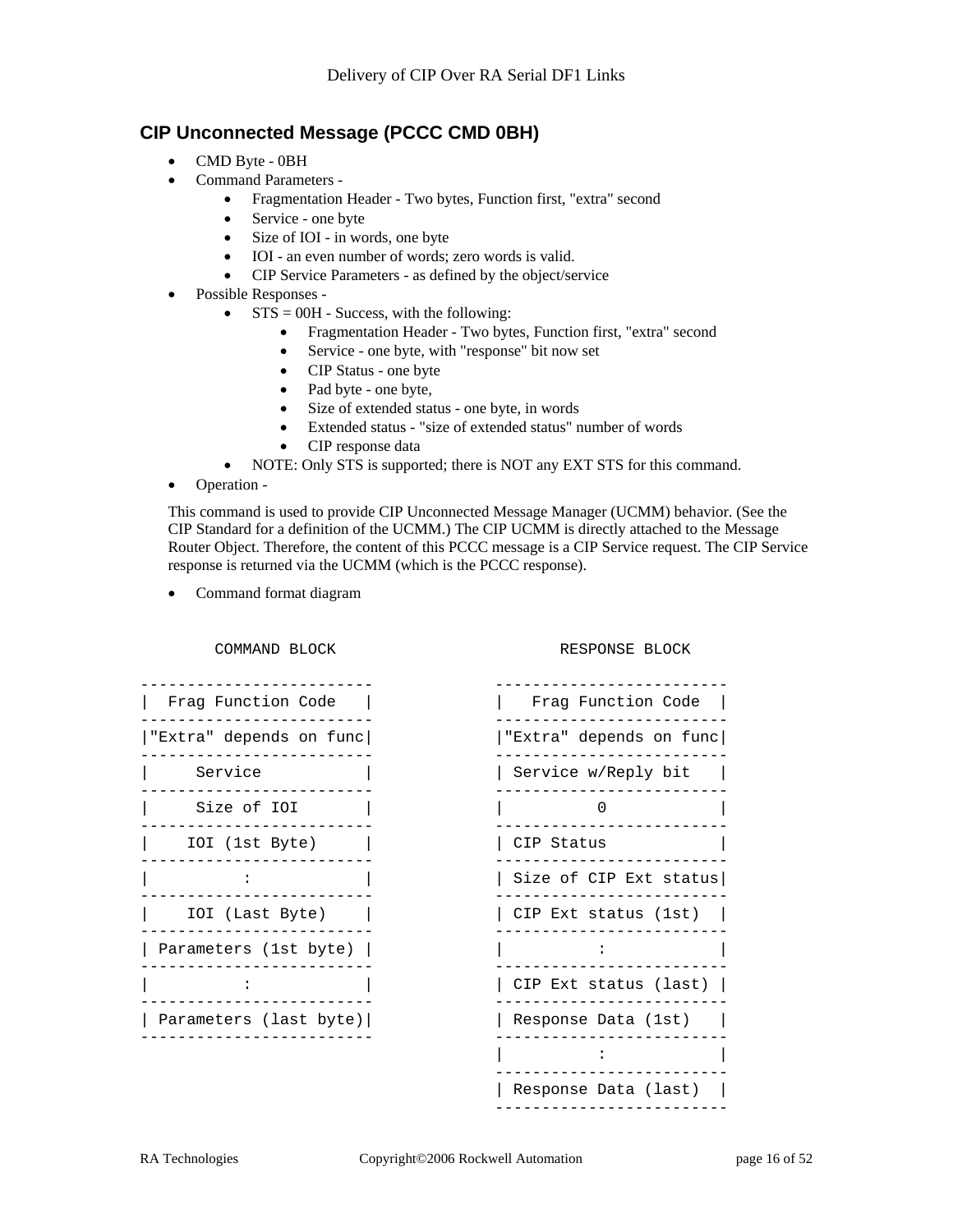# **Appendix B: Fragmentation Protocol**

PCCC has an inherent format of 244 bytes of application data. CIP messages may be up to 510 bytes. Therefore, a fragmentation protocol is used to allow CIP messages to pass transparently over PCCC based communication channels. This protocol is very similar for the two uses (connected and unconnected), but there are some subtle differences which result in two sets of state machines.

See "Formal model", connected sender and connected receiver, for the formal specification of the fragmentation protocol provided for CMD 0A<sub>hex</sub>.

## Terms

• Sender

This term is used to indicate the partner of the DH+ or DF1 transaction that is assigning the TNSW.

**Receiver** 

This term is used to indicate the partner of the DH+ or DF1 transaction that is returning the TNSW value received.

• Function

A function is used to communicate between the Sender and Receiver the reason this packet is being sent.

• Handle

A handle is a means of associating multiple PCCC request/response pairs together into one transaction. It is required that the Receiver use only one handle value for the whole transaction; this will permit the Sender to Abort a transaction without having to wait for the receiver's next response.

#### **Overview**

This fragmentation protocol uses a **function field** identifying which fragment of a message is being transferred will be used. Each fragment is individually acknowledged before the next fragment is sent. The fragmentation protocol in PCCC also uses a **handle**. This allows multiple messages to be fragmented and reassembled in parallel between the devices using PCCC. The handle is assigned by the Receiver for each fragment. The Sender provides it back to the Receiver for each fragment.

# Application

This protocol is available for PCCC commands 0Ah and 0Bh, which are used for transferring CIP connected and unconnected messages.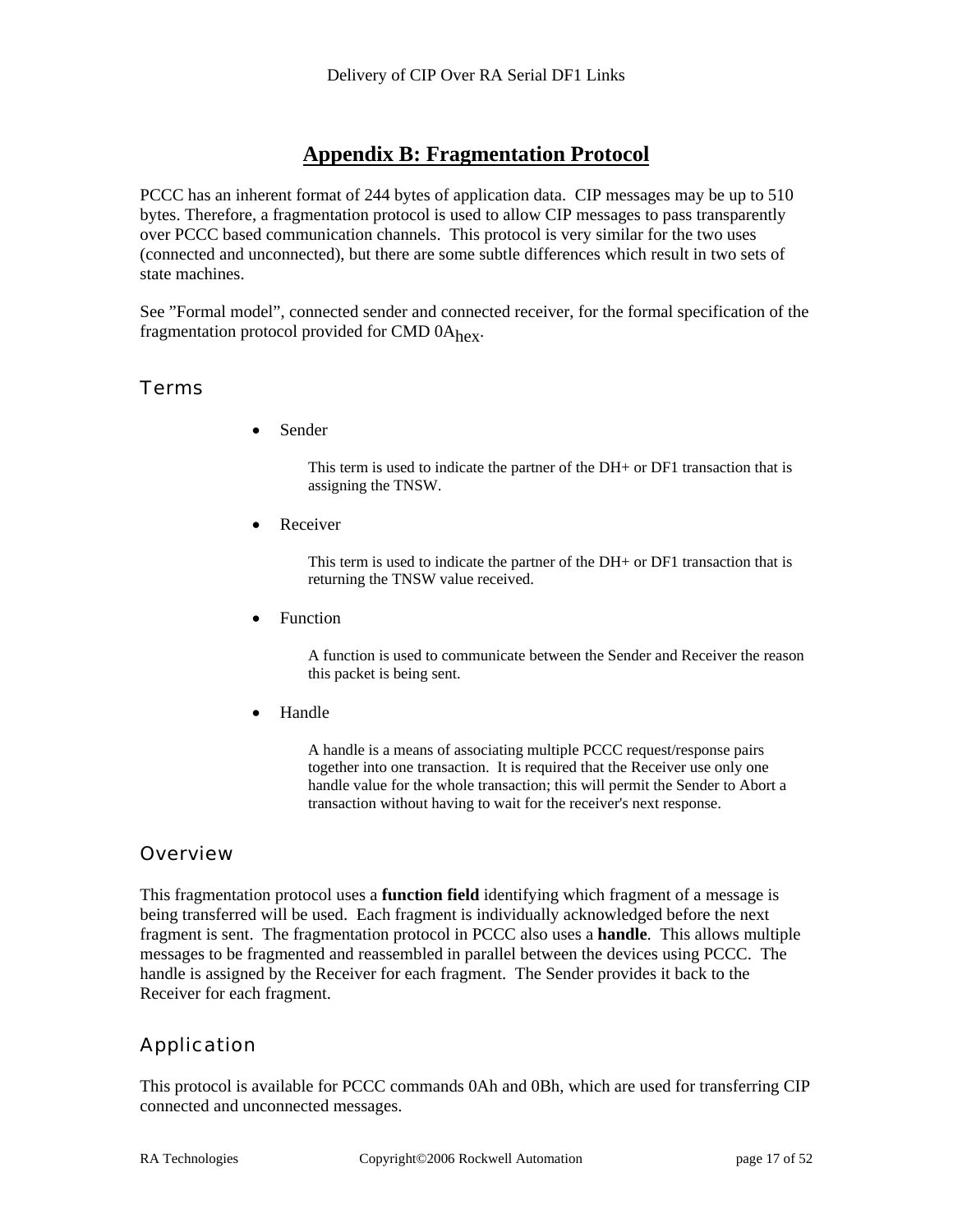# **Functions**

The protocol uses two bytes in each direction. The Function is the first byte. The second byte contains "extra" information, which depends on the value of the Function byte.

The following Functions are defined:

| Value      | Functions sent by Sender | Functions sent by Receiver | Meaning of "Extra" |
|------------|--------------------------|----------------------------|--------------------|
| $00$ (hex) | Only                     | Only                       | 0, unused, ignored |
| $01$ (hex) | <b>First Request</b>     |                            | <b>Size</b>        |
| $02$ (hex) | Middle                   | Middle                     | Handle             |
| $03$ (hex) | Last                     | Last                       | Handle             |
| $04$ (hex) |                          | First_Response             | Handle             |
| $05$ (hex) | Send_More                |                            | Handle             |
| $06$ (hex) | Abort                    |                            | Handle             |
| $07$ (hex) |                          | <b>ACK</b>                 | Handle             |
| $08$ (hex) |                          | Nak                        | Reason code        |

**Table 8 Fragmentation Functions**

The text below describes the intended use of each function. The word "typically" refers to the normal expected successful operation. Obviously, in the real world, many error conditions can occur, including never receiving the "next expected" message. Robust implementations must account for all conditions. See the State Event Matrices later in this document for the complete formal specification of how these functions are used.

## ONLY Function

This Function is used to send an unfragmented message, whether from the Sender or from the Receiver. The "extra" byte should be set to zero; it should be ignored by either party when it receives this Function.

The Receiver will typically respond with an ONLY (if the response is not fragmented) or FIRST\_Resp (if the response is fragmented).

When this is sent from the Receiver to the Sender, it means that the Sender now has the complete response and can process it.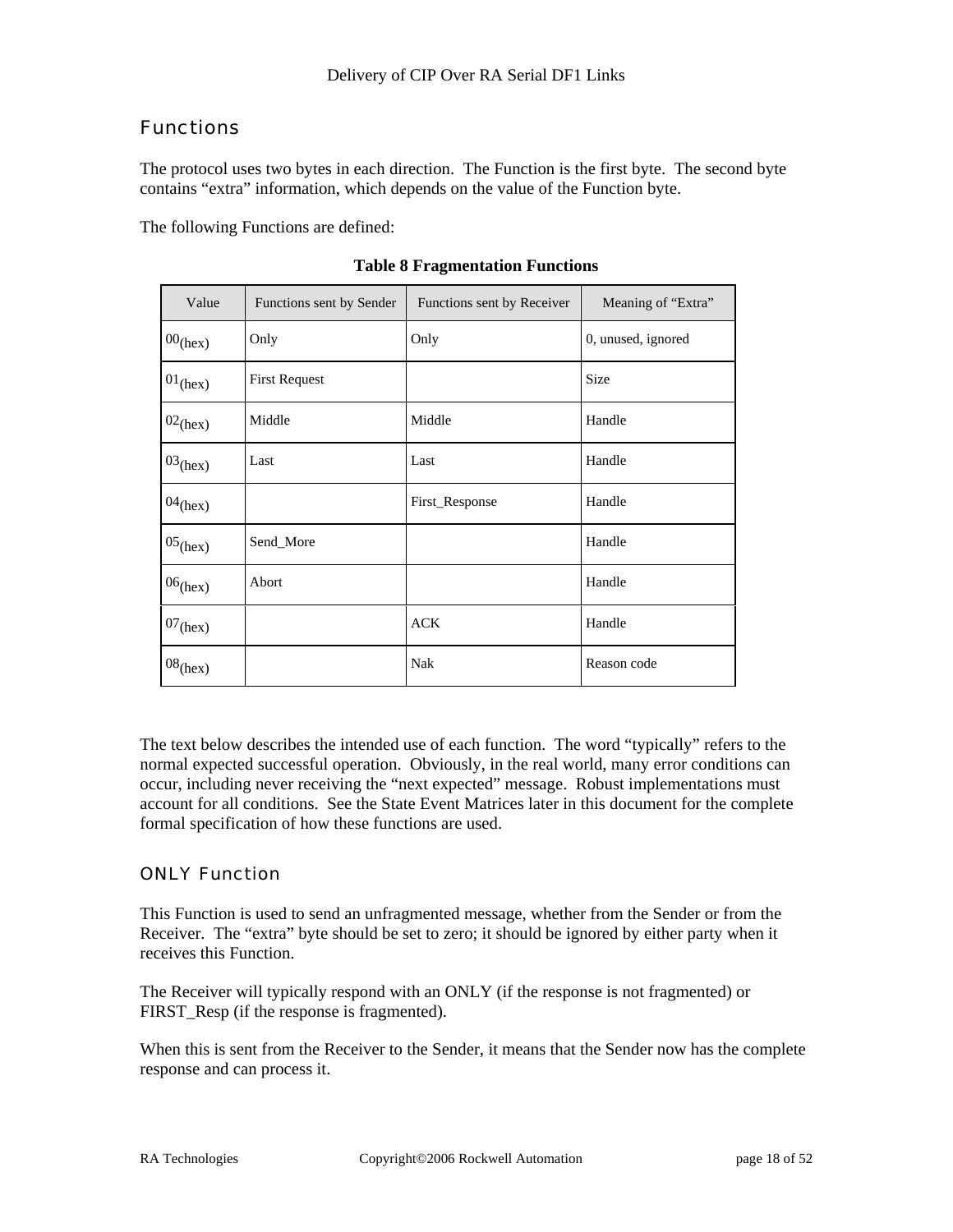## FIRST\_Req Function

This Function is only sent from the Sender to the Receiver. It is sent with the data for the first fragment of a fragmented request. That is, it is only used for messages that are two or more fragments long. The "extra" data specifies the size of the buffer the Receiver should allocate to hold the complete message. It indicates the number of 256 byte blocks (minus 1) the Receiver should allocate for the complete application message. That is, application messages of size 0 to 256 bytes will have the "extra" data field set to 0; 257 to 512, to 1; and so on up to 65536 bytes. This is **not** the same as the number of fragments that will be sent.

The Receiver will typically respond with an ACK (which contains the handle).

For purposes of calculating the size, the first byte of the Unconnected message is the "Service code" of the CIP message. The first byte of the Connected message is the first byte of the CID. In both cases, this is the first byte after the "Extra" byte following the FIRST\_Req FNC.

#### FIRST\_Resp Function

This Function is only sent from the Receiver to the Sender. It is sent with the data for the first fragment of a fragmented response. That is, it is only used for messages that are two or more fragments long. The "extra" data specifies the handle that will be used for this transaction.

There is no size field. Therefore, the Sender should allocate a maximum size buffer for this response (or be prepared to dynamically allocate memory as the response fragments are received).

The Sender should issue a SEND MORE Function with this handle to solicit the next part of the response. When the Sender receives the LAST Function, it knows that it has all the fragments.

#### MIDDLE Function

This Function is sent with the data for all fragments except the first and the last. That is, it is only used for messages that are three or more fragments long. The "extra" data specifies the Handle that was given to the Sender by the Receiver in the FIRST\_Resp (for responses) or in the ACK to the FIRST\_Req (for requests).

While it *is* permissible for the Receiver to change the value of the handle during the delivery of the fragments of a request or response, it is *highly recommended* that it does not do this, because it makes it more difficult to debug.

The Sender should use the value of the handle it receives in the MIDDLE Function (for responses) or in the ACK to the MIDDLE Function (for requests) for the next SEND\_MORE function.

When the MIDDLE Function is sent from the Sender to the Receiver, the Receiver should respond with an ACK (which contains the handle) or a NAK (which contains an error code).

When the MIDDLE Function is sent from the Receiver to the Sender, it is the result of the SEND\_MORE Function from the Sender. The handle to indicate which message the next fragment is requested for was given to the Receiver with the SEND\_MORE.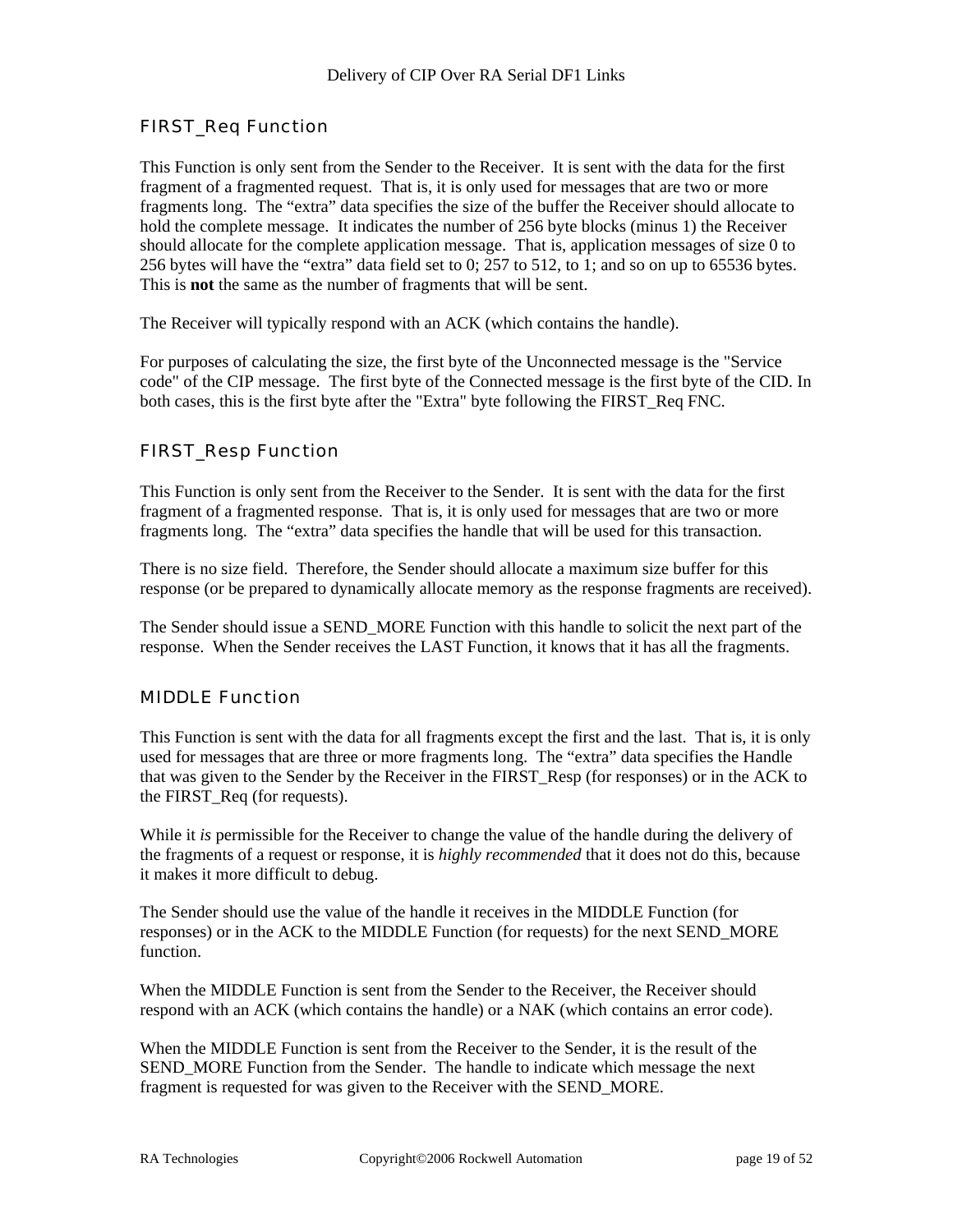#### LAST Function

This Function is sent with the data for the last fragment. The "extra" data specifies the Handle that was given to the Sender by the Receiver in the SEND\_MORE (for responses) or in the ACK to the preceding request.

When this is sent from the Sender to the Receiver, the Receiver will typically respond with an ONLY (if the response is not fragmented) or FIRST\_Resp (if the response is fragmented).

When this is sent from the Receiver to the Sender, it means that the Sender now has the complete response and can process it.

#### Send More Function

This is only used in the Sender to Receiver direction. It means the Sender is ready to accept another fragment of a fragmented response. It gives the handle supplied in the preceding response back to the Receiver to identify the transaction.

#### Abort Function

This is only used in the Sender to Receiver direction. It means the Sender wishes to discontinue the transaction specified by the handle. The Receiver should return an ACK to this.

#### ACK Function

This is only used in the Receiver to Sender direction. It means that the Receiver has accepted the fragment (delivered in the FIRST\_Req or MIDDLE functions) and is ready to receive another one. It provides the handle to identify the transaction.

#### NAK Function

This is used to indicate to the Sender that the Receiver is unable to accept the Function sent. An error code is provided to indicate the reason. The error codes are:

- **0**  (Not used for errors; reserved to indicate SUCCESS.)
- **1**  means "Unrecognized Command Value"
- **2**  means "Sequence Error", for example a LAST after an ONLY.

**3** - means "Not Enough Memory". As a response to a FIRST\_Req or ONLY, indicates the receiver or server was unable to allocate the needed memory. As a response to a MIDDLE or LAST, indicates the receiver received more data than was allocated by the FIRST\_Req.

**4** - means "Unknown Handle".

**5** - means "Unable to support requested memory size". As a response to a FIRST\_Req indicates the receiver or server does not support the size requested.

**6** - means "Connection Busy".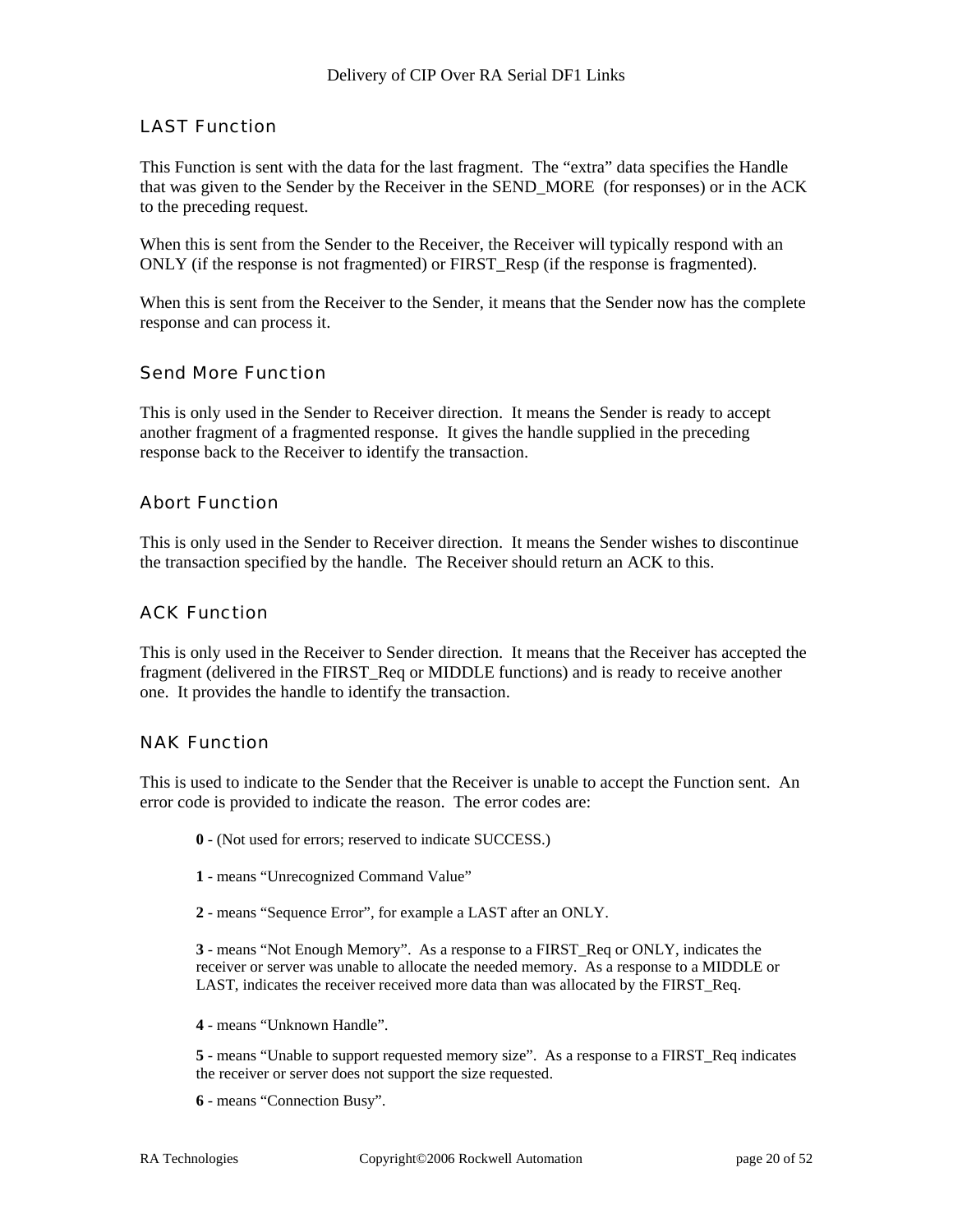## Formal Model

This is the formal model used for the specification of the PCCC Fragmentation Protocol. A compliant implementation acts, when viewed from outside the implementation, as if it has these exact parts implemented as specified below. However, the real implementation can be structured as deemed necessary by the implementer.

The formal model used for the specification of the PCCC Fragmentation Protocol has two major parts: Sender and Receiver. These are modeled with a State Event Matrix (SEM). These have a lifetime of a CIP message/transaction.

There is a separate sender and receiver definition for the UCMM and the Network Connection Pair.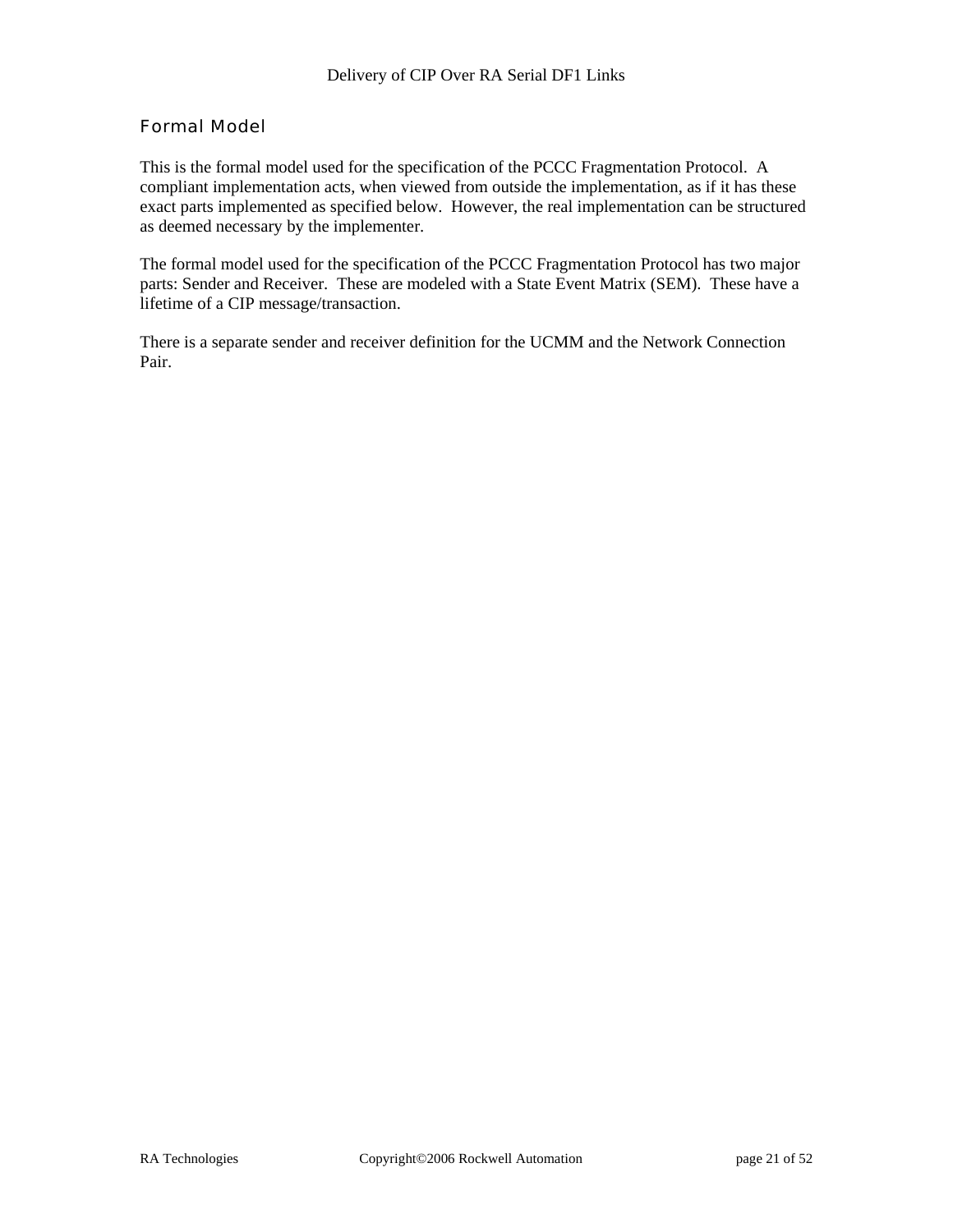# Unconnected Sender

The Sender state machine starts up an instance each time it has a CIP message to send over PCCC. It uses the TNSW to match a response from the Receiver with this Sender. The following state transition diagram (STD) is intended to be informative in understanding the SEM; the SEM is the specification. The STD only shows the "normal" events.





The states for this SM are:

- Non-existent
- **Fragmenting**
- Waiting
- Assembling

The following events can happen.

- *Reset* Event
- *Timeout* Event

This can either be the time specified by the application as part of the "UCMM request timeout" OR it can be the same network specific hard-coded time value specified for the Unconnected Receiver.

• *CIP Request Arrived* Event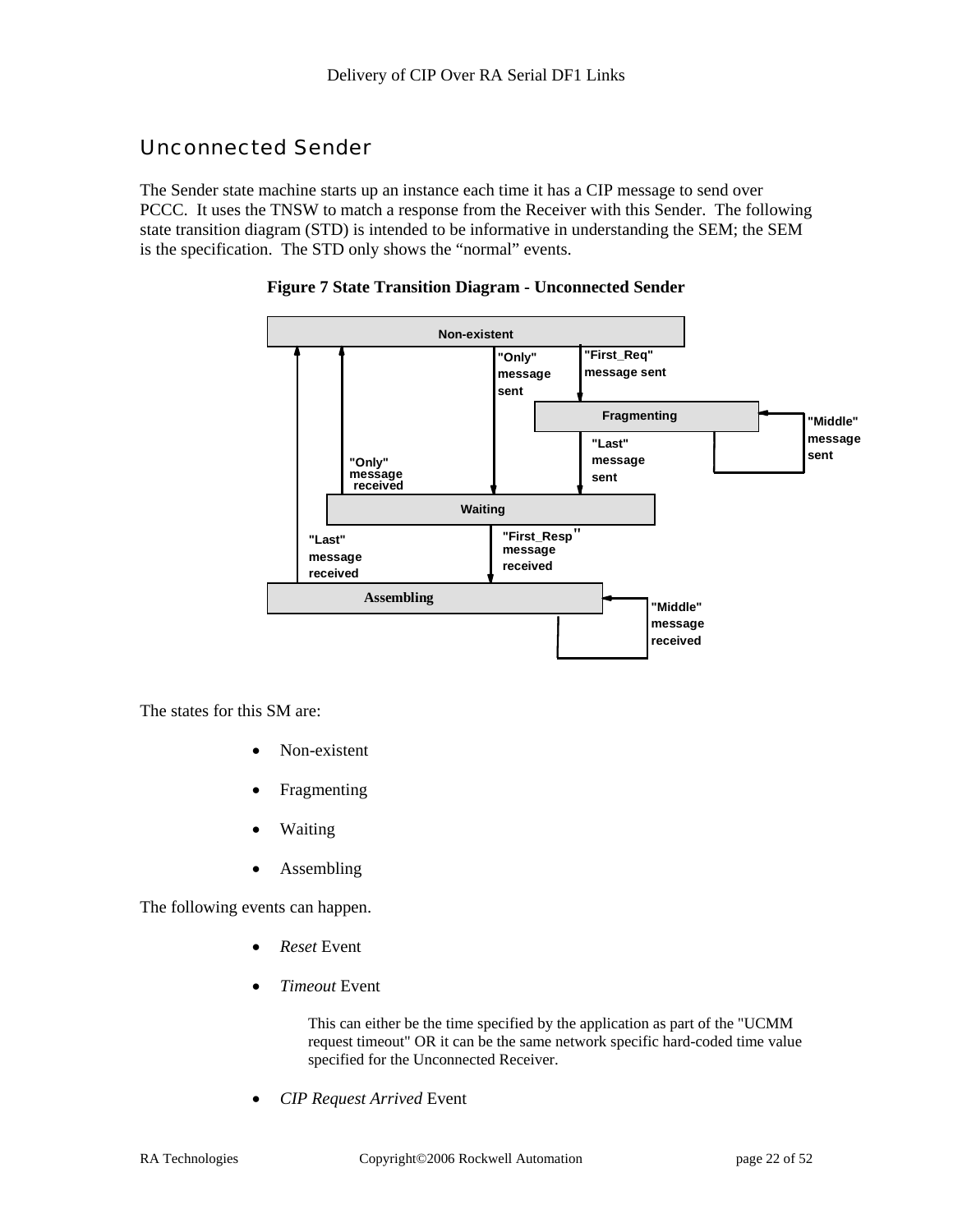- *PCCC Response Arrived* Event, FNC= ACK
- *PCCC Response Arrived* Event, FNC= NAK
- *PCCC Response Arrived* Event, FNC= Only
- *PCCC Response Arrived* Event, FNC= First\_Resp
- *PCCC Response Arrived* Event, FNC= Middle
- *PCCC Response Arrived* Event, FNC= Last
- *PCCC Response Arrived* Event, FNC= Illegal command

The following internal storage is assumed:

- Buffer Pointer
- Room Left

#### **State Event Non-existent Fragmenting Waiting Assembling**  Reset or Timeout Stay in Non-existent Free memory previously allocated. Return a CIP "unable to deliver" error. Go to Non-existent. See Note. CIP Request Arrived If the CIP message fits in one PCCC message, send the Only message and go to Waiting. Otherwise, initialize Buffer Pointer and Room Left, copy what fits into a First\_Req message, send it, and go to Fragmenting Each CIP message should start up a new state machine. If a CIP message "associated" with this SM is received, drop it and stay in the same state.

#### **Table 9 State Event Matrix - Unconnected Sender**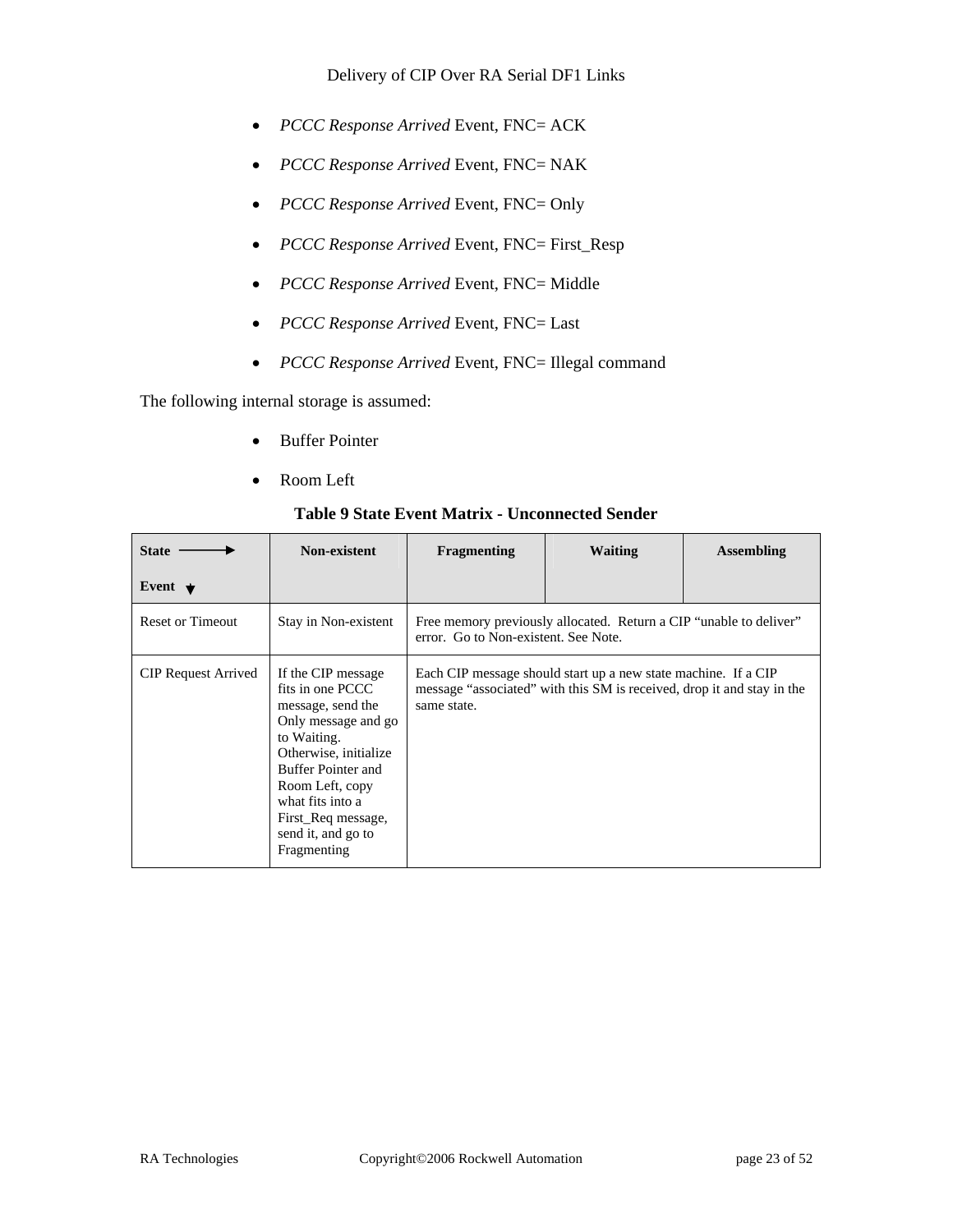| Delivery of CIP Over RA Serial DF1 Links |  |
|------------------------------------------|--|
|------------------------------------------|--|

| State -                                                | Non-existent         | <b>Fragmenting</b>                                                                                                                                                                                                                                                                                              | <b>Waiting</b>                                                                                                                                                                                                                                                          | <b>Assembling</b>                                                                                                                                                                                                                           |
|--------------------------------------------------------|----------------------|-----------------------------------------------------------------------------------------------------------------------------------------------------------------------------------------------------------------------------------------------------------------------------------------------------------------|-------------------------------------------------------------------------------------------------------------------------------------------------------------------------------------------------------------------------------------------------------------------------|---------------------------------------------------------------------------------------------------------------------------------------------------------------------------------------------------------------------------------------------|
| Event $\bigstar$                                       |                      |                                                                                                                                                                                                                                                                                                                 |                                                                                                                                                                                                                                                                         |                                                                                                                                                                                                                                             |
| <b>PCCC</b> Response<br>Arrived with<br><b>FNC=ACK</b> | Stay in Non-existent | If Room Left fits in<br>one PCCC message,<br>send the Last<br>message using<br>Handle from the<br>ACK and go to<br>Waiting.<br>Otherwise, update<br><b>Buffer Pointer and</b><br>Room Left, copy<br>what fits into a<br>Middle message<br>using Handle from<br>the ACK, send it,<br>and stay in<br>Fragmenting. | (Assume the Receiver is confused.) Send an<br>Abort (with the Handle provided in the ACK)<br>to the Receiver. Free memory previously<br>allocated. Return a CIP "unable to deliver"<br>error. Go to Non-existent.                                                       |                                                                                                                                                                                                                                             |
| <b>PCCC</b> Response<br>Arrived with<br><b>FNC=NAK</b> | Stay in Non-existent | error. Go to Non-existent.                                                                                                                                                                                                                                                                                      | Free memory previously allocated. Return a CIP "unable to deliver"                                                                                                                                                                                                      |                                                                                                                                                                                                                                             |
| <b>PCCC</b> Response<br>Arrived with<br>FNC=Only       | Stay in Non-existent | (Assume the<br>Receiver is<br>confused.) Send an<br>Abort (with the<br>Handle provided in<br>the response) to the<br>Receiver. Free<br>memory previously<br>allocated. Return a<br>CIP "unable to<br>deliver" error. Go to<br>Non-existent.                                                                     | Copy the response<br>data into the CIP<br>response. Send the<br>CIP response. Go to<br>Non-existent.                                                                                                                                                                    | (Assume the<br>Receiver is<br>confused.) Send an<br>Abort (with the<br>Handle provided in<br>the response) to the<br>Receiver. Free<br>memory previously<br>allocated. Return a<br>CIP "unable to<br>deliver" error. Go to<br>Non-existent. |
| <b>PCCC</b> Response<br>Arrived with<br>FNC=First_Resp | Stay in Non-existent | (Assume the<br>Receiver is<br>confused.) Send an<br>Abort (with the<br>Handle provided in<br>the response) to the<br>Receiver. Free<br>memory previously<br>allocated. Return a<br>CIP "unable to<br>deliver" error. Go to<br>Non-existent.                                                                     | Allocate a buffer to<br>handle the maximum<br>CIP response,<br>initialize Buffer<br>Pointer, Room Left,<br>and Handle, copy the<br>PCCC response data<br>into the CIP<br>response. Generate<br>and send a<br>Send_More message<br>with the Handle. Go<br>to Assembling. | (Assume the<br>Receiver is<br>confused.) Send an<br>Abort (with the<br>Handle provided in<br>the response) to the<br>Receiver. Free<br>memory previously<br>allocated. Return a<br>CIP "unable to<br>deliver" error. Go to<br>Non-existent. |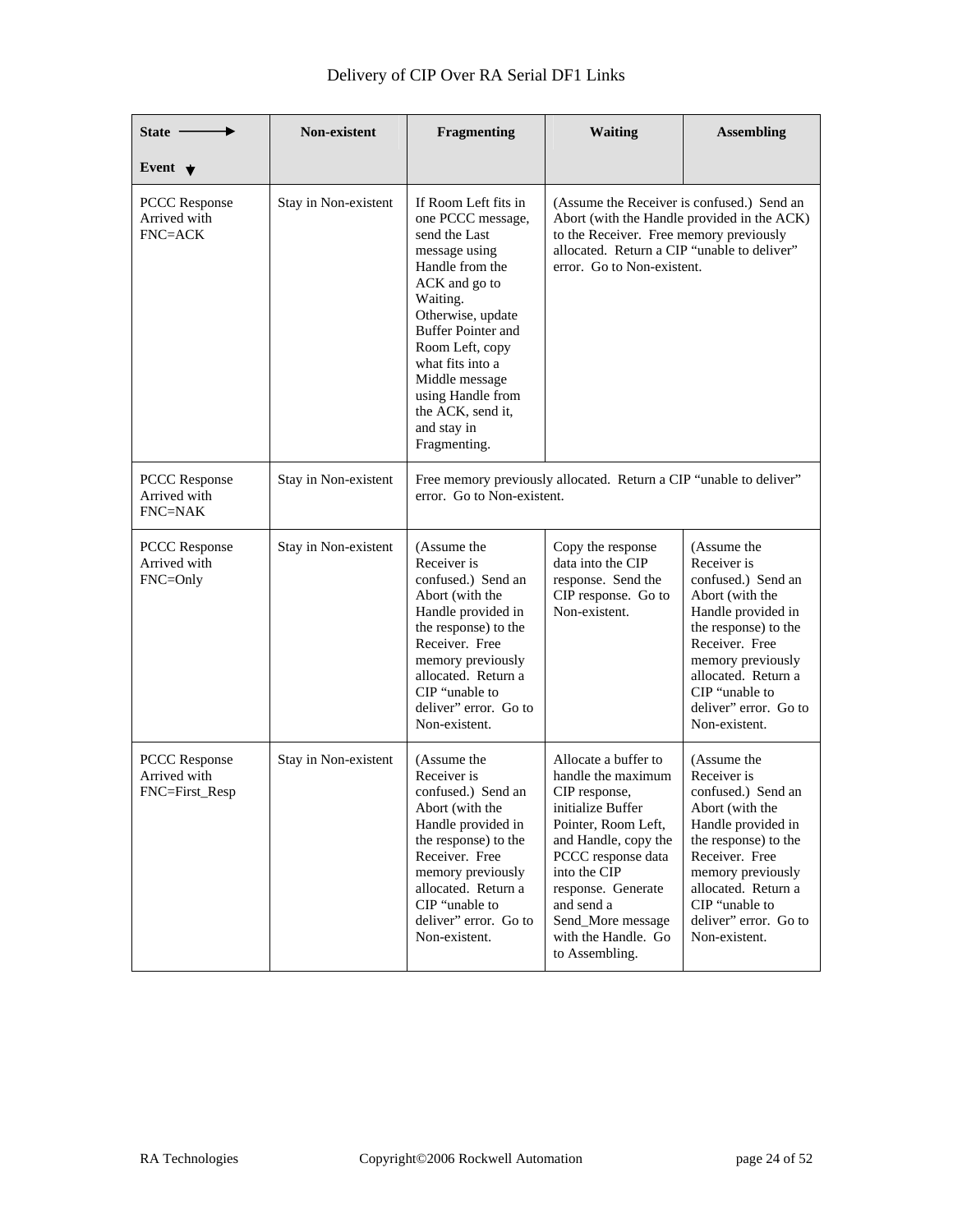| <b>State</b>                                              | Non-existent         | Fragmenting                                                                                                                                                                                                            | <b>Waiting</b>                                                                                                                                                                                                             | <b>Assembling</b>                                                                                                                                                                                                                                                                                                                                                                                                                                        |
|-----------------------------------------------------------|----------------------|------------------------------------------------------------------------------------------------------------------------------------------------------------------------------------------------------------------------|----------------------------------------------------------------------------------------------------------------------------------------------------------------------------------------------------------------------------|----------------------------------------------------------------------------------------------------------------------------------------------------------------------------------------------------------------------------------------------------------------------------------------------------------------------------------------------------------------------------------------------------------------------------------------------------------|
| Event $\blacktriangledown$                                |                      |                                                                                                                                                                                                                        |                                                                                                                                                                                                                            |                                                                                                                                                                                                                                                                                                                                                                                                                                                          |
| <b>PCCC</b> Response<br>Arrived with<br>FNC=Middle        | Stay in Non-existent | (Assume the Receiver is confused.) Send an<br>Abort (with the Handle provided in the<br>response) to the Receiver. Free memory<br>previously allocated. Return a CIP "unable to<br>deliver" error. Go to Non-existent. |                                                                                                                                                                                                                            | If size of data is less<br>than Room Left, (or<br>if the additional<br>memory can be<br>dynamically<br>allocated)<br>then:<br>Copy data to buffer<br>at Buffer Pointer,<br>update Buffer<br>Pointer and Room<br>Left. send a<br>Send_More message<br>with the Handle from<br>the Middle, stay in<br>Assembling.<br>else:<br>Free memory<br>previously allocated,<br>[send an Abort?]<br>return a CIP "unable<br>to deliver" error, go<br>to Non-existent |
| <b>PCCC Response</b><br>Arrived with<br>FNC=Last          | Stay in Non-existent | (Assume the Receiver is confused.) Send an<br>Abort (with the Handle provided in the<br>response) to the Receiver. Free memory<br>deliver" error. Go to Non-existent.                                                  | previously allocated. Return a CIP "unable to                                                                                                                                                                              | If size of data is less<br>than Room Left,<br>then:<br>Copy data to buffer<br>at Buffer Pointer,<br>deliver the CIP<br>response, and go to<br>Non-existent.<br>else:<br>Free memory<br>previously allocated,<br>[send an Abort?]<br>return a CIP "unable<br>to deliver" error, go<br>to Non-existent                                                                                                                                                     |
| <b>PCCC Response</b><br>Arrived with<br>FNC=Illegal value | Stay in Non-existent | error. Go to Non-existent.                                                                                                                                                                                             | (Assume the Receiver is confused.) (Do <i>not</i> send an Abort, since we<br>don't even know if there is a handle with this illegal valued message.)<br>Free memory previously allocated. Return a CIP "unable to deliver" |                                                                                                                                                                                                                                                                                                                                                                                                                                                          |

1. The Sender is permitted (but not required) to send an Abort if it has a Handle for the transaction. This will help the Receiver to free up resources more quickly.

 $\perp$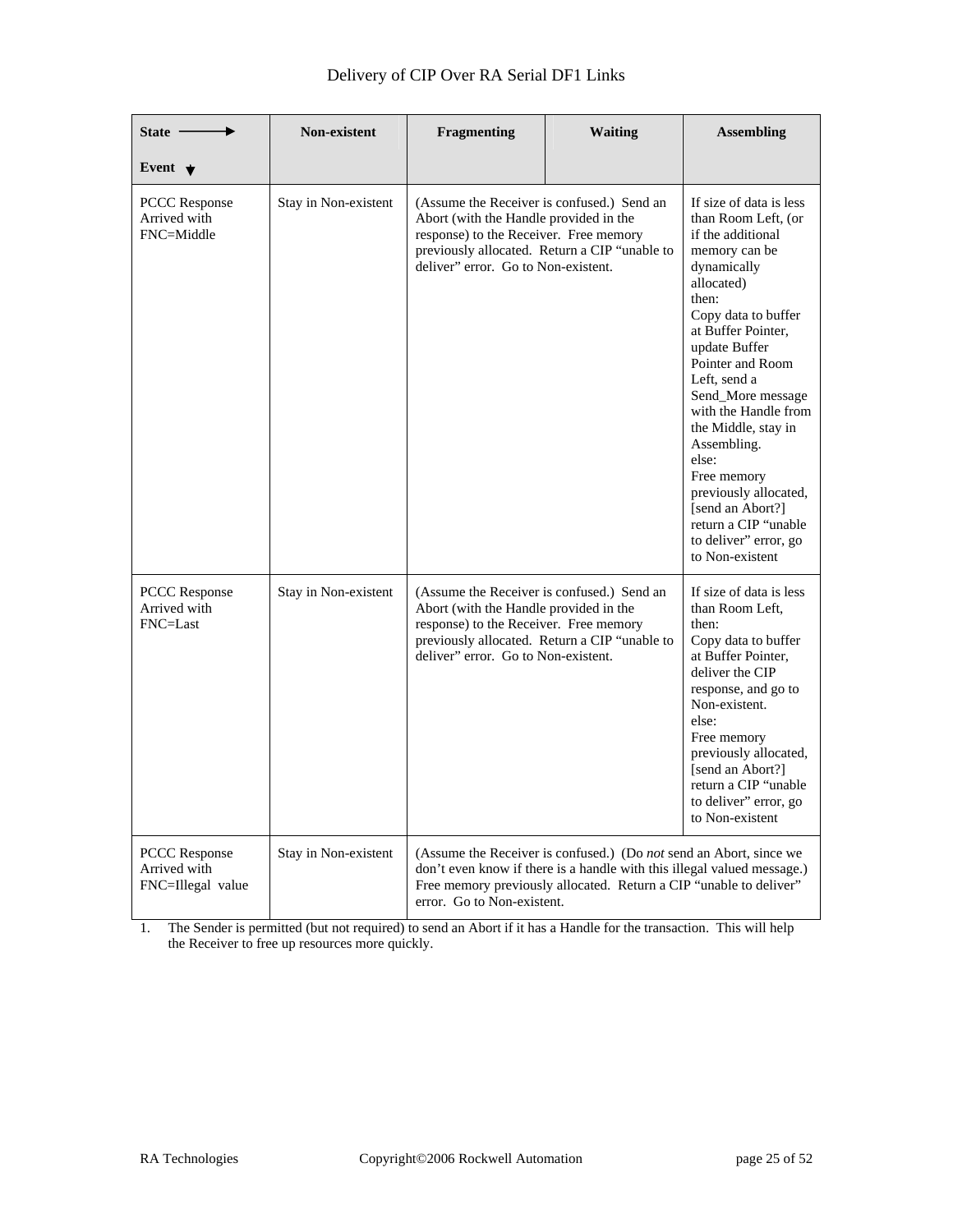# Unconnected Receiver

An instance of the Receiver State Machine starts up when it receives the first fragment of a CIP message via PCCC and ceases to exist with the delivery of the last fragment of the CIP response. It assigns and uses the Handle in the messages (after the first one) to match the Sender's request with the appropriate instance of one of the Receiver state machines. The following state transition diagram (STD) is intended to be informative in understanding the SEM; the SEM is the specification. The STD only shows the "normal" events.





The following events can happen.

- *Reset* Event
- *Timeout* Event

This is a "long" timer, used to free up resources, which the Sender evidently has ceased to want to use. It should be 3 minutes for DF1/RS232 links.

- *CIP Response Arrived* Event
- *PCCC Request Arrive*d Event, FNC= Only
- *PCCC Request Arrived* Event, FNC= First\_Req
- *PCCC Request Arrived* Event, FNC= Middle
- *PCCC Request Arrived* Event, FNC= Last
- *PCCC Request Arrived* Event, FNC= Send\_More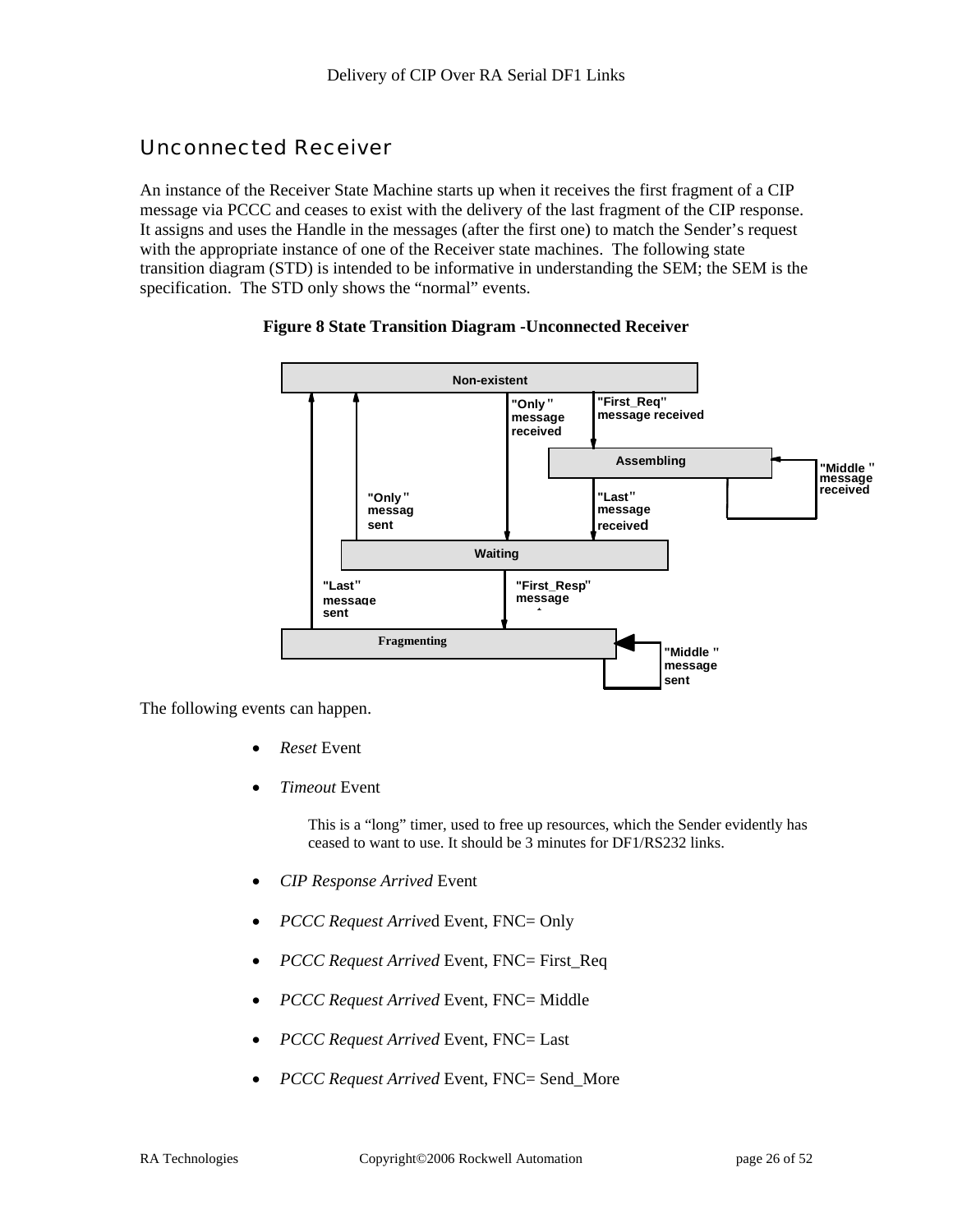- *PCCC Request Arrived* Event, FNC= Abort
- *PCCC Request Arrived* Event, FNC= Illegal command

The following internal storage is assumed:

**State** 

- Buffer Pointer
- Room Left

| Non-existent | <b>Assembling</b> | <b>Waiting</b> | <b>Fragmenting</b> |
|--------------|-------------------|----------------|--------------------|
|              |                   |                |                    |

#### **Table 10 State Event Matrix - Unconnected Receiver**

| Event $\bigstar$                                |                                                                                                                                                                              |                 |                                                                                                                                                                                                                                                                                                                                                         |                                                                                                                                                                                |
|-------------------------------------------------|------------------------------------------------------------------------------------------------------------------------------------------------------------------------------|-----------------|---------------------------------------------------------------------------------------------------------------------------------------------------------------------------------------------------------------------------------------------------------------------------------------------------------------------------------------------------------|--------------------------------------------------------------------------------------------------------------------------------------------------------------------------------|
| <b>Reset or Timeout</b>                         | Stay in Non-<br>existent                                                                                                                                                     |                 | Free memory previously allocated. Go to Non-existent. Stop Timer.                                                                                                                                                                                                                                                                                       |                                                                                                                                                                                |
| <b>CIP</b> Response<br>Arrived                  | Each CIP message should have its<br>own state machine. If a CIP<br>message "associated" with this SM<br>is received, drop it and stay in the<br>same state.                  |                 | If the CIP<br>message fits in<br>one PCCC<br>message, send<br>the Only<br>message, free up<br>any resources,<br>and go to Non-<br>existent. Stop<br>Timer.<br>Otherwise,<br>initialize Buffer<br>Pointer and<br>Room Left, copy<br>what fits into a<br>First_Resp<br>message, send it,<br>and go to<br>Fragmenting.<br><b>Start Timer. See</b><br>Note. | Each CIP<br>message should<br>start up its own<br>state machine. If<br>a CIP message<br>"associated" with<br>this SM is<br>received, drop it<br>and stay in the<br>same state. |
| <b>PCCC</b> Request<br>Arrived with<br>FNC=Only | Allocate<br>resources<br>needed; assign a<br>Handle to<br>identify the<br>resources. Copy<br>the data into the<br>CIP request.<br>Send the CIP<br>request. Go to<br>Waiting. | existent state. | Not applicable. Since there is no handle in the Only request, it cannot<br>specify an existing transaction. Therefore, the only thing that can be<br>done is to create a new instance as described in the text for the Non-                                                                                                                             |                                                                                                                                                                                |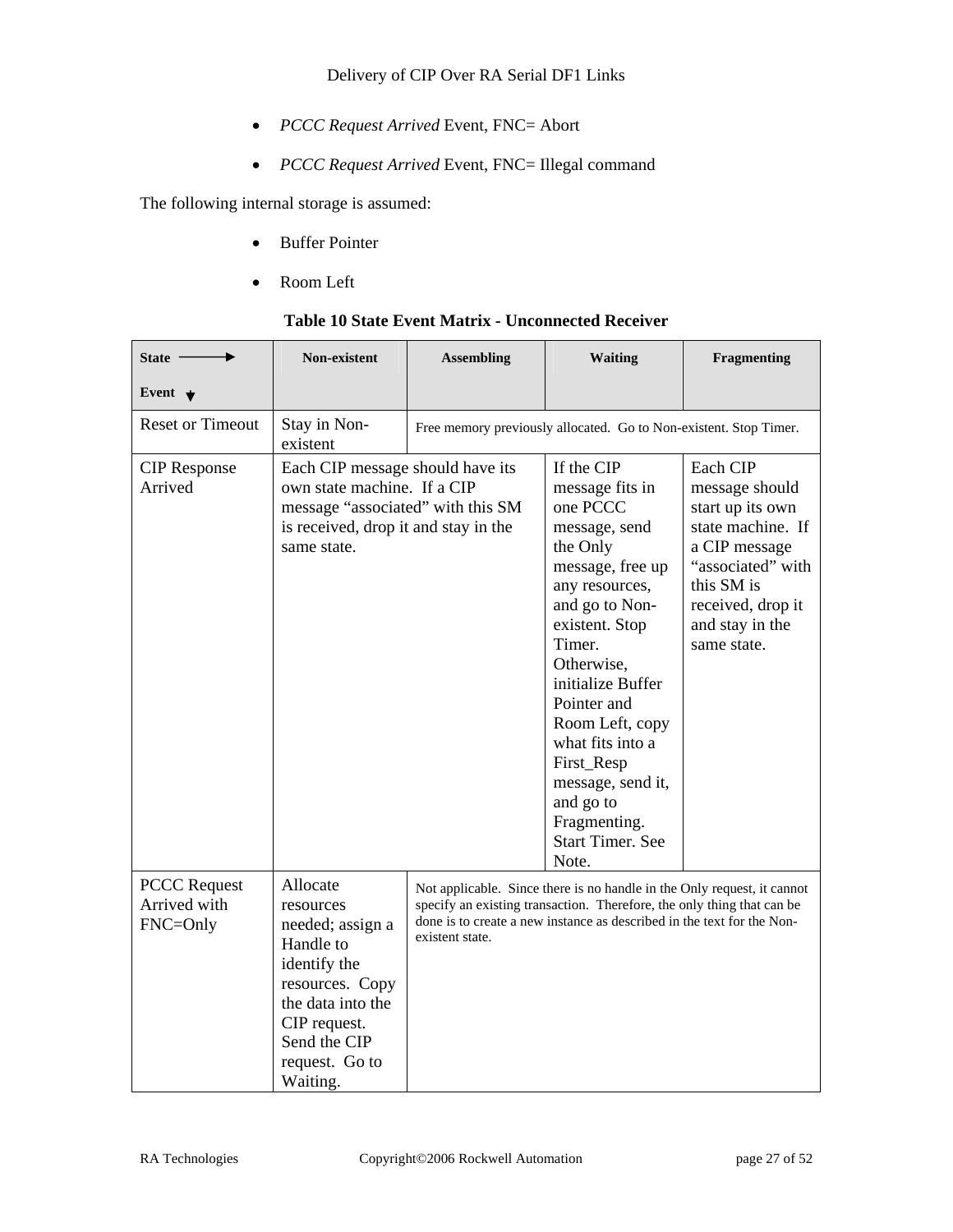| <b>State</b>                                         | <b>Non-existent</b>                                                                                                                                                                                                                                                                                                                | <b>Assembling</b>                                                                                                                                                                                                                                                                                                                                          | <b>Waiting</b>                                                                                                                                                                                                              | Fragmenting |
|------------------------------------------------------|------------------------------------------------------------------------------------------------------------------------------------------------------------------------------------------------------------------------------------------------------------------------------------------------------------------------------------|------------------------------------------------------------------------------------------------------------------------------------------------------------------------------------------------------------------------------------------------------------------------------------------------------------------------------------------------------------|-----------------------------------------------------------------------------------------------------------------------------------------------------------------------------------------------------------------------------|-------------|
| Event $\blacktriangledown$                           |                                                                                                                                                                                                                                                                                                                                    |                                                                                                                                                                                                                                                                                                                                                            |                                                                                                                                                                                                                             |             |
| <b>PCCC</b> Request<br>Arrived with<br>FNC=First_Req | Allocate<br>resources<br>needed to handle<br>the size<br>specified, assign<br>a Handle to<br>identify the<br>resources. Copy<br>the data into the<br>CIP request<br>buffer.<br>Initialize the<br><b>Buffer Pointer</b><br>and Room Left.<br>Send an ACK<br>with the Handle<br>assigned. Go to<br>Assembling.<br><b>Start Timer</b> | Non-existent state.                                                                                                                                                                                                                                                                                                                                        | Not applicable. Since there is no handle in the First_Req request, it<br>cannot specify an existing transaction. Therefore, the only thing that<br>can be done is to create a new instance as described in the text for the |             |
| <b>PCCC</b> Request<br>Arrived with<br>FNC=Middle    | (Assume the<br>Sender is<br>confused.)<br>Return a PCCC<br>response of<br>NAK (sequence<br>error). Stay in<br>Non-existent                                                                                                                                                                                                         | If size of data is<br>less than Room<br>Left, then:<br>Copy data to<br>buffer at Buffer<br>Pointer, update<br><b>Buffer Pointer</b><br>and Room Left.<br>send an ACK<br>message with the<br>Handle, stay in<br>Assembling.<br>Else:<br>Free memory<br>allocated, return<br>a PCCC response<br>of NAK (no<br>memory), go to<br>Non-existent.<br>Stop Timer. | (Assume the Sender is confused.) Free<br>memory previously allocated. Return a<br>PCCC response of NAK (sequence error).<br>Go to Non-existent. Stop Timer.                                                                 |             |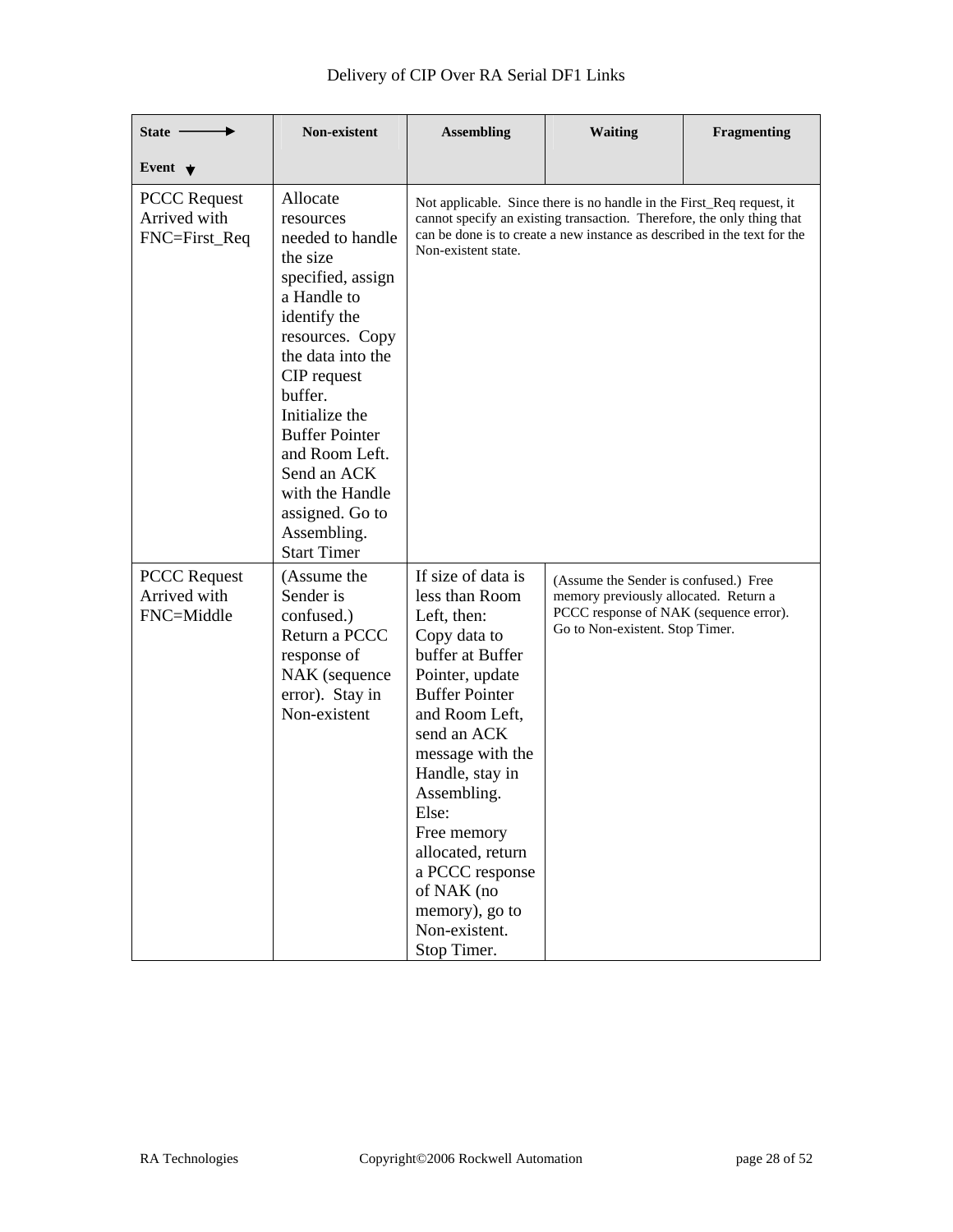| State ·                                                        | <b>Non-existent</b>                                                                                                        | <b>Assembling</b>                                                                                                                                                                                                                                                                        | <b>Waiting</b>                                                                                                                                                                     | Fragmenting                                                                                                                                                                                                                                                                                         |
|----------------------------------------------------------------|----------------------------------------------------------------------------------------------------------------------------|------------------------------------------------------------------------------------------------------------------------------------------------------------------------------------------------------------------------------------------------------------------------------------------|------------------------------------------------------------------------------------------------------------------------------------------------------------------------------------|-----------------------------------------------------------------------------------------------------------------------------------------------------------------------------------------------------------------------------------------------------------------------------------------------------|
| Event $\bigstar$                                               |                                                                                                                            |                                                                                                                                                                                                                                                                                          |                                                                                                                                                                                    |                                                                                                                                                                                                                                                                                                     |
| <b>PCCC</b> Request<br>Arrived with<br>FNC=Last                | (Assume the<br>Sender is<br>confused.)<br>Return a PCCC<br>response of<br>NAK (sequence<br>error). Stay in<br>Non-existent | If size of data is<br>less than Room<br>Left, then:<br>Copy data to<br>buffer at Buffer<br>Pointer, deliver<br>the CIP request,<br>and go to<br>Waiting.<br>Else:<br>Free memory<br>allocated, return<br>a PCCC response<br>of NAK (no<br>memory), go to<br>Non-existent.<br>Stop Timer. | (Assume the Sender is confused.) Free<br>memory previously allocated. Return a<br>PCCC response of NAK (sequence error).<br>Go to Non-existent. Stop Timer.                        |                                                                                                                                                                                                                                                                                                     |
| <b>PCCC</b> Request<br>Arrived with<br>FNC=Send_More           | (Assume the<br>Sender is<br>confused.)<br>Return a PCCC<br>response of<br>NAK (sequence<br>error). Stay in<br>Non-existent | (Assume the Sender is confused.)<br>Free memory previously allocated.<br>Return a PCCC response of NAK<br>(sequence error). Go to Non-<br>existent. Stop Timer (when done)                                                                                                               |                                                                                                                                                                                    | If Room Left fits<br>in one PCCC<br>message, send<br>the Last message<br>using Handle and<br>go to Non-<br>existent. Stop<br>Timer.<br>Otherwise,<br>update Buffer<br>Pointer and<br>Room Left, copy<br>what fits into a<br>Middle message<br>using Handle,<br>send it, and stay<br>in Fragmenting. |
| <b>PCCC</b> Request<br>Arrived with<br>FNC=Abort               | Non-existent.                                                                                                              |                                                                                                                                                                                                                                                                                          | Free memory previously allocated, if any. Return a PCCC ACK response. Go to (or stay in)                                                                                           |                                                                                                                                                                                                                                                                                                     |
| <b>PCCC</b> Request<br>Arrived with<br>$FNC=$<br>Illegal value | state of anything.                                                                                                         |                                                                                                                                                                                                                                                                                          | Return a PCCC response of NAK (unrecognized command value). It is not possible to<br>reliably determine which handle is associated with this request, therefore, do not change the |                                                                                                                                                                                                                                                                                                     |

1. In the case where the message request is being forwarded to another device via the Connection Manager, it is required for the local Connection Manager to generate an "CIP Response" when it does not receive a reply to its forwarded request. So in no case should a device NOT exit the Waiting state.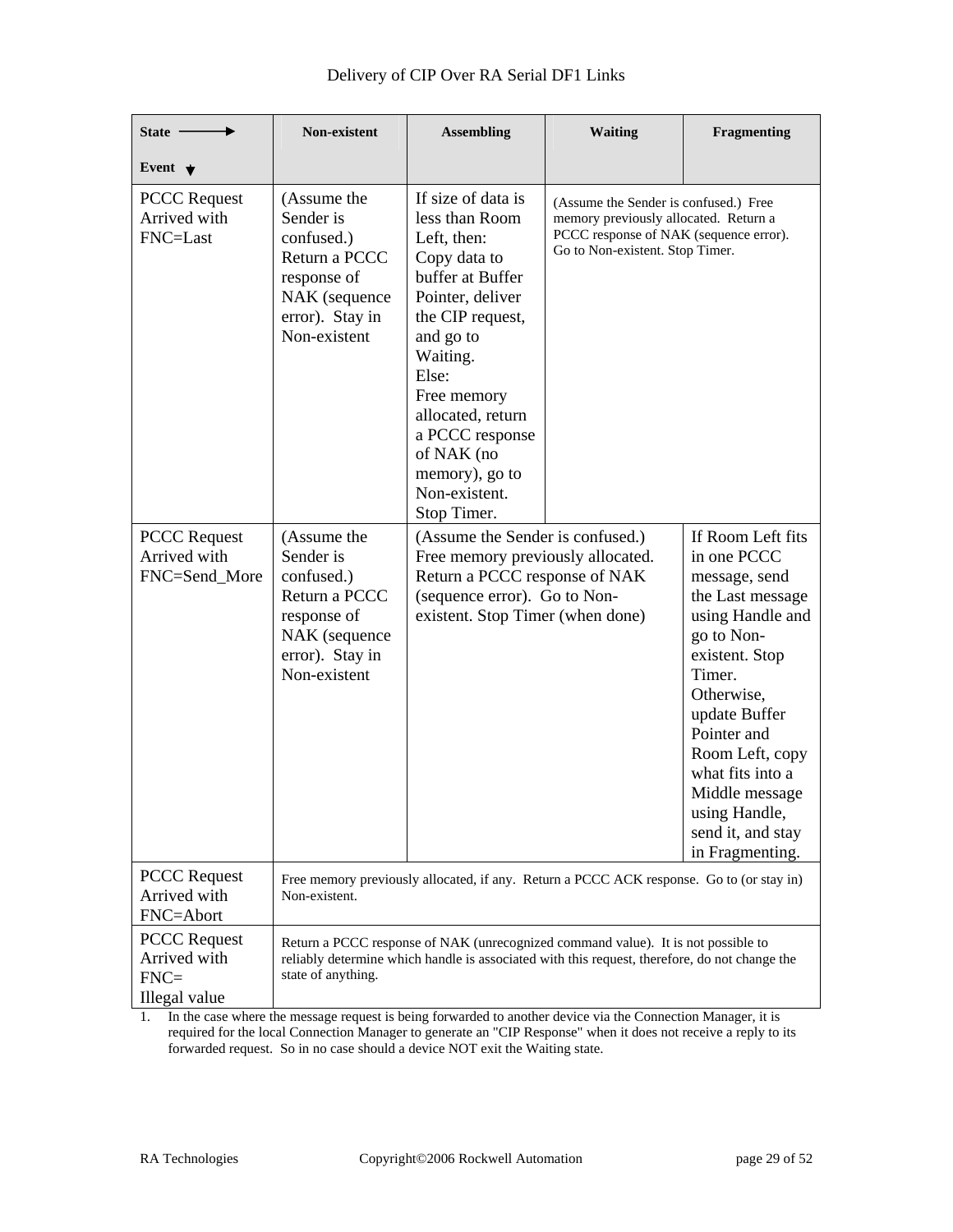# Connected Sender

The Sender state machine comes into existence when a connection is opened. It uses the TNSW to match a response from the Receiver with this Sender. The following state transition diagram (STD) is intended to be informative in understanding the SEM; the SEM is the specification. The STD only shows the "normal" events.

#### **Figure 9 State Transition Diagram - Connected Fragmentation Sender**



The states for this SM are:

- Non-existent
- Idle
- **Fragmenting**
- Waiting
- **Assembling**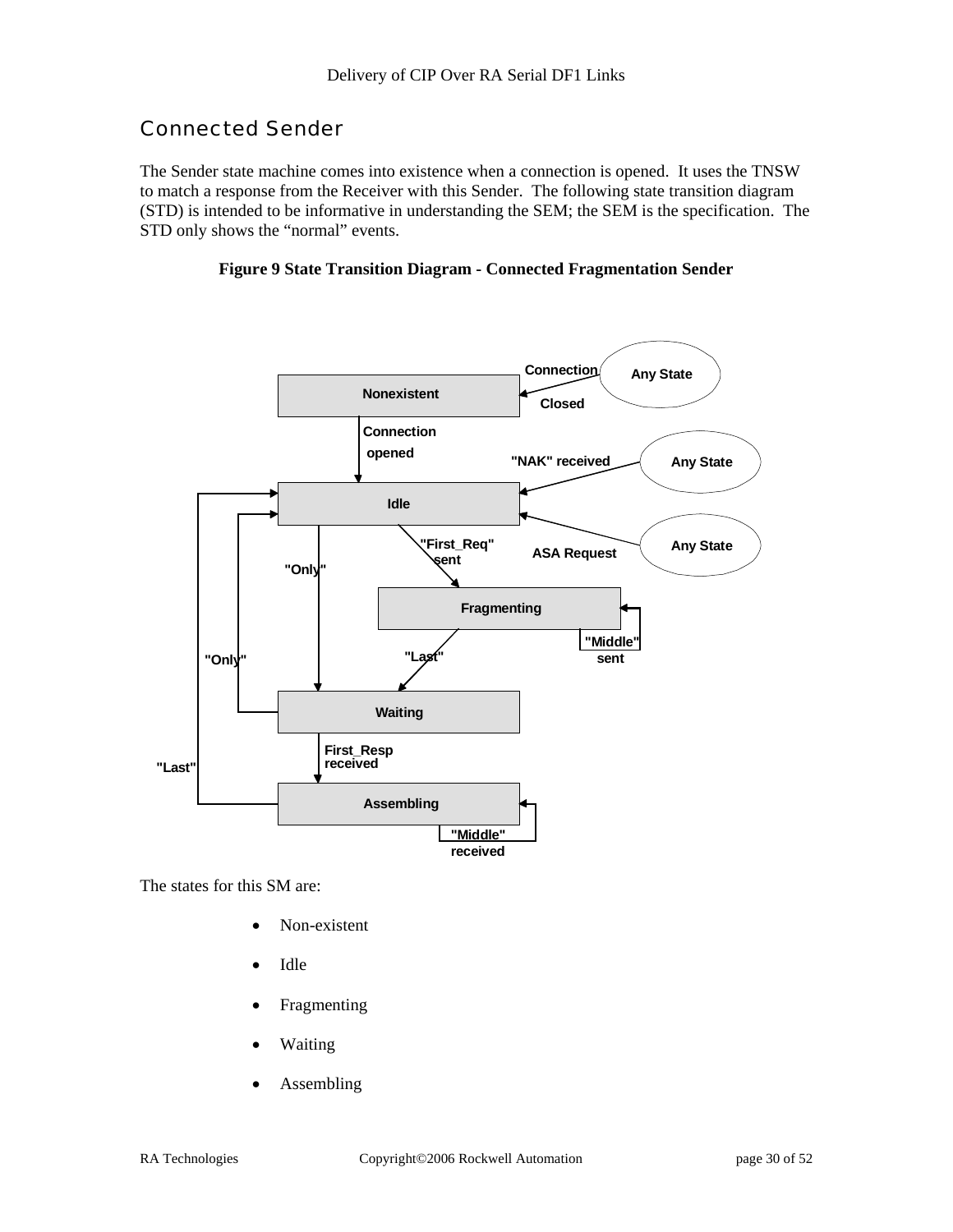The following events can happen:

- *Reset* Event
- *Connection Closed* Event
- *PCCC Timeout* Event
- *CIP Request Arrived* Event
- *PCCC Response Arrived* Event, FNC= ACK
- *PCCC Response Arrived* Event, FNC= NAK
- *PCCC Response Arrived* Event, FNC= Only
- *PCCC Response Arrived* Event, FNC= First\_Resp
- *PCCC Response Arrived* Event, FNC= Middle
- *PCCC Response Arrived* Event, FNC= Last
- *PCCC Response Arrived* Event, FNC= Illegal command

NOTE: All "*PCCC Response Arrived* Events" assume matching TNSW. A PCCC response with an unexpected TNSW should be dropped with no change in state.

The following internal storage is assumed:

- Buffer Pointer
- Room Left
- TNSW this is incremented for each distinct PCCC message. (Link layer retries will reuse the same TNSW.)

Note: CIP Connections do not return an "unable to deliver" status, they just let the return path time out.

Note: At Connection Establishment time, the memory is allocated according to the parameters in the Forward\_Open request. This memory is deallocated when the connection is closed.

Note: To make this table easier to understand, the "Non-Existent" state is not shown. It transitions to the "Idle" state when the connection is open, and back to the Non-Existent state from any other state when the connection is closed.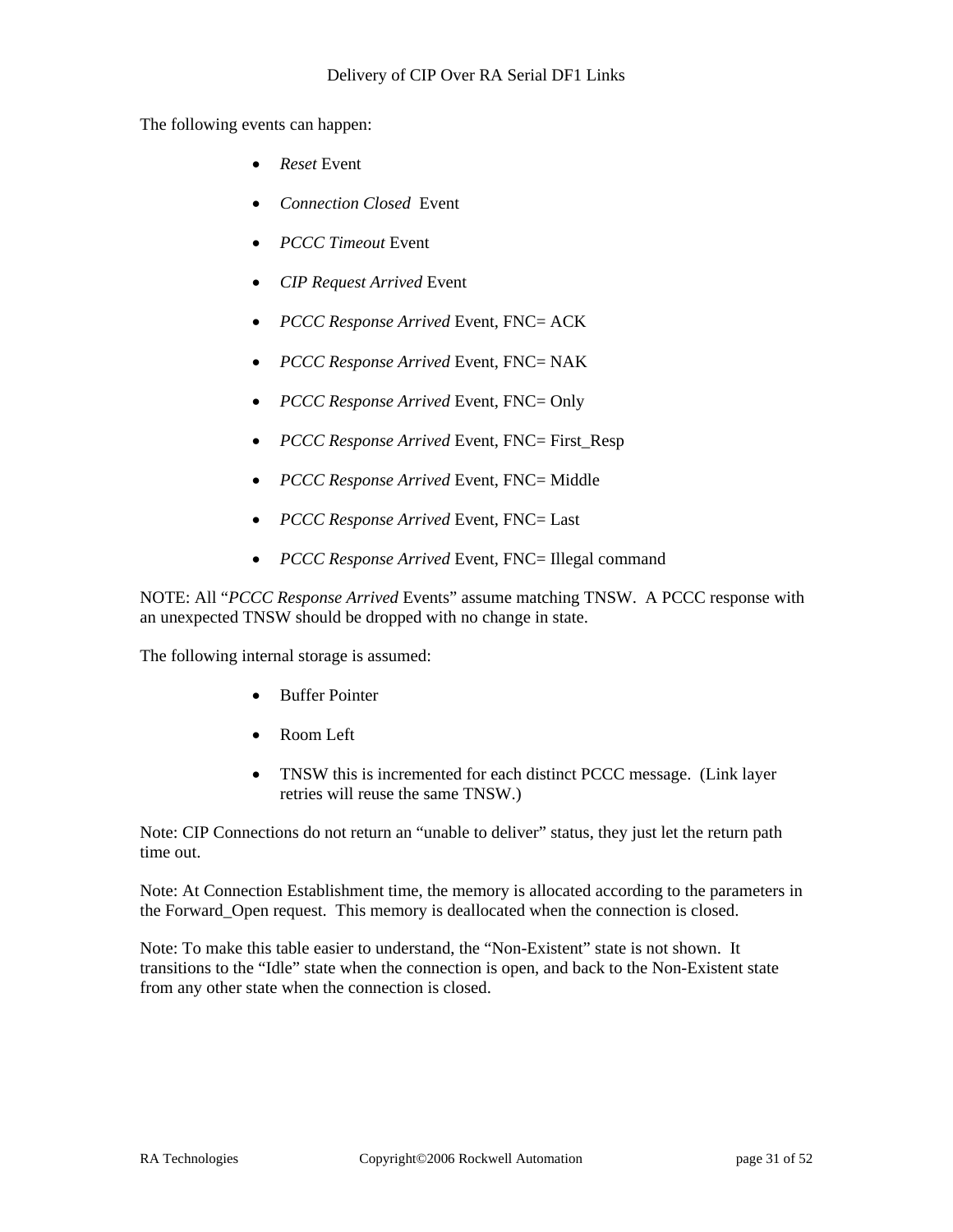| State $-$                                              | <b>Idle</b>                                                                                                                                                                                                                                                                        | <b>Waiting</b>                                                                                                                                                                                                                                                                                                 | Fragmenting                                                                                                                                                                                                                                                                                                                       | <b>Assembling</b>                                       |
|--------------------------------------------------------|------------------------------------------------------------------------------------------------------------------------------------------------------------------------------------------------------------------------------------------------------------------------------------|----------------------------------------------------------------------------------------------------------------------------------------------------------------------------------------------------------------------------------------------------------------------------------------------------------------|-----------------------------------------------------------------------------------------------------------------------------------------------------------------------------------------------------------------------------------------------------------------------------------------------------------------------------------|---------------------------------------------------------|
| Event $\bigstar$                                       |                                                                                                                                                                                                                                                                                    |                                                                                                                                                                                                                                                                                                                |                                                                                                                                                                                                                                                                                                                                   |                                                         |
| Reset or<br>Connection<br>Closed                       | Go to Non-Existent.                                                                                                                                                                                                                                                                |                                                                                                                                                                                                                                                                                                                |                                                                                                                                                                                                                                                                                                                                   |                                                         |
| <b>PCCC Timeout</b>                                    | Stay in Idle.<br>(Assume Receiver is temporarily disconnected or busy) Go to Idle.                                                                                                                                                                                                 |                                                                                                                                                                                                                                                                                                                |                                                                                                                                                                                                                                                                                                                                   |                                                         |
| <b>CIP</b> Request<br>Arrived                          | Increment<br>TNSW. If the<br>CIP message fits<br>in one PCCC<br>message, send<br>the Only<br>message and go<br>to Waiting.<br>Otherwise,<br>initialize Buffer<br>Pointer and<br>Room Left, copy<br>what fits into a<br>First_Req<br>message, send it,<br>and go to<br>Fragmenting. | (Assume Client got tired of waiting.)<br>Increment TNSW. If the CIP message fits in one PCCC message,<br>send the Only message and go to (or stay in) Waiting.<br>Otherwise, initialize Buffer Pointer and Room Left, copy what fits<br>into a First_Req message, send it, and go to (or stay in) Fragmenting. |                                                                                                                                                                                                                                                                                                                                   |                                                         |
| <b>PCCC Response</b><br>Arrived with<br><b>FNC=ACK</b> | Stay in Idle.                                                                                                                                                                                                                                                                      | (Assume the<br>Receiver is<br>confused.) Go to<br>Idle.                                                                                                                                                                                                                                                        | Increment<br>TNSW. If Room<br>Left fits in one<br>PCCC message,<br>send the Last<br>message using<br>Handle from the<br>ACK and go to<br>Waiting.<br>Otherwise,<br>update Buffer<br>Pointer and<br>Room Left, copy<br>what fits into a<br>Middle message<br>using Handle<br>from the ACK,<br>send it, and stay<br>in Fragmenting. | (Assume the<br>Receiver is<br>confused.) Go to<br>Idle. |
| <b>PCCC Response</b><br>Arrived with<br>FNC=NAK        | Stay in (or go to) Idle.                                                                                                                                                                                                                                                           |                                                                                                                                                                                                                                                                                                                |                                                                                                                                                                                                                                                                                                                                   |                                                         |

## **Table 11 State Event Matrix - Connected Sender**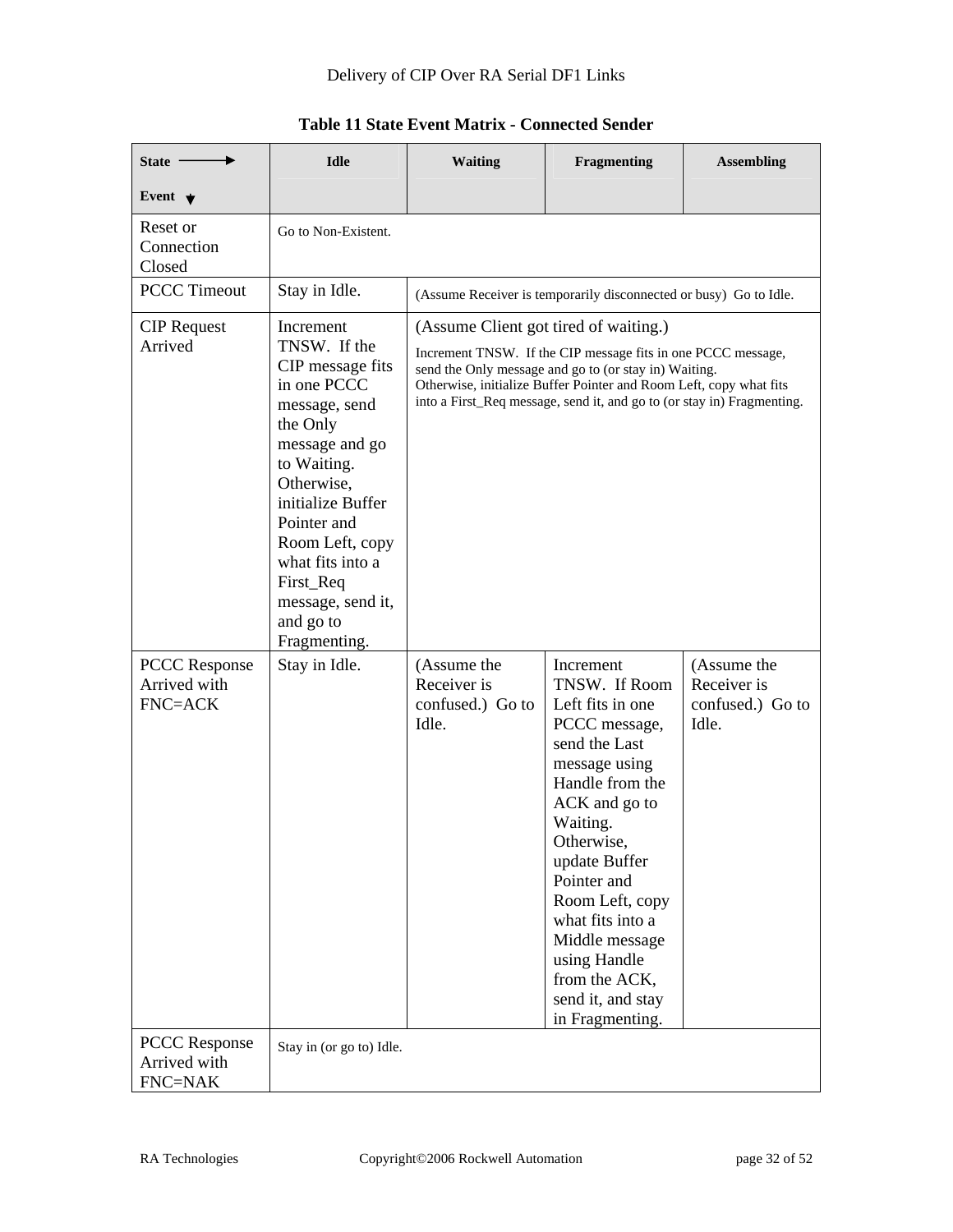| State -                                                | <b>Idle</b>   | <b>Waiting</b>                                                                                                                                                                                                                                                                                                                                                                                            | Fragmenting                                                                                                                             | <b>Assembling</b>                                                                                                                       |
|--------------------------------------------------------|---------------|-----------------------------------------------------------------------------------------------------------------------------------------------------------------------------------------------------------------------------------------------------------------------------------------------------------------------------------------------------------------------------------------------------------|-----------------------------------------------------------------------------------------------------------------------------------------|-----------------------------------------------------------------------------------------------------------------------------------------|
| Event $\bigstar$                                       |               |                                                                                                                                                                                                                                                                                                                                                                                                           |                                                                                                                                         |                                                                                                                                         |
| <b>PCCC</b> Response<br>Arrived with<br>FNC=Only       | Stay in Idle. | Copy the<br>response data<br>into the CIP<br>response. Send<br>the CIP response.<br>Go to Idle.                                                                                                                                                                                                                                                                                                           | (Assume the<br>Receiver was<br>confused, but is<br>now in the Idle<br>state.) Go to<br>Idle.                                            | (Assume the<br>Receiver was<br>confused, but is<br>now in the Idle<br>state.) Go to<br>Idle.                                            |
| <b>PCCC Response</b><br>Arrived with<br>FNC=First_Resp | Stay in Idle. | Initialize Buffer<br>Pointer to start,<br>Room Left to<br>connection size,<br>and save Handle.<br>Increment<br>TNSW. If size<br>of data is less<br>than Room Left,<br>then:<br>Copy data to<br>buffer at Buffer<br>Pointer, update<br><b>Buffer Pointer</b><br>and Room Left,<br>send a<br>Send More<br>message with the<br>Handle, go to<br>Assembling.<br>Else:<br>Drop the<br>response, go to<br>idle. | (Assume the<br>Receiver is<br>confused.)<br>Sender's next<br>First_Req or<br>Only will<br>resynchronize<br>the Receiver. Go<br>to Idle. | (Assume the<br>Receiver is<br>confused.)<br>Sender's next<br>First_Req or<br>Only will<br>resynchronize<br>the Receiver. Go<br>to Idle. |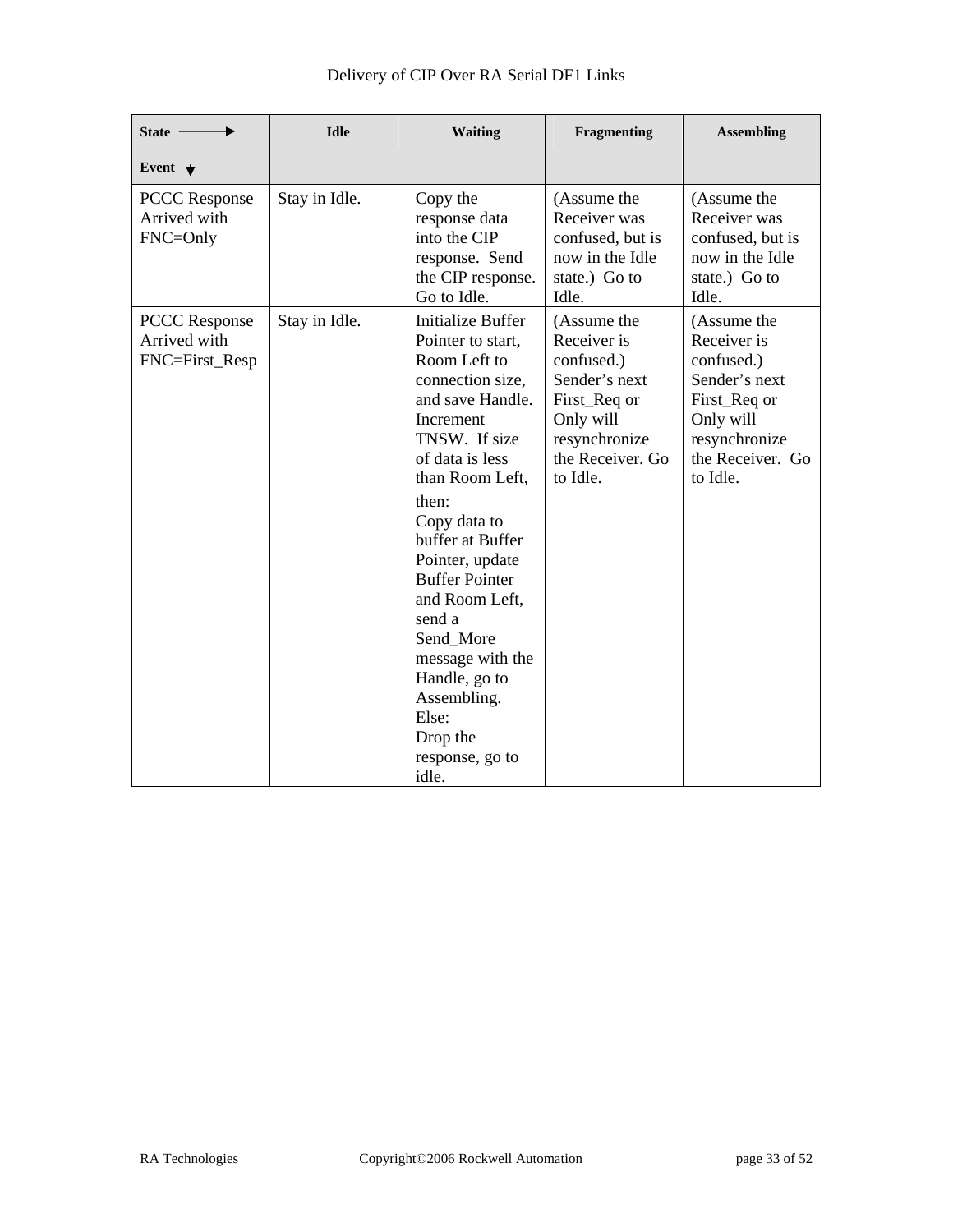| State $-$                                                    | <b>Idle</b>   | <b>Waiting</b>                                                                                                                          | Fragmenting                                                                                                                             | <b>Assembling</b>                                                                                                                                                                                                                                                                                                            |
|--------------------------------------------------------------|---------------|-----------------------------------------------------------------------------------------------------------------------------------------|-----------------------------------------------------------------------------------------------------------------------------------------|------------------------------------------------------------------------------------------------------------------------------------------------------------------------------------------------------------------------------------------------------------------------------------------------------------------------------|
| Event $\bigstar$                                             |               |                                                                                                                                         |                                                                                                                                         |                                                                                                                                                                                                                                                                                                                              |
| <b>PCCC</b> Response<br>Arrived with<br>FNC=Middle           | Stay in Idle. | (Assume the<br>Receiver is<br>confused.)<br>Sender's next<br>First_Req or<br>Only will<br>resynchronize<br>the Receiver. Go<br>to Idle. | (Assume the<br>Receiver is<br>confused.)<br>Sender's next<br>First_Req or<br>Only will<br>resynchronize<br>the Receiver. Go<br>to Idle. | Increment<br>TNSW. If size<br>of data is less<br>than Room Left,<br>then:<br>Copy data to<br>buffer at Buffer<br>Pointer, update<br><b>Buffer Pointer</b><br>and Room Left,<br>send a<br>Send More<br>message with the<br>Handle from the<br>Middle, stay in<br>Assembling.<br>Else:<br>Drop the<br>Response. Go to<br>Idle. |
| <b>PCCC Response</b><br>Arrived with<br>FNC=Last             | Stay in Idle. | (Assume the<br>Receiver was<br>confused, but is<br>now in the Idle<br>state.) Go to<br>Idle.                                            | (Assume the<br>Receiver was<br>confused, but is<br>now in the Idle<br>state.) Go to<br>Idle.                                            | If size of data is<br>less than Room<br>Left, then:<br>Copy data to<br>buffer at Buffer<br>Pointer, deliver<br>the CIP response,<br>and go to Idle.<br>else:<br>Go to Idle                                                                                                                                                   |
| <b>PCCC</b> Response<br>Arrived with<br>FNC=Illegal<br>value | Stay in Idle. | this illegal valued message.)<br>Go to Idle.                                                                                            | (Assume the Receiver is very confused.) (Do not send an<br>Abort, since we don't even know if there is a handle with                    |                                                                                                                                                                                                                                                                                                                              |

There are several occasions where the Sender sends an Abort to get the Receiver unconfused. This is not really necessary, since the next CIP Request will get it unstuck, but it is a courtesy that will allow it to return to normal quicker. It is not necessary to wait for the ACK, since ACKs received in the Idle state are ignored. Also, if a new request goes out before the ACK is received, this sender will no longer be expecting the TNSW of the Abort and it will be dropped.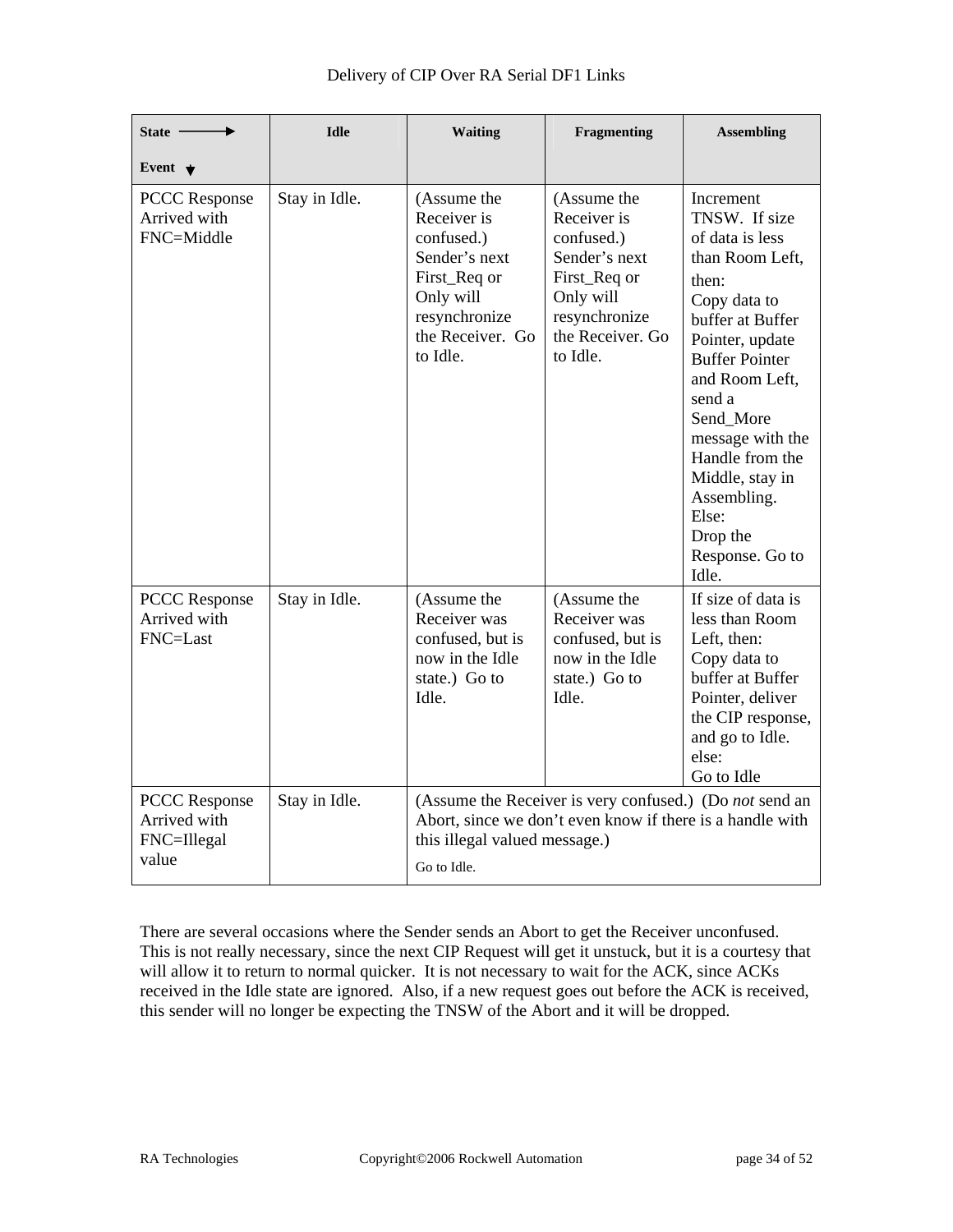# Connected Receiver

An instance of the Receiver State Machine starts up when a connection is opened and ceases to exist when the connection is closed. It assigns and uses the Handle in the messages (after the first one) to match the Sender's request with the appropriate instance of one of the Receiver state machines. The following state transition diagram (STD) is intended to be informative in understanding the SEM; the SEM is the specification. The STD only shows the "normal" events.

#### **Figure 10 State Transition Diagram - Connected Fragmentation Receiver**



The states for this SM are:

- Non-existent
- Idle
- **Fragmenting**
- **Assembling**

The following events can happen.

- *Reset* Event
- *Connection Closure* Event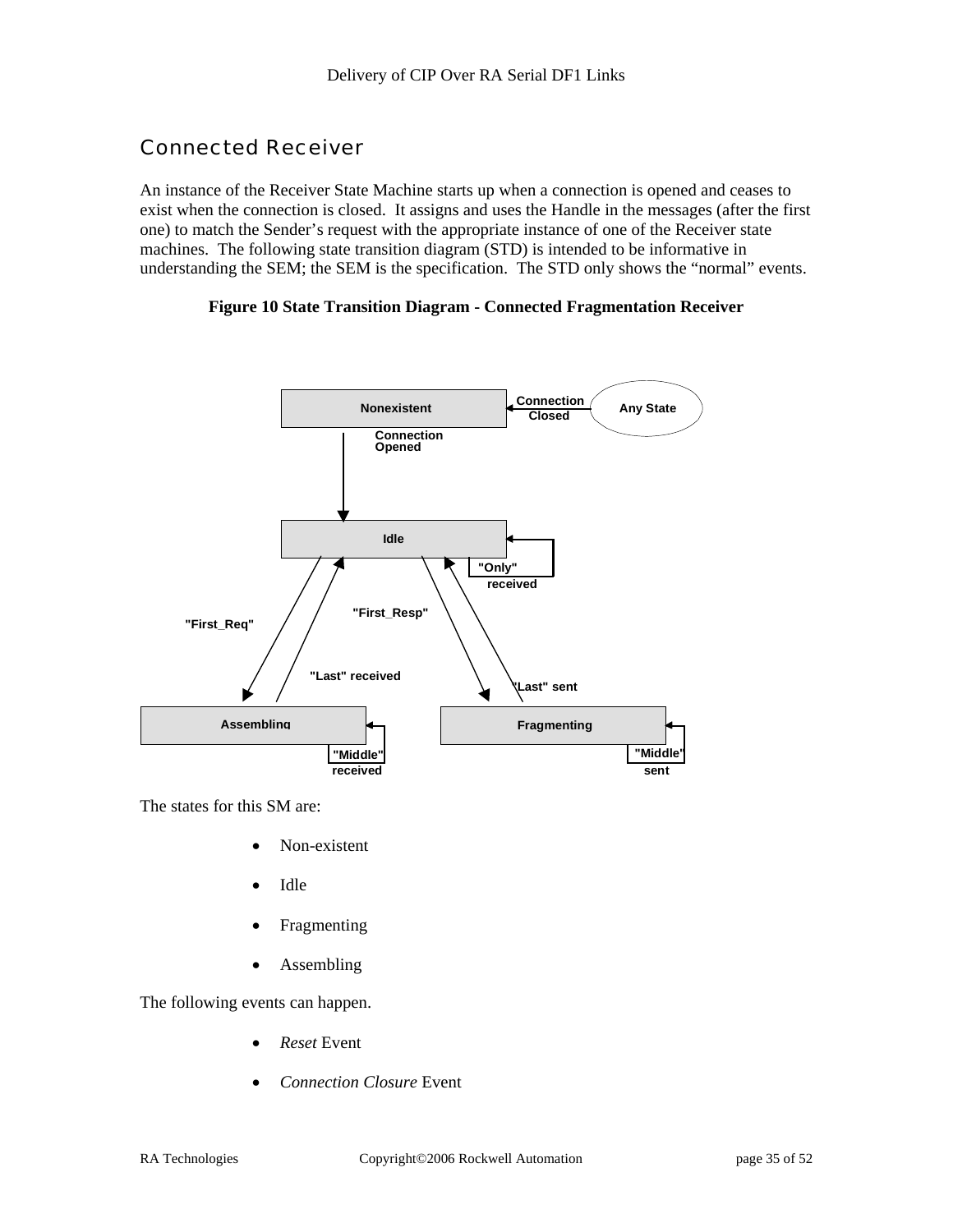- *CIP Response Arrived* Event
- *PCCC Request Arrived Event, FNC= Only*
- *PCCC Request Arrived Event, FNC= First\_Req*
- *PCCC Request Arrived Event, FNC= Middle*
- *PCCC Request Arrived* Event, FNC= Last
- *PCCC Request Arrived* Event, FNC= Send\_More
- *PCCC Request Arrived* Event, FNC= Abort
- *PCCC Request Arrived* Event, FNC= Illegal command

The following internal storage is assumed:

- Buffer Pointer
- Room Left
- TNSW This is the most recently received TNSW in a request. Note that this state machine might deliver multiple responses with the same TNSW under some conditions (E.g., multiple CIP responses received)

| <b>State</b>                                        | <b>Idle</b>                                                                                                                                                                                                                                          | <b>Assembling</b>                                                                                                                                                                                     | <b>Fragmenting</b>                                                                           |
|-----------------------------------------------------|------------------------------------------------------------------------------------------------------------------------------------------------------------------------------------------------------------------------------------------------------|-------------------------------------------------------------------------------------------------------------------------------------------------------------------------------------------------------|----------------------------------------------------------------------------------------------|
| Event $\bigstar$                                    |                                                                                                                                                                                                                                                      |                                                                                                                                                                                                       |                                                                                              |
| <b>Reset or Connection</b><br>closure               | Go to Non-existent.                                                                                                                                                                                                                                  |                                                                                                                                                                                                       |                                                                                              |
| <b>CIP</b> Response Arrived                         | If the CIP message<br>fits in one PCCC<br>message, send the<br>Only message, stay in<br>Idle.<br>Otherwise, initialize<br><b>Buffer Pointer and</b><br>Room Left, copy what<br>fits into a First_Resp<br>message, send it, and<br>go to Fragmenting. | The sender is not<br>waiting for a<br>response, so drop it<br>and stay in the same<br>state.                                                                                                          | The sender is not<br>waiting for a<br>response, so drop it<br>and stay in the same<br>state. |
| <b>PCCC</b> Request<br>Arrived with<br>$FNC = Only$ | Assign a Handle to<br>identify the resources.<br>Copy the data into the<br>CIP request. Send the<br>CIP request. Stay in<br>Idle.                                                                                                                    | (Assume the sender quit the old message and wants to<br>start a new sequence.) Assign a Handle to identify the<br>resources. Copy the data into the CIP request. Send the<br>CIP request. Go to Idle. |                                                                                              |

#### **Table 12 State Event Matrix - Connected Receiver**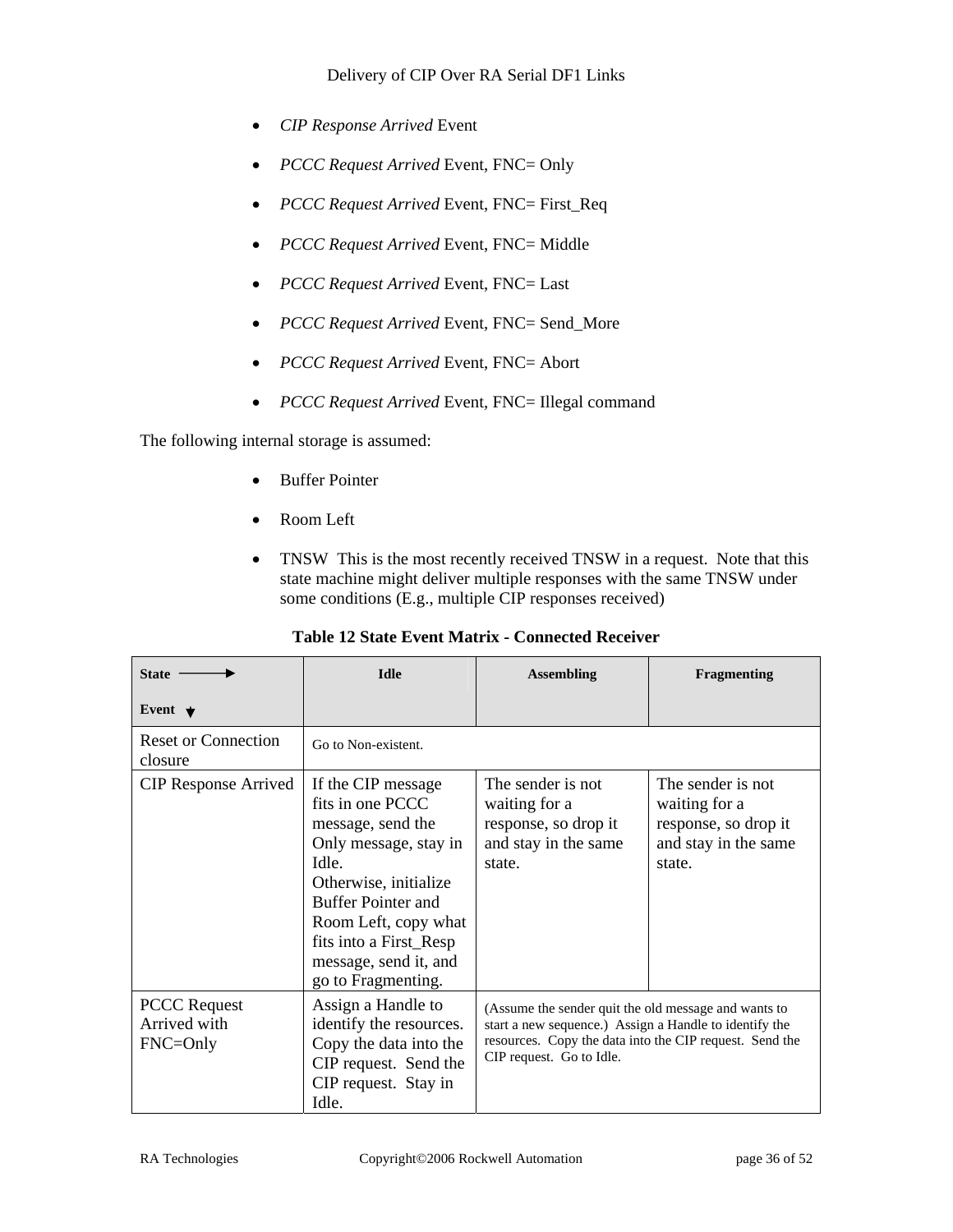| State -                                              | <b>Idle</b>                                                                                                                                                                                                                                                                                                                                                                                                 | <b>Assembling</b><br>Fragmenting                                                                                                                                                                                                                                                                                                                                                                                                                        |                                                                                                          |
|------------------------------------------------------|-------------------------------------------------------------------------------------------------------------------------------------------------------------------------------------------------------------------------------------------------------------------------------------------------------------------------------------------------------------------------------------------------------------|---------------------------------------------------------------------------------------------------------------------------------------------------------------------------------------------------------------------------------------------------------------------------------------------------------------------------------------------------------------------------------------------------------------------------------------------------------|----------------------------------------------------------------------------------------------------------|
| Event $\blacktriangledown$                           |                                                                                                                                                                                                                                                                                                                                                                                                             |                                                                                                                                                                                                                                                                                                                                                                                                                                                         |                                                                                                          |
| <b>PCCC</b> Request<br>Arrived with<br>FNC=First_Req | Check that the<br>resources allocated to<br>the connection are<br>sufficient for the size<br>specified, assign a<br>Handle to identify the<br>resources; if they are<br>not, send a NAK (Not<br>Enough Memory) and<br>stay in idle. Copy the<br>data into the CIP<br>request buffer.<br>Initialize the Buffer<br>Pointer and Room<br>Left. Send an ACK<br>with the Handle<br>assigned. Go to<br>Assembling. | (Assume the sender quit the old message and wants to<br>start a new sequence.) Check that the resources allocated<br>to the connection are sufficient for the size specified,<br>assign a Handle to identify the resources; if they are not,<br>send a NAK (Not Enough Memory) and go to idle. Copy<br>the data into the CIP request buffer. Initialize the Buffer<br>Pointer and Room Left. Send an ACK with the Handle<br>assigned. Go to Assembling. |                                                                                                          |
| <b>PCCC</b> Request<br>Arrived with<br>FNC=Middle    | (Assume the Sender is<br>confused.) Return a<br>PCCC response of<br>NAK (Unknown<br>Handle). Stay in Idle.                                                                                                                                                                                                                                                                                                  | If size of data is less<br>than Room Left, then:<br>Copy data to buffer at<br>Buffer Pointer, update<br><b>Buffer Pointer and</b><br>Room Left, send an<br>ACK message with<br>the Handle, stay in<br>Assembling.<br>Else:<br>Return a PCCC<br>response of NAK (Not<br>Enough Memory), go<br>to Idle.                                                                                                                                                   | (Assume the Sender is<br>confused.) Return a<br>PCCC response of<br>NAK (sequence<br>error). Go to Idle. |
| <b>PCCC</b> Request<br>Arrived with<br>FNC=Last      | (Assume the Sender is<br>confused.) Return a<br>PCCC response of<br>NAK (Unknown<br>Handle). Stay in Idle.                                                                                                                                                                                                                                                                                                  | If size of data is less<br>than Room Left, then:<br>Copy data to buffer at<br>Buffer Pointer, deliver<br>the CIP request, and<br>go to Idle.<br>Else:<br>Return a PCCC<br>response of NAK (Not<br>Enough Memory), go<br>to Idle.                                                                                                                                                                                                                        | (Assume the Sender is<br>confused.) Return a<br>PCCC response of<br>NAK (sequence<br>error). Go to Idle. |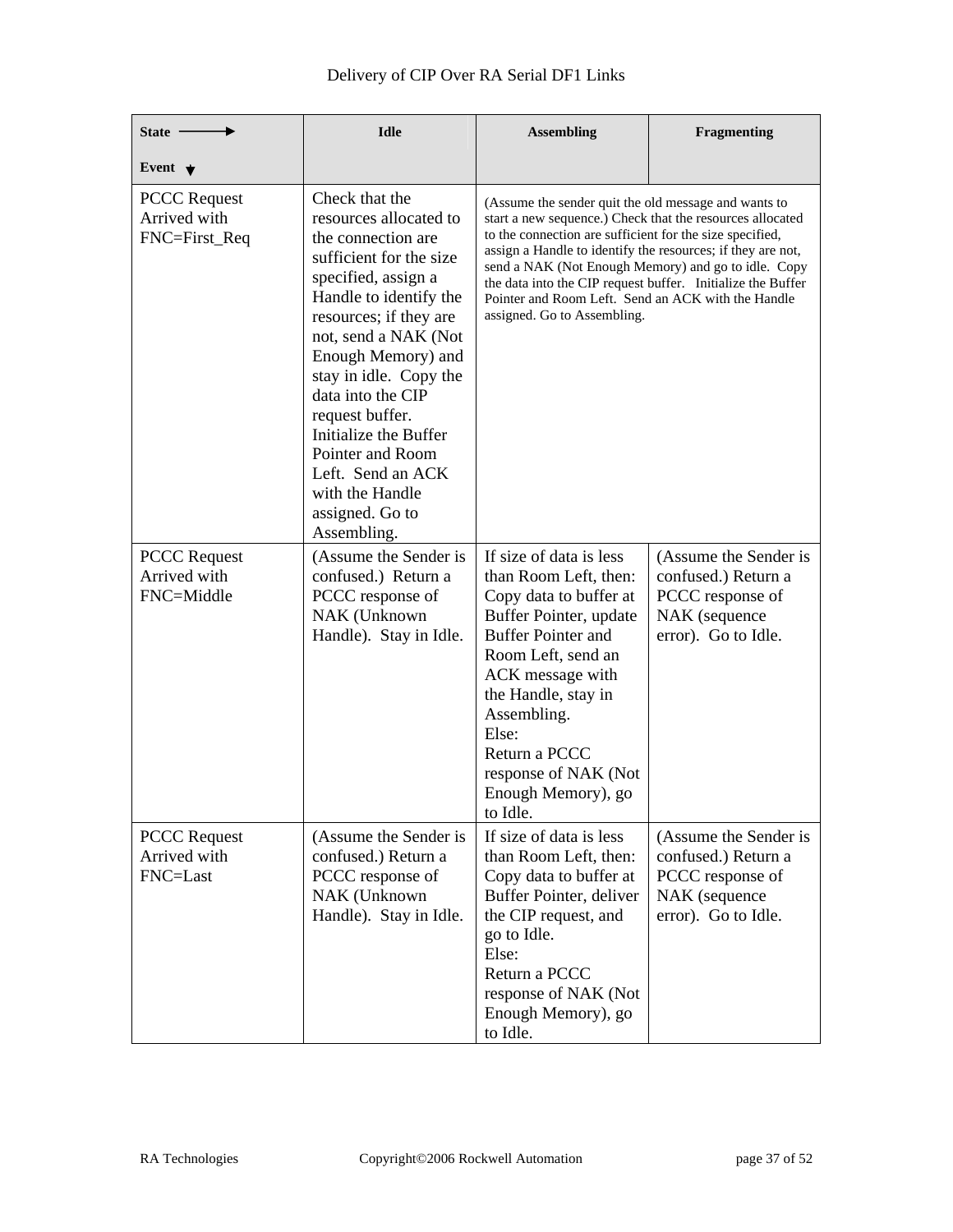| <b>State</b>                                                 | <b>Idle</b>                                                                                                                                                                                                            | <b>Assembling</b>                                                                                        | Fragmenting                                                                                                                                                                                                                                                            |
|--------------------------------------------------------------|------------------------------------------------------------------------------------------------------------------------------------------------------------------------------------------------------------------------|----------------------------------------------------------------------------------------------------------|------------------------------------------------------------------------------------------------------------------------------------------------------------------------------------------------------------------------------------------------------------------------|
| Event $\bigstar$                                             |                                                                                                                                                                                                                        |                                                                                                          |                                                                                                                                                                                                                                                                        |
| <b>PCCC Request</b><br>Arrived with<br>FNC=Send More         | (Assume the Sender is<br>confused.) Return a<br>PCCC response of<br>NAK (Unknown<br>Handle). Stay in Idle.                                                                                                             | (Assume the Sender is<br>confused.) Return a<br>PCCC response of<br>NAK (sequence<br>error). Go to Idle. | If Room Left fits in<br>one PCCC message,<br>send the Last message<br>using Handle and go<br>to Idle.<br>Otherwise, update<br><b>Buffer Pointer and</b><br>Room Left, copy what<br>fits into a Middle<br>message using<br>Handle, send it, and<br>stay in Fragmenting. |
| <b>PCCC</b> Request<br>Arrived with<br>FNC=Abort             | Return a PCCC ACK response. Go to (or stay in) Idle.                                                                                                                                                                   |                                                                                                          |                                                                                                                                                                                                                                                                        |
| <b>PCCC Request</b><br>Arrived with $FNC =$<br>Illegal value | Return a PCCC response of NAK (unrecognized command value). It is not possible to<br>reliably determine which connection or handle is associated with this request, therefore,<br>do not change the state of anything. |                                                                                                          |                                                                                                                                                                                                                                                                        |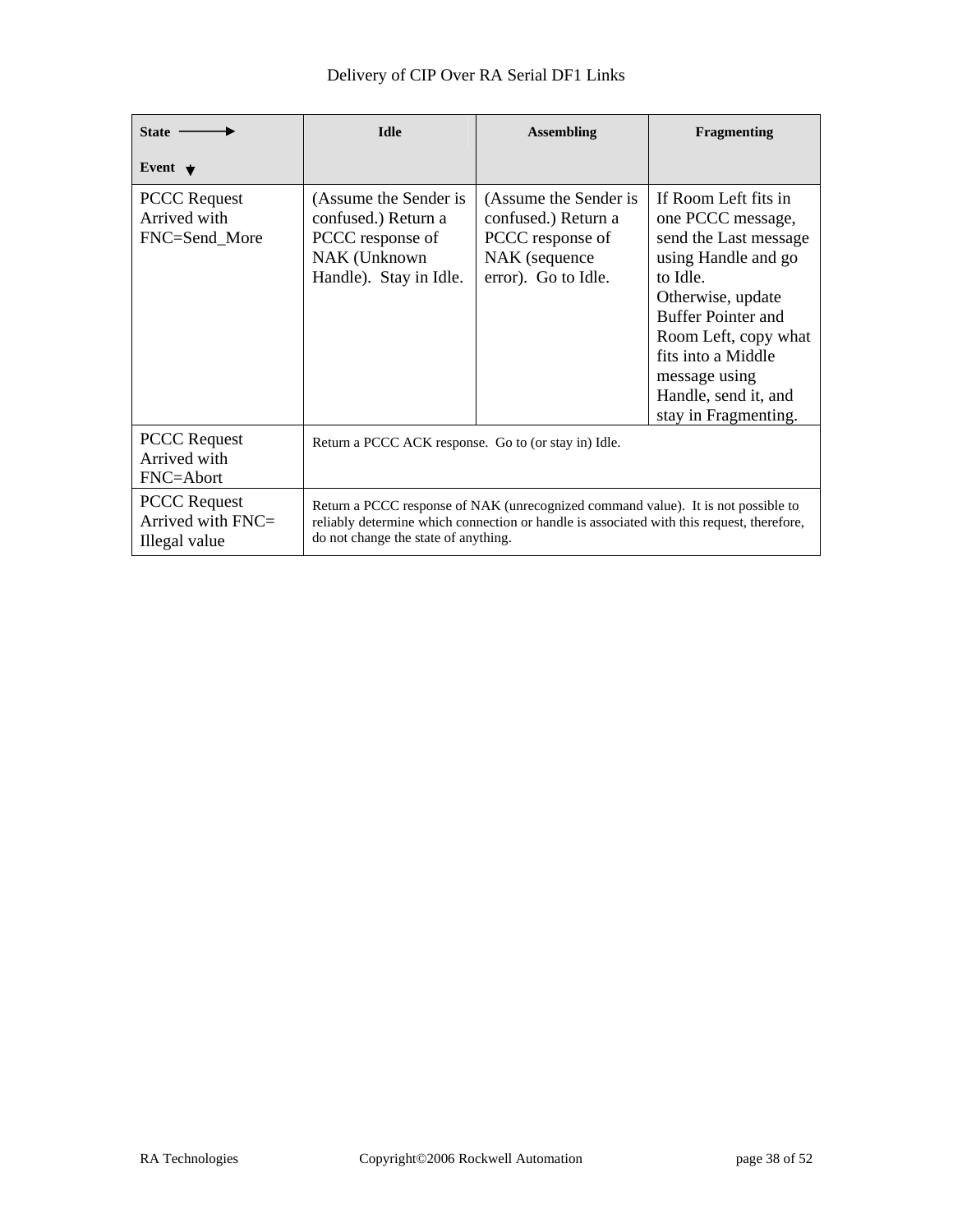# Example: Time Sequence Diagrams

In the following diagrams the arrow pointing to the right indicates a message going from the Sender to the Receiver. The arrow pointing to the left indicates a message going from the Receiver to the Sender. Note the strict alternation of Sender and Receiver messages. Only the PCCC messages are shown; the link layer ACKs are not shown.

| <b>Sender</b>                    | <b>Function</b> | Receiver | Extra |
|----------------------------------|-----------------|----------|-------|
|                                  | Only            |          | v     |
| (Wait for application response.) |                 |          |       |
|                                  | Only            |          | 0     |

#### **Table 13 Short Request, Short Response**

#### **Table 14 Two Fragment Request, Short Response**

| <b>Sender</b>                    | <b>Function</b> | Receiver | <b>Extra</b>                 |
|----------------------------------|-----------------|----------|------------------------------|
|                                  | First           |          | Size                         |
|                                  | ACK             |          | Handle A, picked by Receiver |
|                                  | Last            |          | Handle A                     |
| (Wait for application response.) |                 |          |                              |
|                                  | Only            |          | $\boldsymbol{0}$             |

#### **Table 15 Three Fragment Request, Short Response**

| <b>Sender</b>                    | <b>Function</b> | Receiver | Extra                        |
|----------------------------------|-----------------|----------|------------------------------|
|                                  | First           |          | Size                         |
|                                  | ACK             |          | Handle A, picked by Receiver |
|                                  | Middle          |          | Handle A                     |
|                                  | <b>ACK</b>      |          | Handle A                     |
|                                  | Last            |          | Handle A                     |
| (Wait for application response.) |                 |          |                              |
|                                  | Only            |          | $\boldsymbol{0}$             |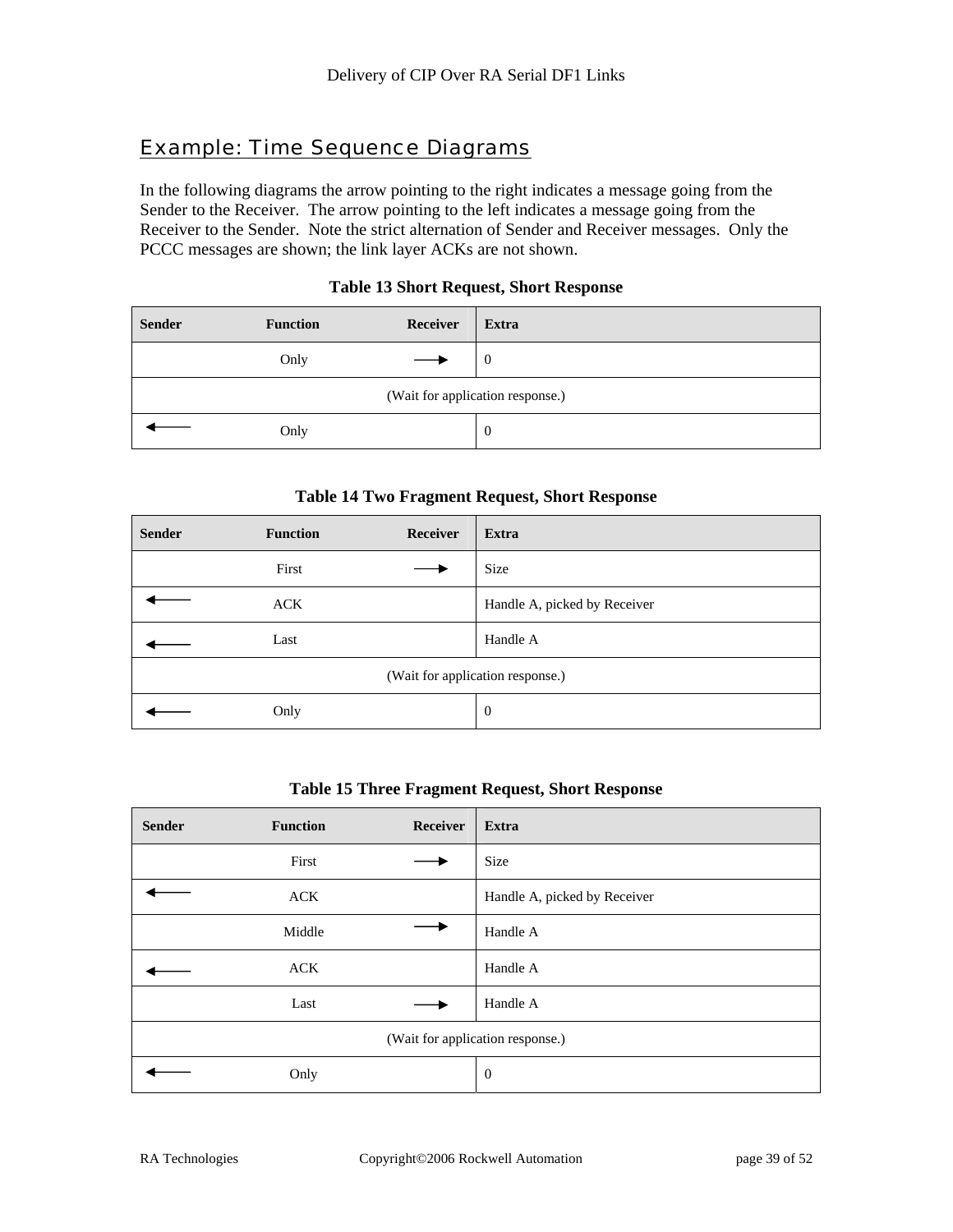| <b>Sender</b>                    | <b>Function</b> | Receiver | Extra                        |
|----------------------------------|-----------------|----------|------------------------------|
|                                  | First           |          | Size                         |
|                                  | ${\rm ACK}$     |          | Handle A, picked by Receiver |
|                                  | Middle          |          | Handle A                     |
|                                  | ${\rm ACK}$     |          | Handle A                     |
|                                  | Middle          |          | Handle A                     |
|                                  | ACK             |          | Handle A                     |
|                                  | $\cdots$        |          |                              |
|                                  | Last            |          | Handle A                     |
| (Wait for application response.) |                 |          |                              |
|                                  | Only            |          | $\mathbf{0}$                 |

# **Table 16 Long Request, Short Response**

## **Table 17 Short Request, Two Fragment Response**

| <b>Sender</b>                    | <b>Function</b> | <b>Receiver</b> | Extra                        |
|----------------------------------|-----------------|-----------------|------------------------------|
|                                  | Only            |                 | $\mathbf{0}$                 |
| (Wait for application response.) |                 |                 |                              |
|                                  | First_Resp      |                 | Handle A, picked by Receiver |
|                                  | Send_More       |                 | Handle A                     |
|                                  | Last            |                 | Handle A                     |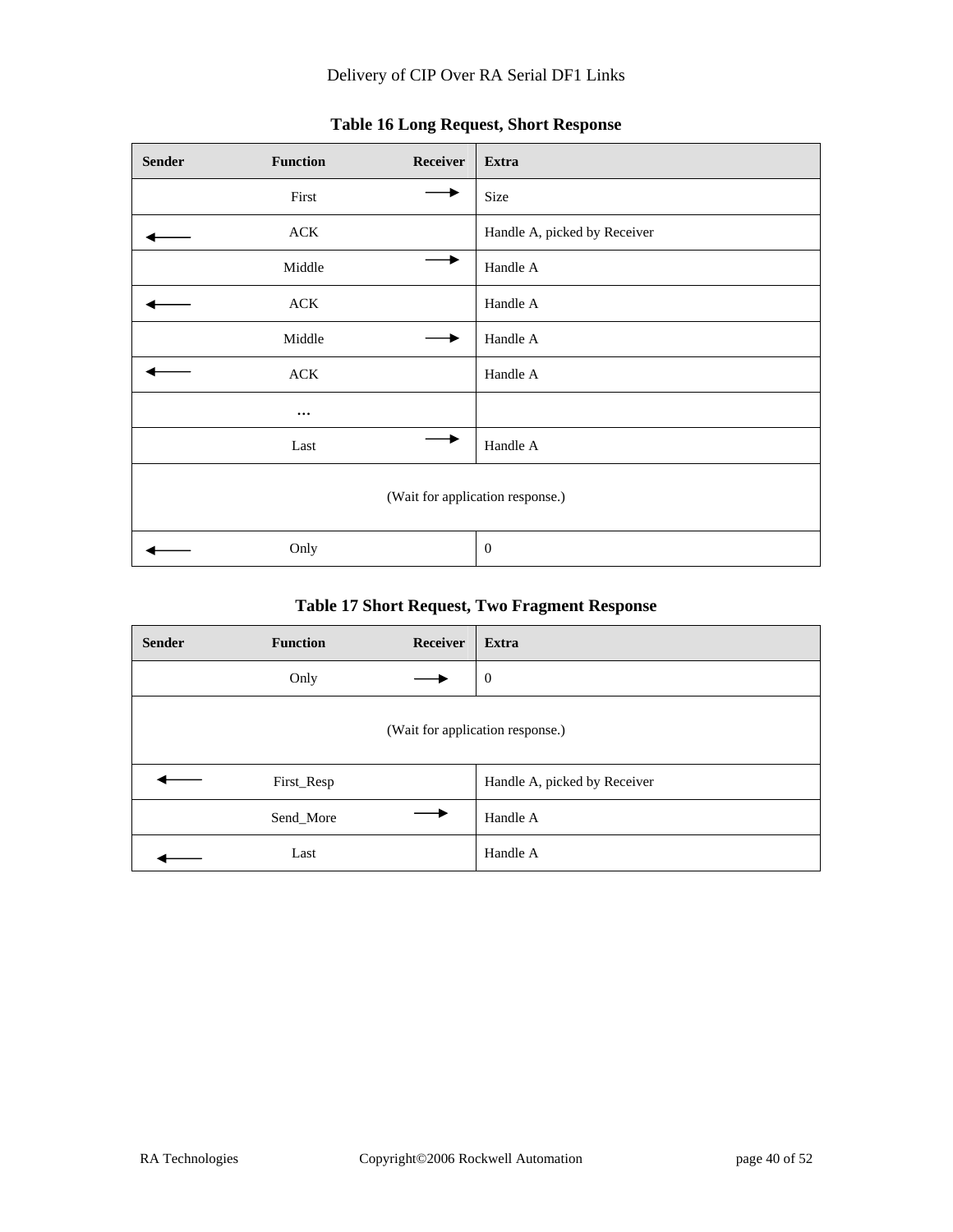| <b>Sender</b>                    | <b>Function</b> | Receiver | Extra                        |
|----------------------------------|-----------------|----------|------------------------------|
|                                  | First_Req       |          | Size                         |
|                                  | <b>ACK</b>      |          | Handle_A, picked by Receiver |
|                                  | Last            |          | Handle_A                     |
| (Wait for application response.) |                 |          |                              |
|                                  | First_Resp      |          | Handle_A                     |
|                                  | Send_More       |          | Handle_A                     |
|                                  | Last            |          | Handle_A                     |

## **Table 18 Two Fragment Request, Two Fragment Response**

#### **Table 19 Two Fragment Request, Long Response**

| <b>Sender</b> | Function    | Receiver | Extra                            |
|---------------|-------------|----------|----------------------------------|
|               | First_Req   |          | Size                             |
|               | ${\rm ACK}$ |          | Handle_A, picked by Receiver     |
|               | Last        |          | Handle_A                         |
|               |             |          | (Wait for application response.) |
|               | First_Resp  |          | Handle_A                         |
|               | Send_More   |          | Handle_A                         |
|               | Middle      |          | Handle_A                         |
|               | Send_More   |          | Handle_A                         |
|               | Middle      |          | Handle_A                         |
|               | $\cdots$    |          |                                  |
|               | Send_More   |          | Handle_A                         |
|               | Last        |          | Handle_A                         |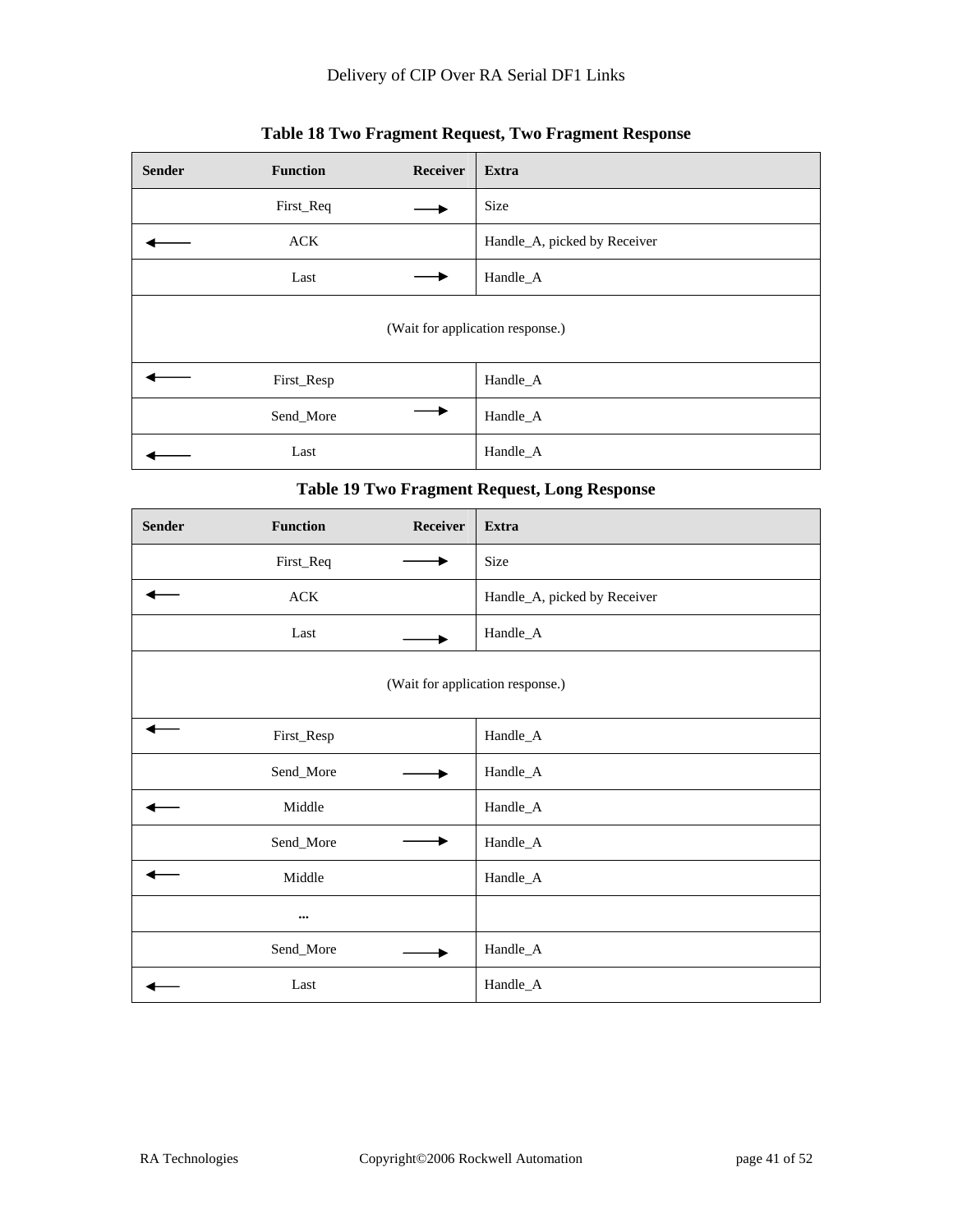# Example: Byte Patterns

These are examples of PCCC messages that show the byte ordering intended by the above specifications. The "Connected" examples assume a Class 3 Transport connection to the Message Router. These examples all start with the first byte specified by the PCCC specification, that is, CMD. The lines that are **bold** are those controlled by this specification; other lines are controlled by other specifications.

## Unconnected, Short

The unconnected CIP message and response can each be up to 242 bytes, starting with the "CIP Service", before fragmentation is needed.

| <b>Byte</b>        | Value (in Hex)                     |
|--------------------|------------------------------------|
| <b>CMD</b>         | 0B (PCCC request: CIP Unconnected) |
| <b>STS</b>         | $00\,$                             |
| TNSW-1             | 1                                  |
| TNSW-2             | $00\,$                             |
| <b>FNC</b>         | $0$ (Only)                         |
| Extra (unused)     | $\mathbf{0}$                       |
| <b>CIP</b> Service | 01 (Get Attributes All, Request)   |
| Size of IOI        | 02                                 |
| IOI, first byte    | 20 (Class)                         |
|                    | (rest of CIP message)              |

#### **Table 20 Unconnected Short Request**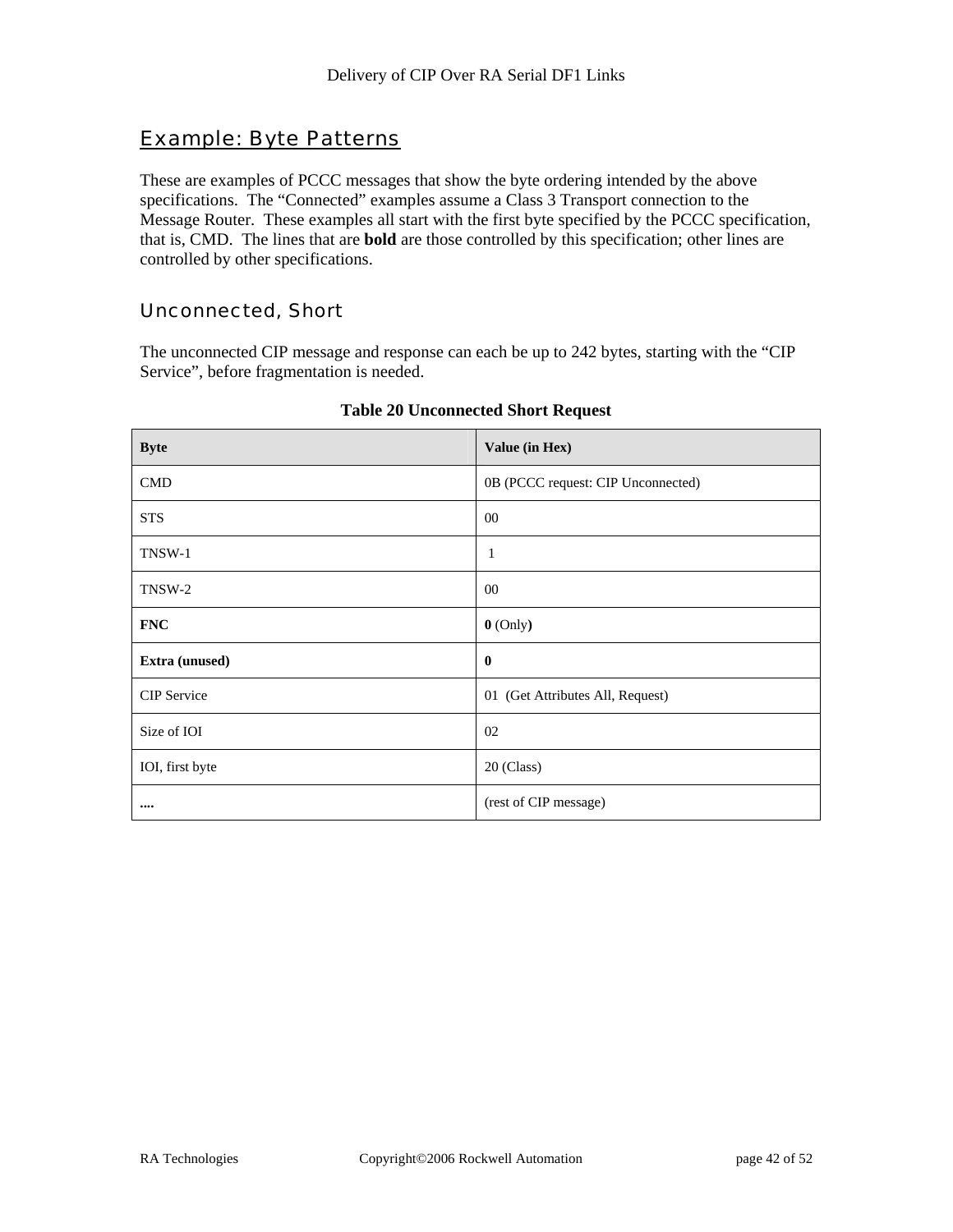# **Table 21 Unconnected Short Response**

| <b>Byte</b>                    | Value (in Hex)                      |
|--------------------------------|-------------------------------------|
| <b>CMD</b>                     | 4B (PCCC response: CIP Unconnected) |
| <b>STS</b>                     | $00\,$                              |
| TNSW-1                         | 1                                   |
| TNSW-2                         | $00\,$                              |
| <b>FNC</b>                     | $0$ (Only)                          |
| Extra (unused)                 | $\bf{0}$                            |
| <b>CIP</b> Service             | 81 (Get Attributes All, Response)   |
| Unused                         | $00\,$                              |
| <b>CIP</b> General Status      | $00\,$                              |
| Size of CIP Extended Status    | 00                                  |
| $\bullet\bullet\bullet\bullet$ | (rest of CIP response)              |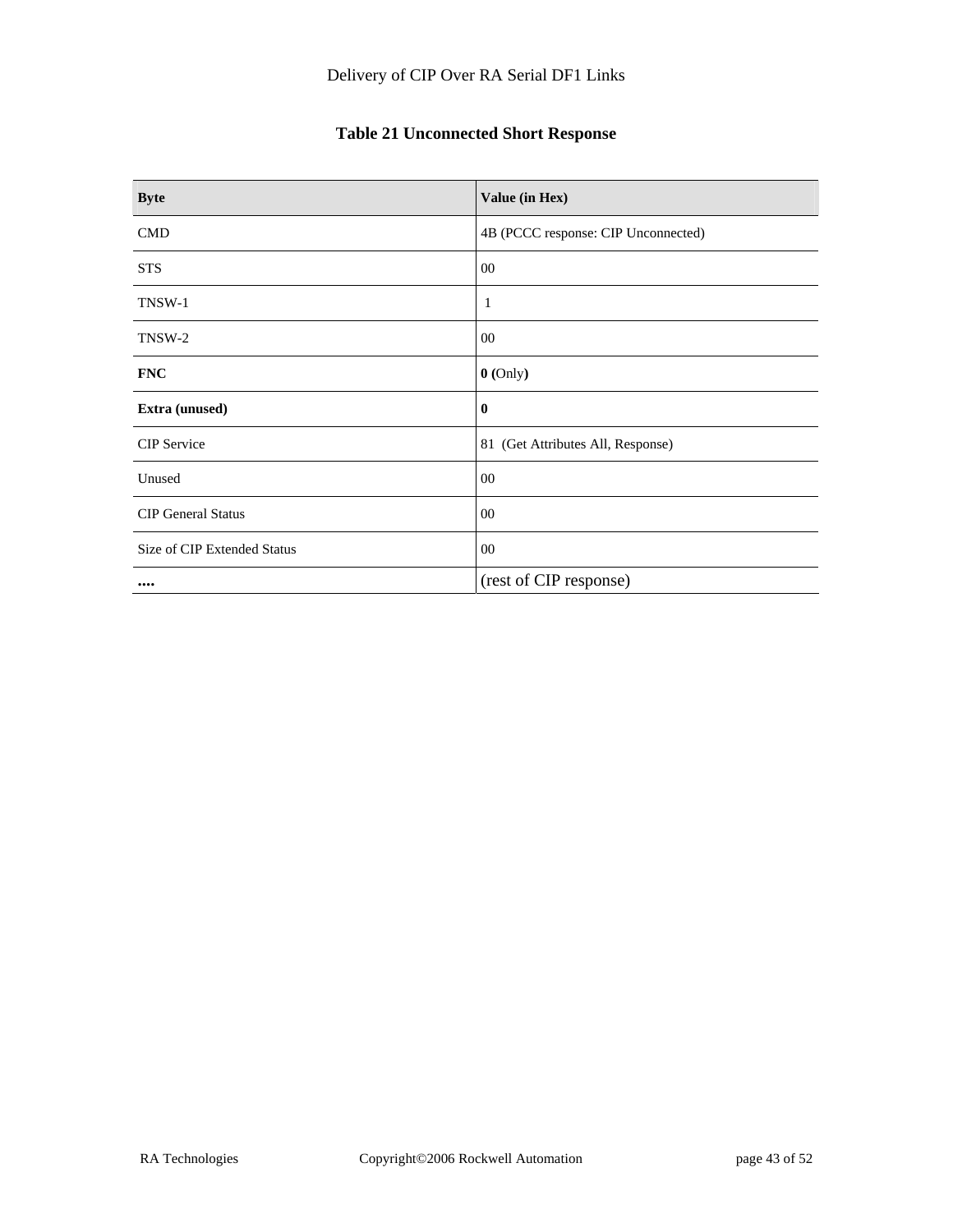## Connected, Short

The Connected CIP message and response can each be up to 238 bytes, starting with the "CIP Service", before fragmentation is needed.

| <b>Byte</b>                 | Value (in Hex)                   |
|-----------------------------|----------------------------------|
| <b>CMD</b>                  | 0A (PCCC Request: CIP Connected) |
| <b>STS</b>                  | 00                               |
| TNSW-1                      | $\overline{2}$                   |
| TNSW-2                      | 00                               |
| <b>FNC</b>                  | $0$ (Only)                       |
| Extra (unused)              | $\bf{0}$                         |
| Connection ID, Low byte     | 14                               |
| Connection ID, High byte    | 27                               |
| Transport Header, Low byte  | 56                               |
| Transport Header, High byte | 12                               |
| <b>CIP</b> Service          | 01 (Get Attributes All, Request) |
| Size of IOI                 | 02                               |
| IOI, first byte             | 20 (Class)                       |
|                             | (rest of CIP message)            |

## **Table 22 Connected Short Request**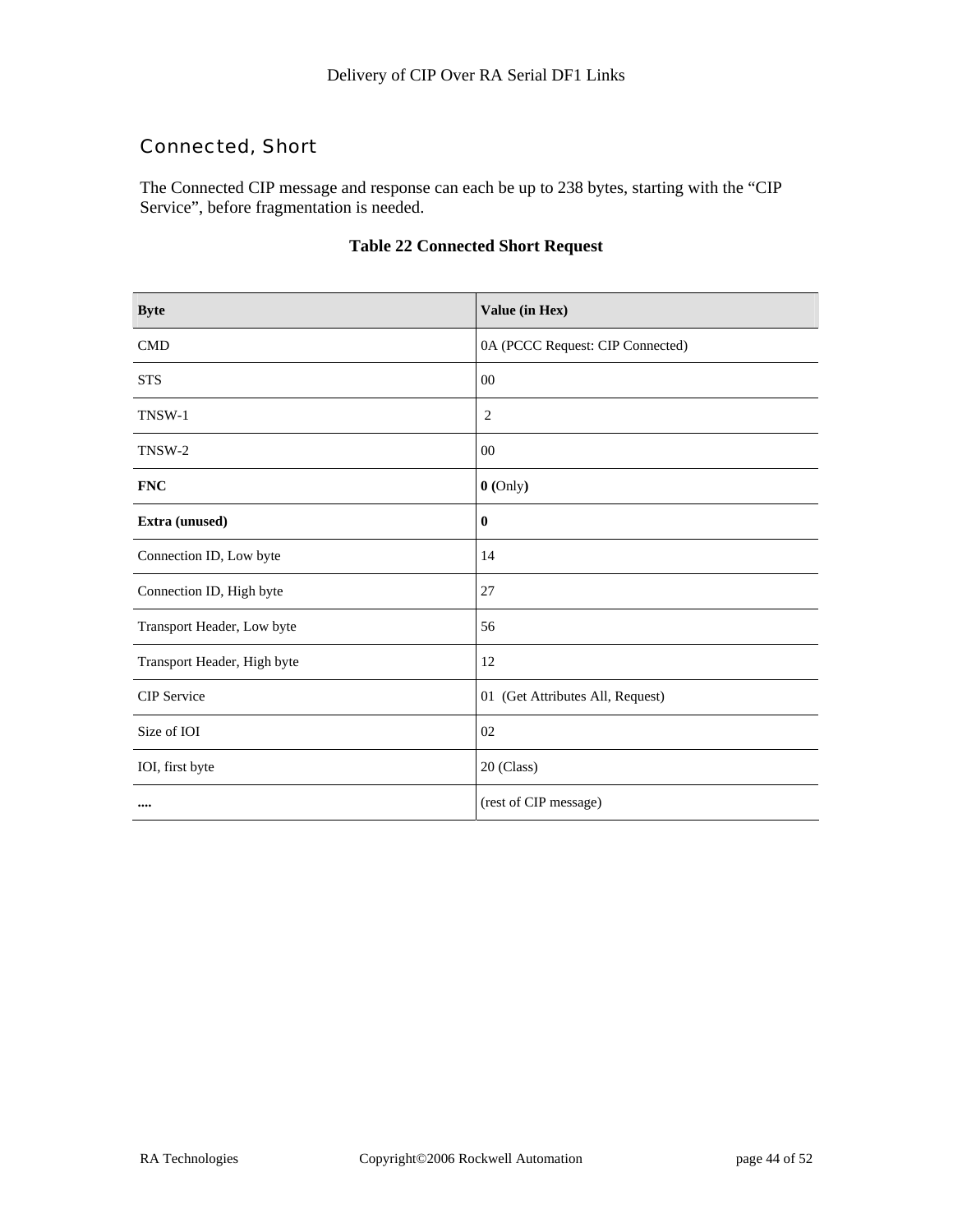# **Table 23 Connected Short Response**

| <b>Byte</b>                 | Value (in Hex)                    |
|-----------------------------|-----------------------------------|
| <b>CMD</b>                  | 4A (PCCC Response: CIP Connected) |
| <b>STS</b>                  | $00\,$                            |
| TNSW-1                      | 2                                 |
| TNSW-2                      | $00\,$                            |
| <b>FNC</b>                  | $0$ (Only)                        |
| Extra (unused)              | $\bf{0}$                          |
| Connection ID, Low byte     | 14                                |
| Connection ID, High byte    | 27                                |
| Transport Header, Low byte  | 56                                |
| Transport Header, High byte | 12                                |
| <b>CIP</b> Service          | 81 (Get Attributes All, Response) |
| Unused                      | 00                                |
| <b>CIP</b> General Status   | $00\,$                            |
| Size of CIP Extended Status | $00\,$                            |
|                             | (rest of CIP response)            |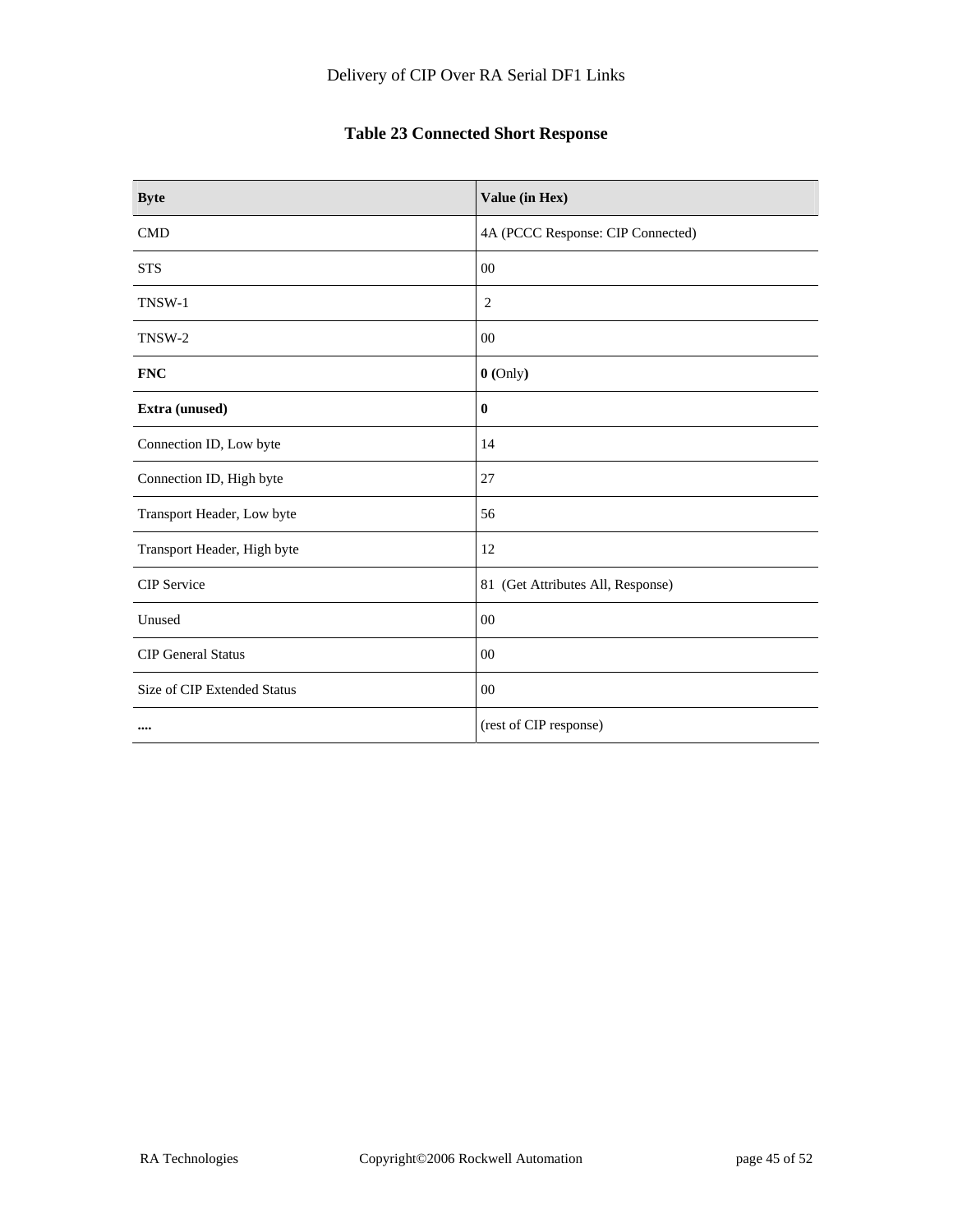## Unconnected, Long

This shows the bytes for a "Two Fragment Request, Two Fragment Response" when sending an unconnected CIP Message. The extension to 3 or more fragments in either direction ought to be obvious. Note that the CIP Service, IOI, etc. are only sent once in each direction.

| <b>Byte</b>        | Value (in Hex)                     |
|--------------------|------------------------------------|
| <b>CMD</b>         | 0B (PCCC Request: CIP Unconnected) |
| <b>STS</b>         | $00\,$                             |
| TNSW-1             | 3                                  |
| TNSW-2             | $00\,$                             |
| <b>FNC</b>         | 01 (First_Req)                     |
| Extra (Size)       | 01 (meaning "Allocate 512 bytes")  |
| <b>CIP</b> Service | 01 (Get Attributes All, Request)   |
| Size of IOI        | 02                                 |
| IOI, first byte    | 20 (Class)                         |
| $\cdots$           | (part of CIP message)              |

#### **Table 24 Unconnected "First" Request**

#### **Table 25 Unconnected Response**

| <b>Byte</b>           | Value (in Hex)                      |
|-----------------------|-------------------------------------|
| <b>CMD</b>            | 4B (PCCC Response: CIP Unconnected) |
| <b>STS</b>            | 00                                  |
| TNSW-1                | 3                                   |
| TNSW-2                | 00                                  |
| <b>FNC</b>            | 7(ACK)                              |
| <b>Extra (Handle)</b> | 7                                   |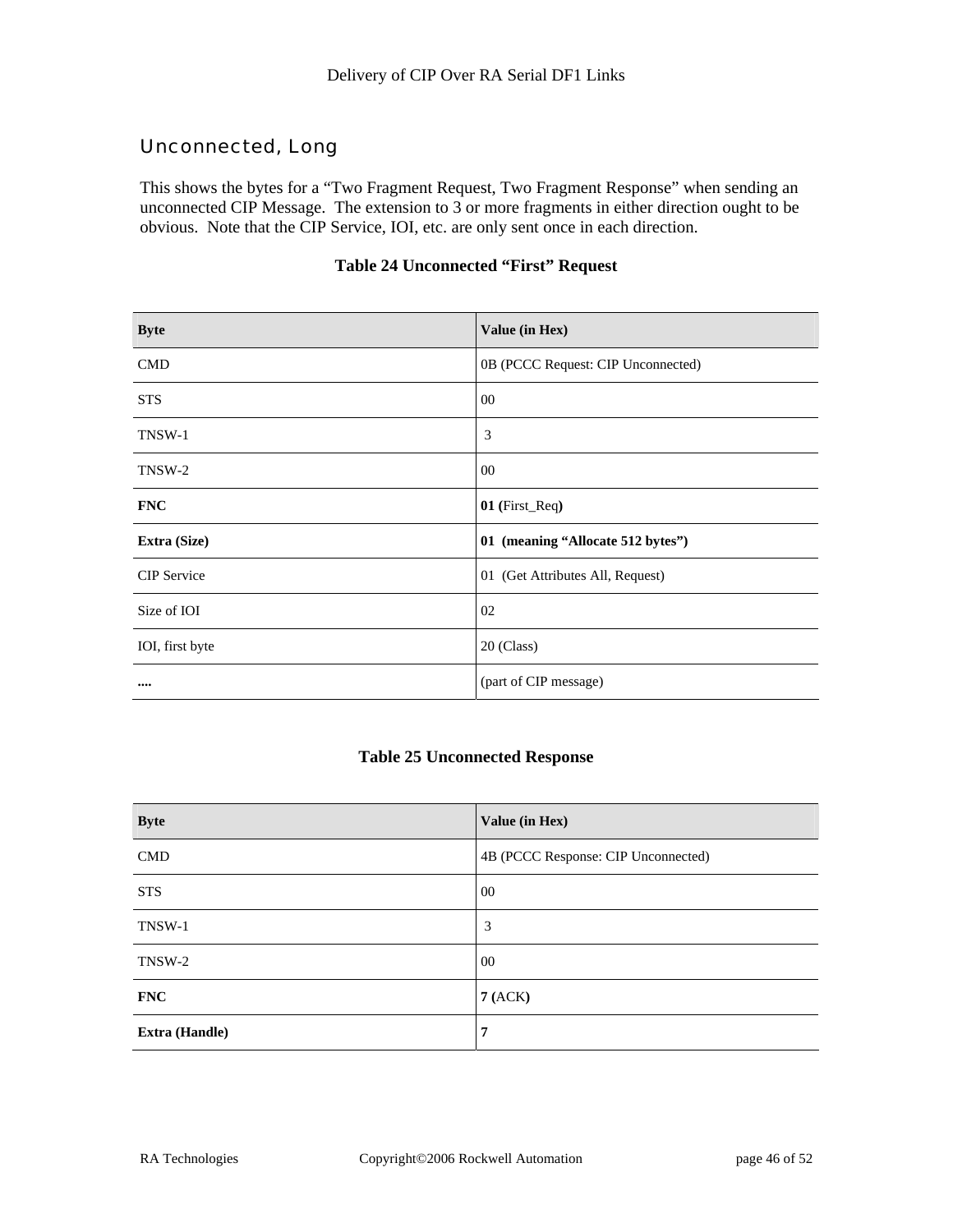## **Table 26 Unconnected "Last" Request**

| <b>Byte</b>           | Value (in Hex)                     |
|-----------------------|------------------------------------|
| <b>CMD</b>            | 0B (PCCC Request: CIP Unconnected) |
| <b>STS</b>            | $00\,$                             |
| TNSW-1                | $\overline{4}$                     |
| TNSW-2                | $00\,$                             |
| <b>FNC</b>            | $3$ (Last)                         |
| <b>Extra (Handle)</b> | 7                                  |
|                       | (rest of CIP message)              |

## **Table 27 Unconnected "First" Response**

| <b>Byte</b>                    | Value (in Hex)                      |
|--------------------------------|-------------------------------------|
| <b>CMD</b>                     | 4B (PCCC Response: CIP Unconnected) |
| <b>STS</b>                     | 00                                  |
| TNSW-1                         | 4                                   |
| TNSW-2                         | $00\,$                              |
| <b>FNC</b>                     | 4 (First_Resp)                      |
| <b>Extra (Response Handle)</b> | $\overline{7}$                      |
| <b>CIP</b> Service             | 81 (Get Attributes All, Response)   |
| Unused                         | $00\,$                              |
| <b>CIP</b> General Status      | 00                                  |
| Size of CIP Extended Status    | $00\,$                              |
|                                | (part of CIP response)              |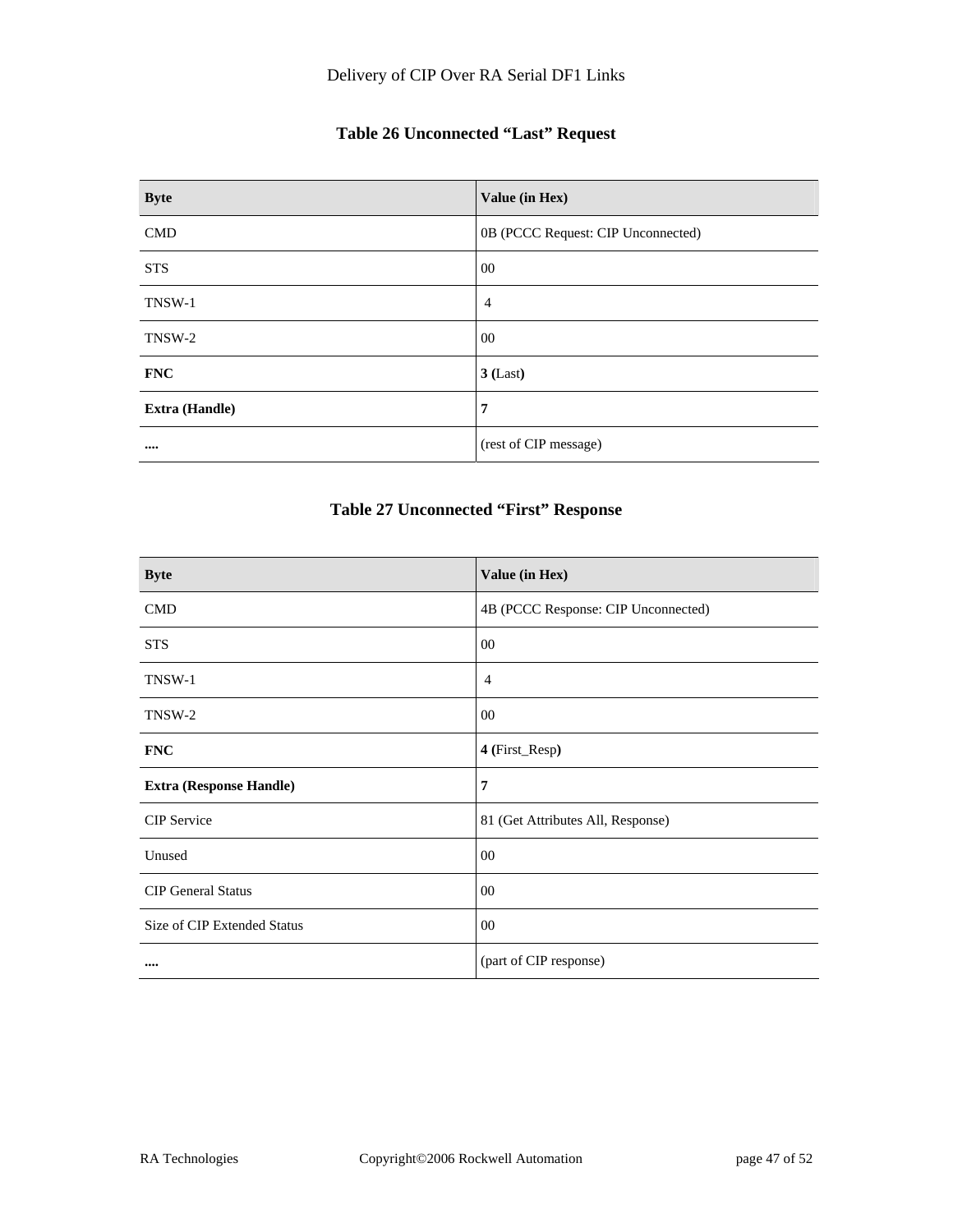## **Table 28 Unconnected Request for Another Fragment**

| <b>Byte</b>                    | Value (in Hex)                     |
|--------------------------------|------------------------------------|
| <b>CMD</b>                     | 0B (PCCC Request: CIP Unconnected) |
| <b>STS</b>                     | 00                                 |
| TNSW-1                         | 5                                  |
| TNSW-2                         | 00                                 |
| <b>FNC</b>                     | 5 (Send_More)                      |
| <b>Extra (Response Handle)</b> | 7                                  |

#### **Table 29 Unconnected "Last" Response**

| <b>Byte</b>                    | Value (in Hex)                      |
|--------------------------------|-------------------------------------|
| <b>CMD</b>                     | 4B (PCCC Response: CIP Unconnected) |
| <b>STS</b>                     | $00\,$                              |
| TNSW-1                         | 5                                   |
| TNSW-2                         | $00\,$                              |
| <b>FNC</b>                     | $3$ (Last)                          |
| <b>Extra (Response Handle)</b> | 7                                   |
|                                | (Rest of CIP response)              |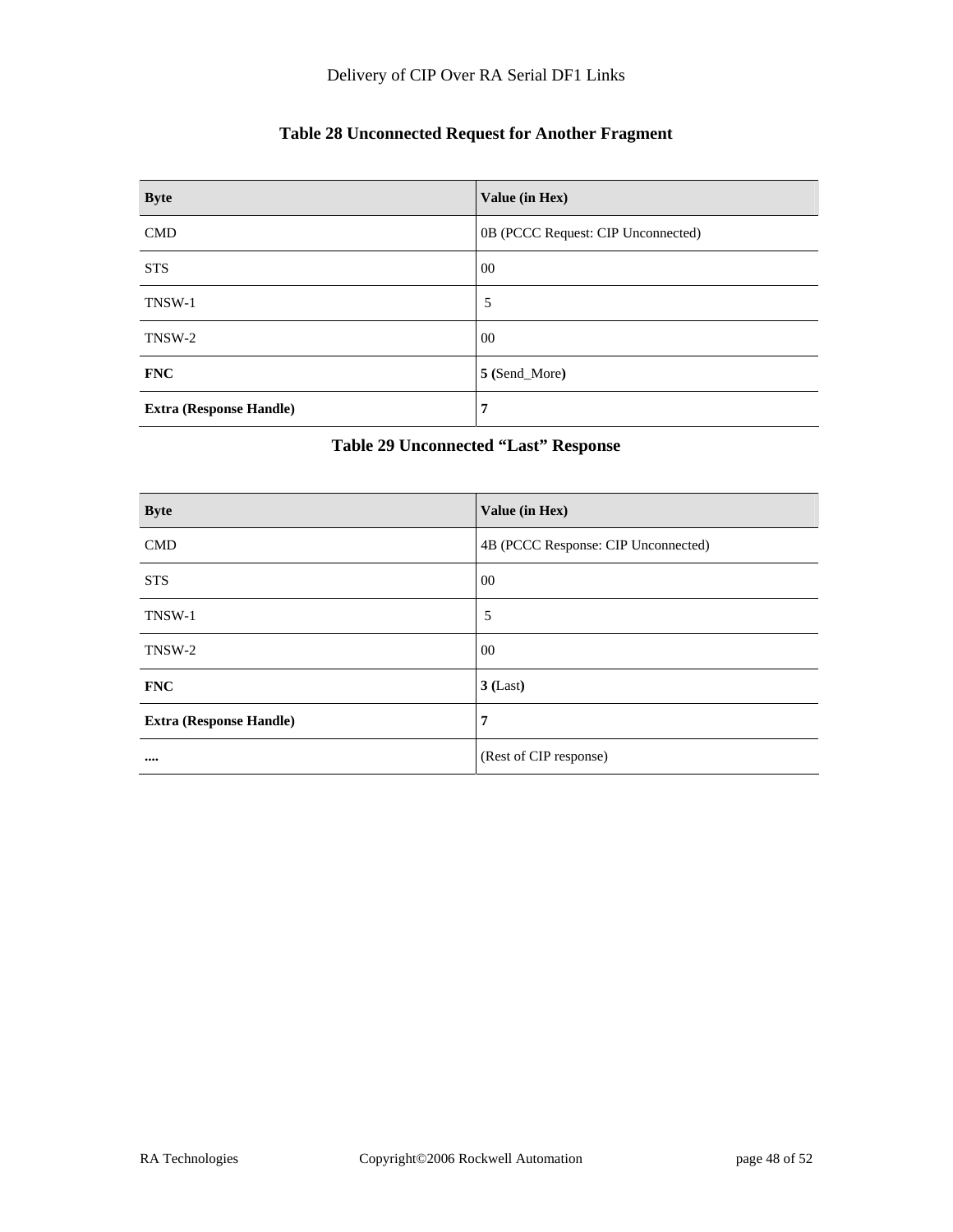## Connected, Long

This shows the bytes for a "Two Fragment Request, Two Fragment Response" when sending a connected CIP Message. The extension to 3 or more fragments in either direction ought to be obvious. Note that the Connection ID, Transport header, CIP Service, IOI, etc., are only sent once in each direction.

| <b>Byte</b>                 | Value (in Hex)                   |
|-----------------------------|----------------------------------|
| <b>CMD</b>                  | 0A (PCCC Request: CIP Connected) |
| <b>STS</b>                  | 00                               |
| TNSW-1                      | 6                                |
| TNSW-2                      | 00                               |
| <b>FNC</b>                  | 1 (First_Req)                    |
| Extra (Size)                | 1 (meaning "Allocate 512 bytes") |
| Connection ID, Low byte     | 14                               |
| Connection ID, High byte    | 27                               |
| Transport Header, Low byte  | 57                               |
| Transport Header, High byte | 12                               |
| CIP Service                 | 01 (Get Attributes All, Request) |
| Size of IOI                 | 02                               |
| IOI, first byte             | 20 (Class)                       |
|                             | (part of CIP message)            |

#### **Table 30 Connected "First" Request**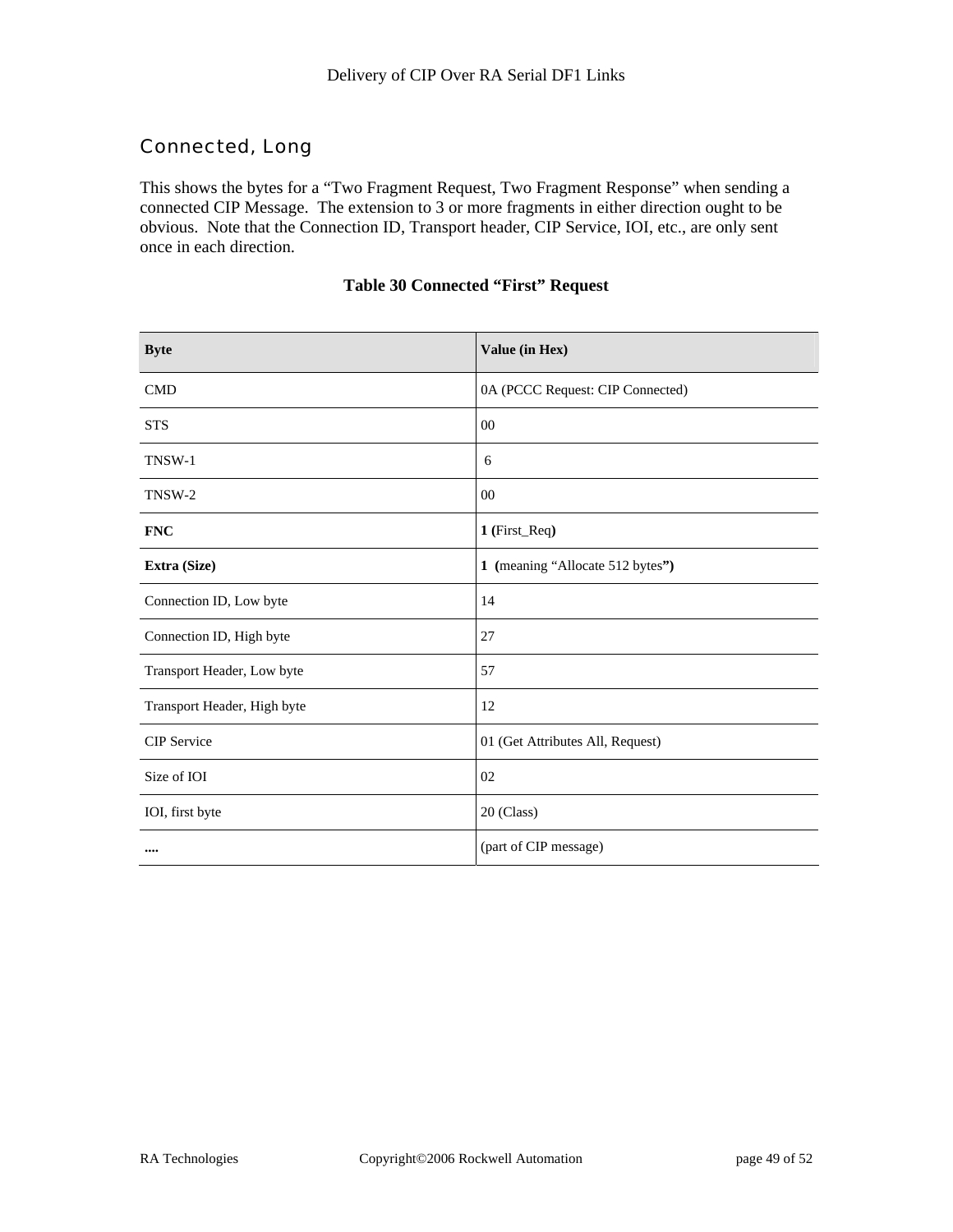## **Table 31 Connected Response**

| <b>Byte</b>           | Value (in Hex)                    |
|-----------------------|-----------------------------------|
| <b>CMD</b>            | 4A (PCCC Response: CIP Connected) |
| <b>STS</b>            | $00\,$                            |
| TNSW-1                | 6                                 |
| TNSW-2                | $00\,$                            |
| <b>FNC</b>            | 7(ACK)                            |
| <b>Extra (Handle)</b> | 16                                |

## **Table 32 Connected "Last" Request**

| <b>Byte</b>           | Value (in Hex)                   |
|-----------------------|----------------------------------|
| <b>CMD</b>            | 0A (PCCC Request: CIP Connected) |
| <b>STS</b>            | $00\,$                           |
| TNSW-1                | 7                                |
| TNSW-2                | $00\,$                           |
| <b>FNC</b>            | $3$ (Last)                       |
| <b>Extra (Handle)</b> | 16                               |
|                       | (rest of CIP message)            |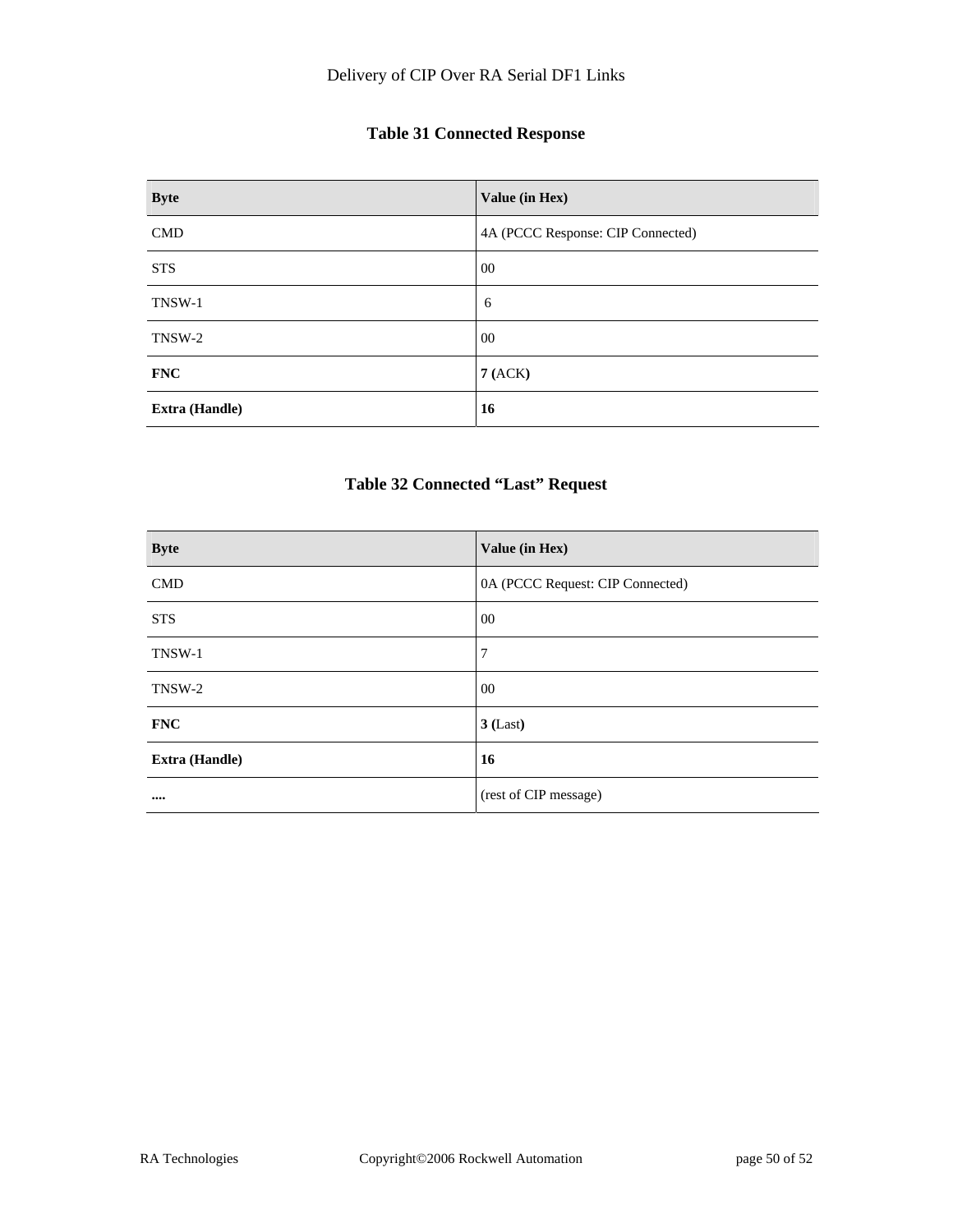## **Table 33 Connected "First" Response**

| <b>Byte</b>                 | Value (in Hex)                    |
|-----------------------------|-----------------------------------|
| <b>CMD</b>                  | 4A (PCCC Response: CIP Connected) |
| <b>STS</b>                  | $00\,$                            |
| TNSW-1                      | 7                                 |
| TNSW-2                      | $00\,$                            |
| <b>FNC</b>                  | 4 (First_Resp)                    |
| Extra (Handle)              | 16                                |
| Connection ID, Low byte     | 14                                |
| Connection ID, High byte    | 27                                |
| Transport Header, Low byte  | 57                                |
| Transport Header, High byte | 12                                |
| <b>CIP</b> Service          | 81 (Get Attributes All, Response) |
| Unused                      | 00                                |
| <b>CIP</b> General Status   | 00                                |
| Size of CIP Extended Status | $00\,$                            |
|                             | (Part of CIP response)            |

## **Table 34 Connected Request for Another Fragment**

| <b>Byte</b>                    | Value (in Hex)                   |
|--------------------------------|----------------------------------|
| <b>CMD</b>                     | 0A (PCCC Request: CIP Connected) |
| <b>STS</b>                     | $00\,$                           |
| TNSW-1                         | 8                                |
| TNSW-2                         | $00\,$                           |
| <b>FNC</b>                     | 05 (Send_More)                   |
| <b>Extra (Response Handle)</b> | 16                               |